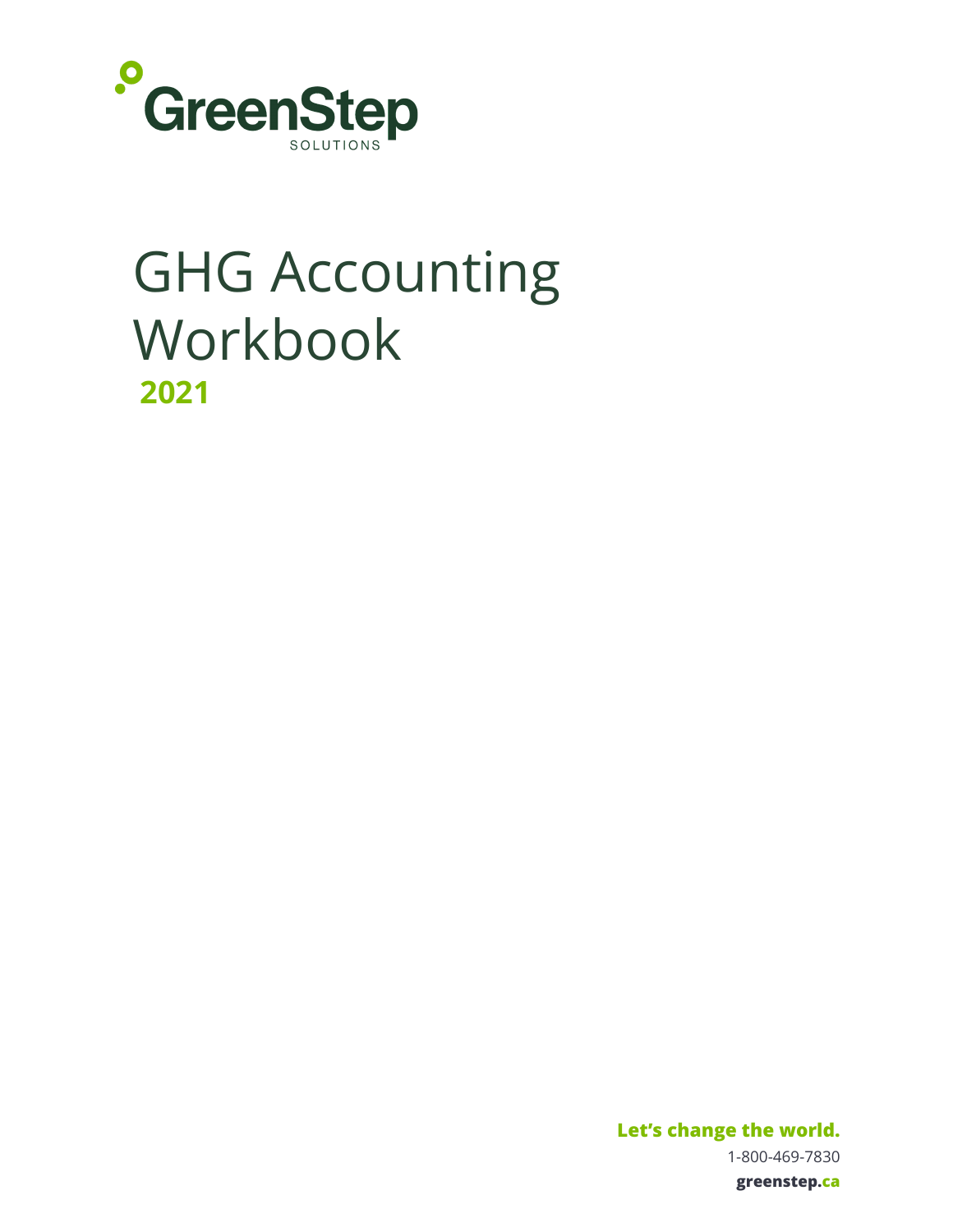

# **Table of Contents**

| <b>List of Acronyms</b>                                                | 4              |
|------------------------------------------------------------------------|----------------|
| <b>INTRODUCTION</b>                                                    | 5              |
| <b>The Carbon Challenge</b>                                            | 5              |
| 1.1 Risks for Your Business                                            | 5              |
| Exercise 1                                                             | 5              |
| 1.2 Opportunities for Your Business                                    | 6              |
| Exercise 2                                                             | 6              |
| <b>Measuring Your Carbon Footprint</b>                                 | 7              |
| 2.1 Greenhouse Gas Accounting and Reporting Standards                  | 7              |
| <b>GHG Definition/Overview</b>                                         | $\overline{7}$ |
| Carbon Equivalents                                                     | 7              |
| GHG Accounting Definition and Accounting Standards                     | 8              |
| 2.2 Greenhouse Gas Accounting Methods                                  | 9              |
| The Control Approach                                                   | 10             |
| <b>Equity Share Approach</b>                                           | 11             |
| Reporting Year and Base Year                                           | 12             |
| 2.3 Selecting Emissions Sources that Apply to Your Organization        | 12             |
| Direct versus Indirect Emissions                                       | 12             |
| Exercise 3                                                             | 14             |
| 2.4 Identifying Data You Need to Collect and How to Track it Over Time | 14             |
| <b>Activity Data</b>                                                   | 14             |
| <b>Emissions Factors</b>                                               | 15             |
| Examples of GHG Emissions Calculations                                 | 15             |
| Exercise 4                                                             | 18             |
| 2.5 Standards for Reporting Emissions                                  | 19             |
| 2.6 Verification of the Process                                        | 20             |
| <b>Planning the Future</b>                                             | 22             |
| 3.1 Setting GHG Reduction Targets                                      | 22             |
| <b>Absolute Targets</b>                                                | 23             |
| <b>Intensity Targets</b>                                               | 23             |
| Exercise 5                                                             | 24             |
| 3.2 Developing a Strategy for Meeting Targets                          | 25             |
| Exercise 6                                                             | 25             |
| 3.3 Carbon Offsetting and Going Carbon Neutral                         | 26             |

1-800-469-7830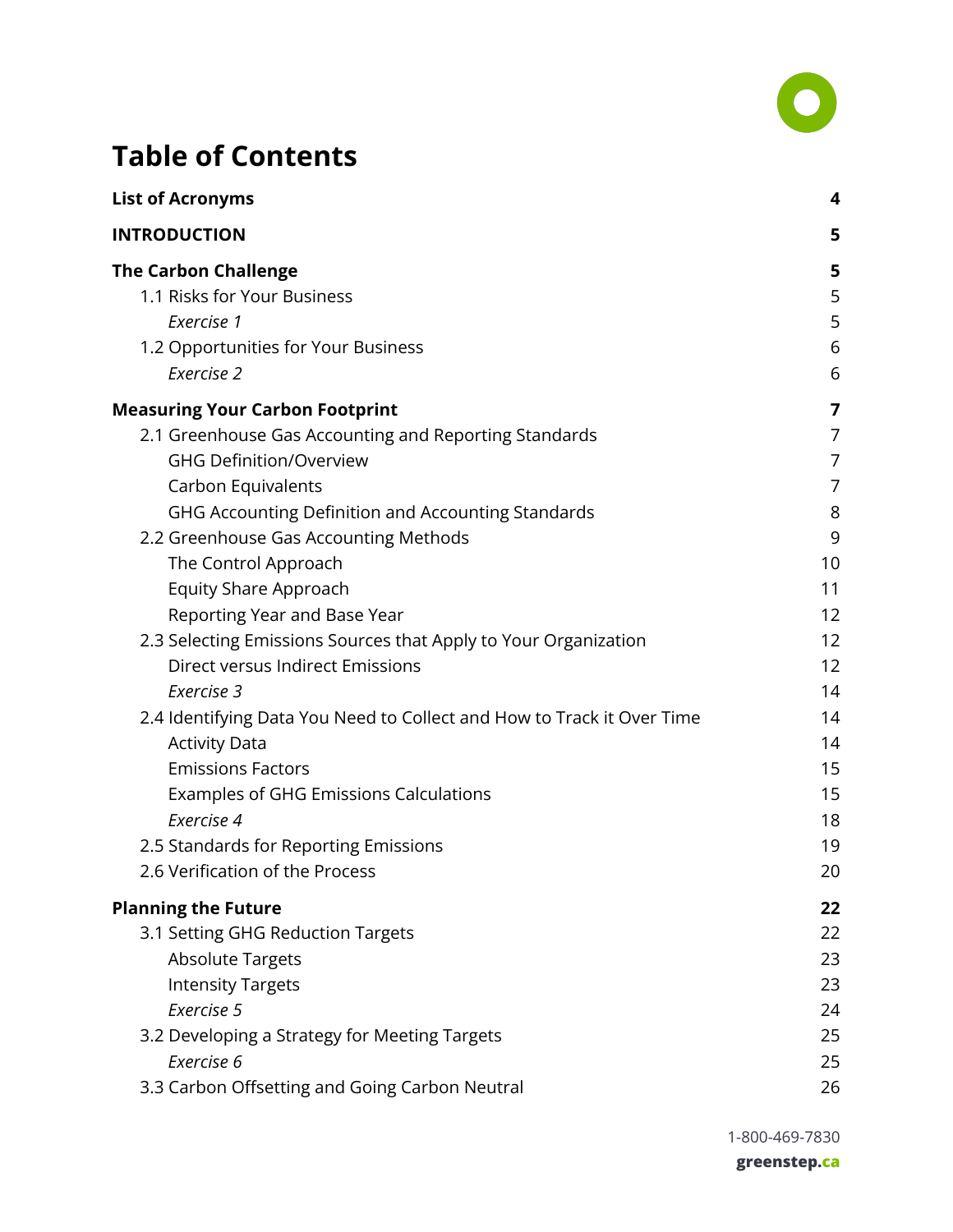| What is Carbon Offsetting?                           | 26 |
|------------------------------------------------------|----|
| Carbon Neutral                                       | 27 |
| <b>Maximizing the ROI of Reducing your Footprint</b> | 28 |
| 4.1 Doing the Right Thing                            | 28 |
| 4.2 Telling the Story - Keeping it Real              | 29 |
| 4.3 Different Strokes for Different Folks            | 30 |
| Exercise 7                                           | 31 |
| 4.4 Keep the story simple                            | 32 |
| 4.5 Why are you telling a story                      | 33 |
| 4.6 Where to Tell the Story                          | 34 |
| 4.6 Not all Stories have to End!                     | 35 |
| Exercise 8: Take-away Assignment                     | 35 |
| <b>Appendix</b>                                      | 38 |
| Appendix 1 - Resources for GHG Accounting            | 38 |
| Appendix 2 – Reduction Strategies                    | 40 |
| Appendix 3 – Answers to Exercises                    | 44 |
| Answer to the Exercise 4                             | 44 |
| Answer to the Exercise 5                             | 46 |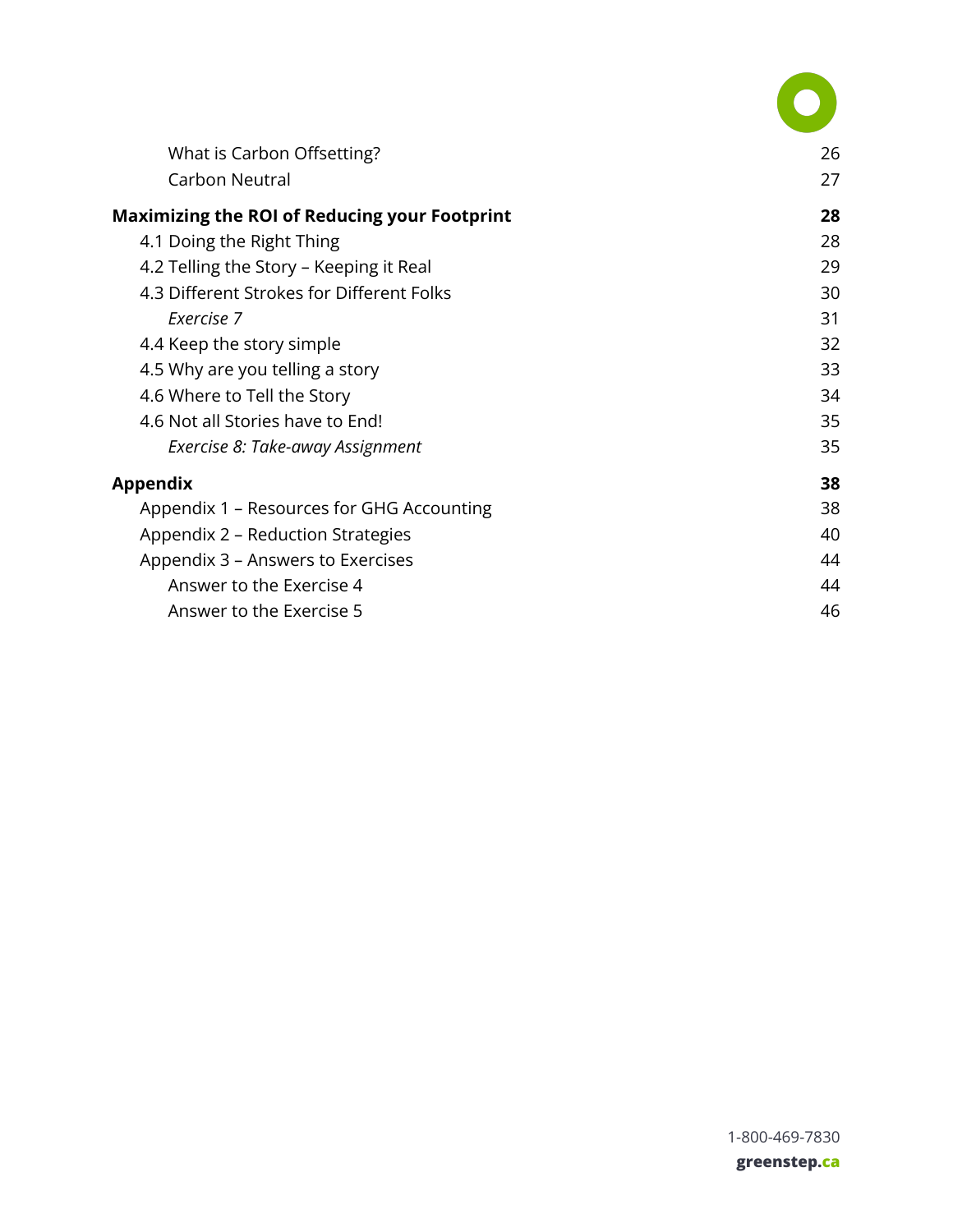

# <span id="page-3-0"></span> **List of Acronyms**

| CH <sub>4</sub>    | Methane                                            |
|--------------------|----------------------------------------------------|
| CO <sub>2</sub>    | Carbon Dioxide                                     |
| CO <sub>2</sub> e  | Carbon Dioxide Equivalent                          |
| <b>CSA</b>         | <b>Canadian Standards Association</b>              |
| <b>GHG</b>         | Greenhouse Gas                                     |
| GJ                 | Gigajoule                                          |
| <b>GWP</b>         | <b>Global Warming Potential</b>                    |
| <b>HFCs</b>        | Hydrofluorocarbons                                 |
| <b>ISO</b>         | International Organization for Standardization     |
| kg                 | Kilogram                                           |
| km                 | Kilometre                                          |
| kWh                | Kilowatt Hour                                      |
| L                  | Litre                                              |
| $N_2O$             | Nitrous Oxide                                      |
| PFCs               | Perfluorocarbons                                   |
| pkm                | Passenger Kilometre                                |
| SF <sub>6</sub>    | Sulphur Hexafluoride                               |
| tCO <sub>2</sub> e | Metric Tonnes of Carbon Dioxide Equivalent         |
| <b>WBCSD</b>       | World Business Council for Sustainable Development |
| <b>WRI</b>         | World Resources Institute                          |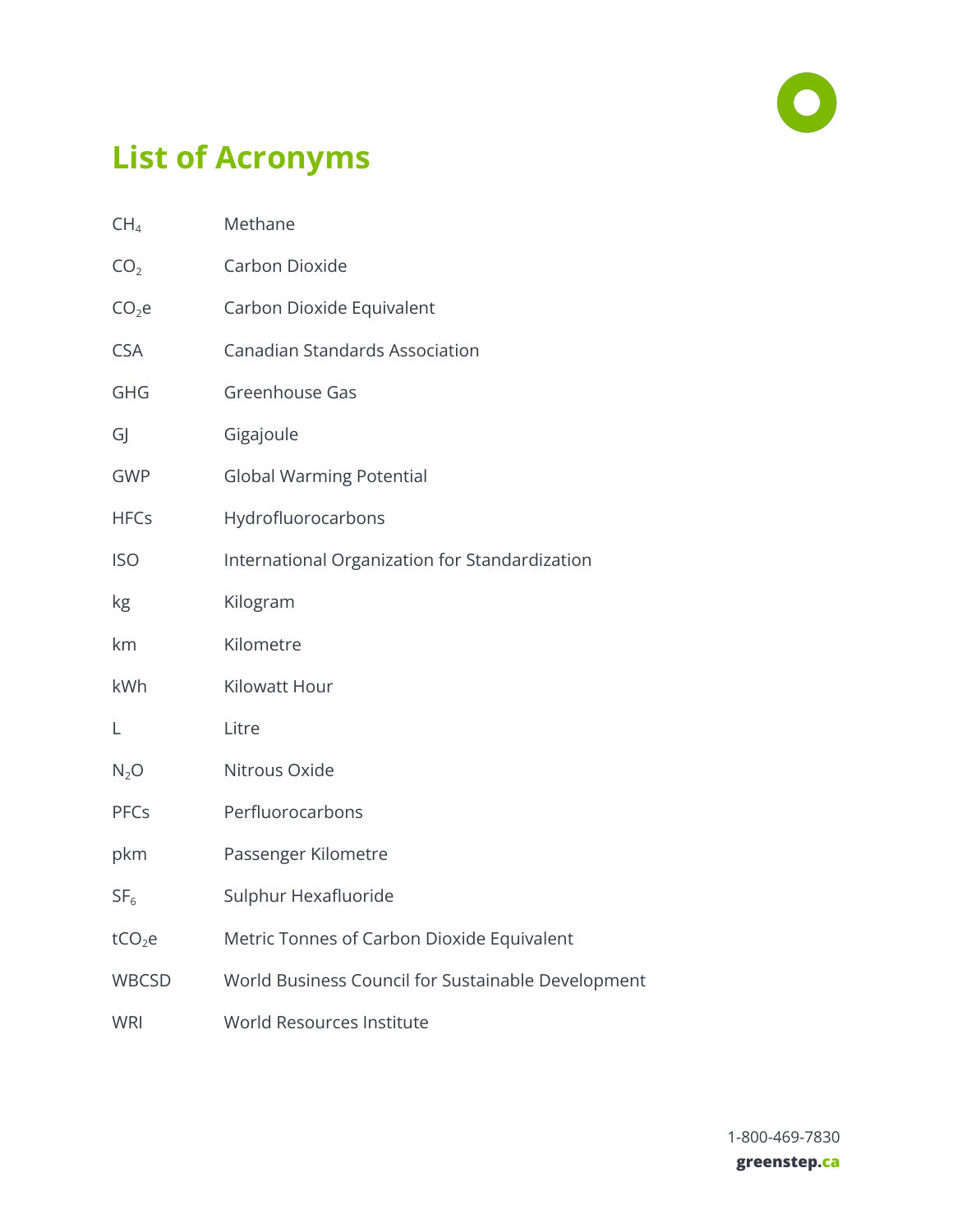

# <span id="page-4-0"></span> **INTRODUCTION**

 Congratulations! You have decided to measure your carbon footprint. This workbook will help you understand the risks and opportunities in terms of carbon management, how and why it's important to measure your carbon footprint accurately, how to set reduction targets and how to make the right investments in carbon reduction behaviours and technologies. Fill in the exercises as you go and enjoy the process. Here we go!

# <span id="page-4-1"></span> **1. The Carbon Challenge**

# <span id="page-4-2"></span> **1.1 Risks for Your Business**

 As you may know, businesses are facing significantly increased pressure from stakeholders to reduce their contribution to climate change. That pressure is likely to come from a combination of consumer demand for environmentally responsible businesses, as well as the reality or potential for government and industry regulation. All businesses will likely experience a greater degree of scrutiny over their carbon footprint and may need to demonstrate environmentally responsible practices to remain competitive in the marketplace. Failure to demonstrate environmental responsibility is increasingly perceived as a source of risk by investors and customers.

## <span id="page-4-3"></span>Exercise 1

 Take a few minutes to brainstorm all the risks that could be associated with climate change that apply to your organization. These could be PR, financial, operational risks, etc. When you have identified the risks, write them down in Table 1:



 1-800-469-7830  **greenstep.ca**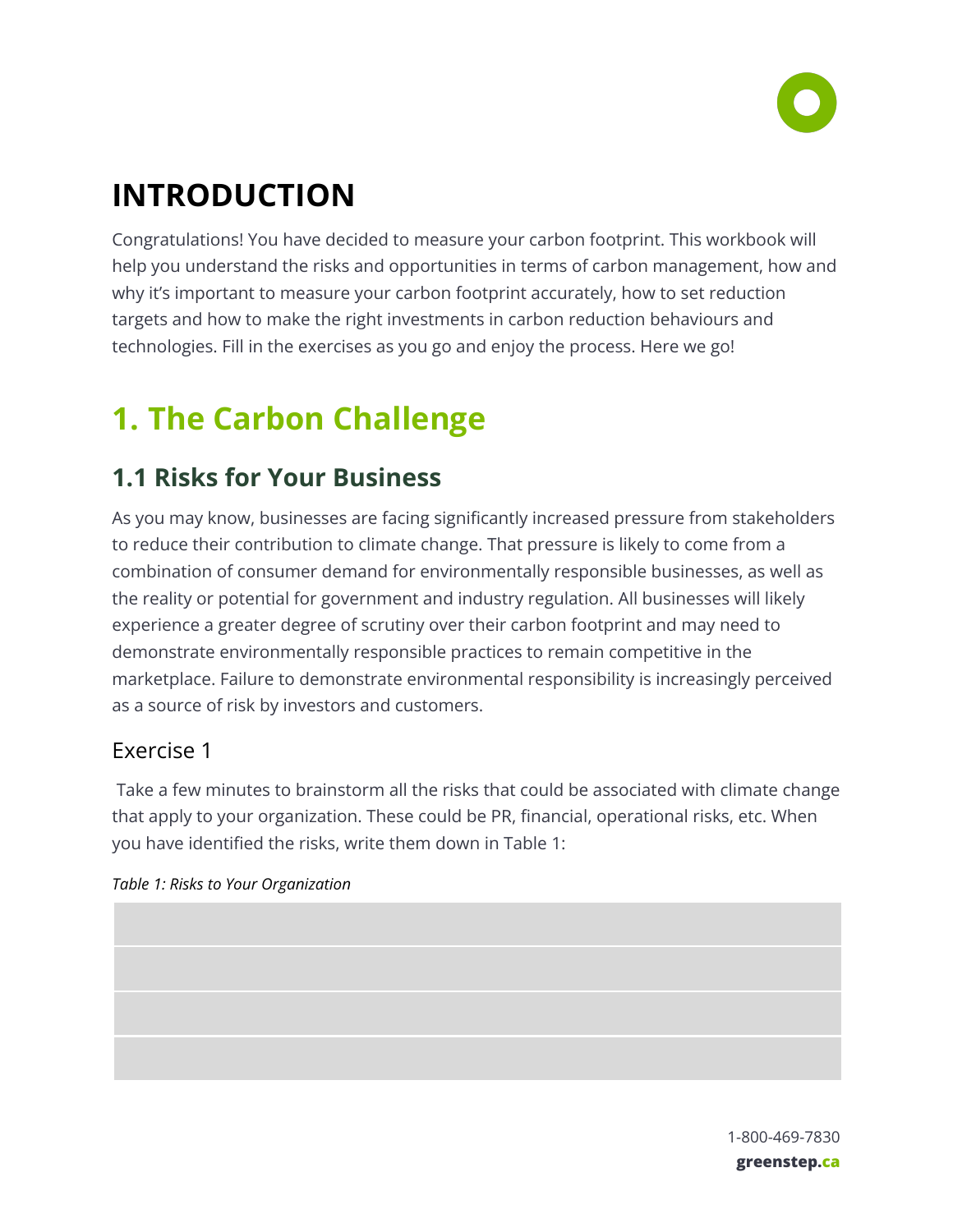

# <span id="page-5-0"></span> **1.2 Opportunities for Your Business**

 These days, "going green" is essential to any business strategy. It's not just about caring for the environment, although that certainly ranks high among considerations. It's also about good business sense. While business owners recognize their effect on the environment is important, the impact on their bottom line appears to be the greatest motivator. It's pretty simple: Using less energy and fewer resources saves money. Companies that take proactive measures to minimize climate change impacts could create market opportunities and new revenue streams above and beyond generating cost savings and satisfying regulatory mandates.

## <span id="page-5-1"></span>Exercise 2

 Take a few minutes to brainstorm all the **opportunities** associated with reducing your organization's contribution to climate change. When you have identified the opportunities, write them down in Table 2:

#### *Table 2: Opportunities for Your Organization*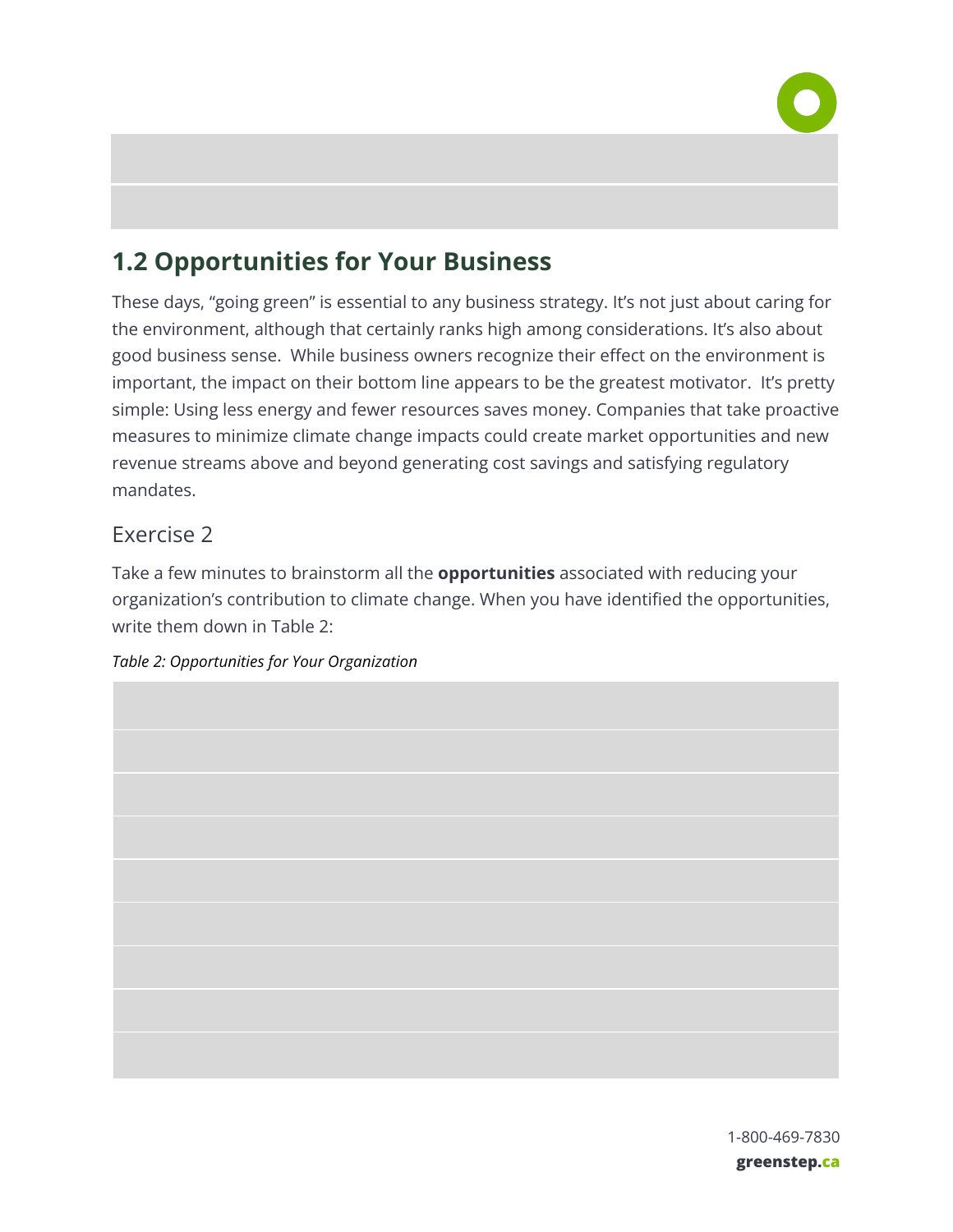

# <span id="page-6-0"></span> **2. Measuring Your Carbon Footprint**

# <span id="page-6-1"></span> **2.1 Greenhouse Gas Accounting and Reporting Standards**

## <span id="page-6-2"></span>GHG Definition/Overview

 Greenhouse gases (GHGs) occur naturally in the atmosphere and are fundamental to regulating Earth's liveable temperature. For the sake of GHG accounting and reporting, there are 6 common GHGs.

Carbon dioxide (CO<sub>2</sub>) is often considered the most important of the GHGs due to its high level of atmospheric concentration and integral role in absorbing infrared radiation. Due to this high concentration,  $CO<sub>2</sub>$  in the atmosphere is measured in parts per million (ppm). Methane (CH<sub>4</sub>) and nitrous oxide (N<sub>2</sub>O) are equally important as  $CO<sub>2</sub>$  on a molecular level but are considered somewhat less important in the overall progression of climate change because of lower atmospheric concentration levels. Because of these lower concentrations,  $CH_4$  and N<sub>2</sub>O are measured in parts per billion (ppb).

Hydrofluorocarbons (HFCs), Perfluorocarbons (PFCs), and Sulphur hexafluoride (SF $_6$ ) are also considered among the 6 common GHGs, although their atmospheric concentrations are lower than both CH<sub>4</sub> and N<sub>2</sub>O. Atmospheric concentrations of HFCs, PFCs, and SF<sub>6</sub> are measured in parts per trillion (ppt).

## <span id="page-6-3"></span>Carbon Equivalents

 The global warming impacts of some GHGs are more than others. The following are GWPs for the 6 common GHGs (values adapted from the IPCC Sixth Assessment Report, 2021):

- $\bullet$  CO<sub>2</sub> = 1 GWP
- $CH_4 = 27.9$  GWP
- $N_2O = 273$  GWP
- $\bullet$  HFCs = variable GWPs
- $\bullet$  PFCs = variable GWPs
- $SF_6 = 25,200$  GWP

 When calculating GHGs, a single metric combining the common GHGs with their respective GWP is used. This metric is referred to as carbon dioxide equivalent ( $CO<sub>2</sub>e$ ).

### **Example of CO2e calculation:**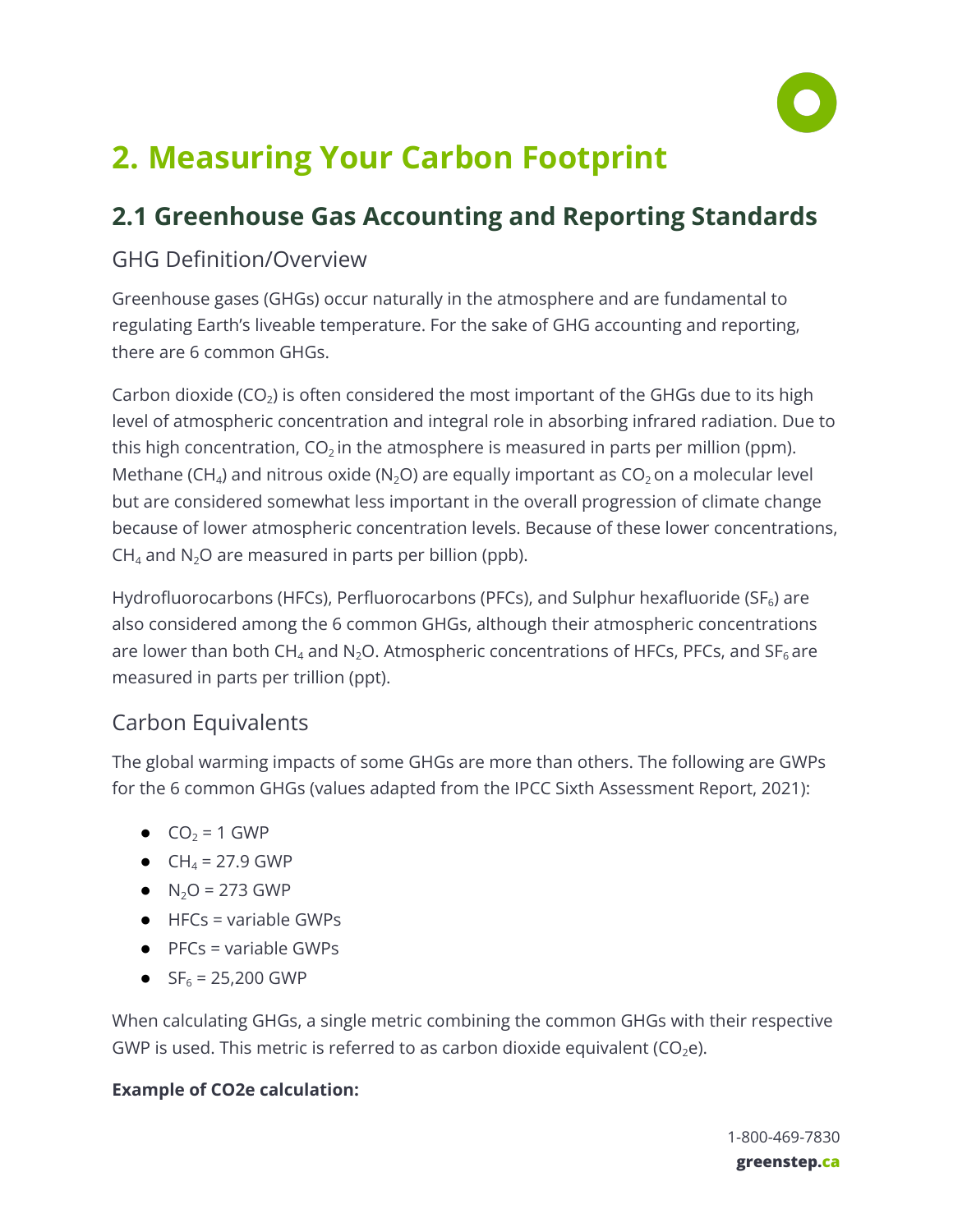

 In 2007, Bob's Bakery measured its GHG emissions for the first time since the business started. Bob determined that the restaurant emitted 125 tonnes of CO<sub>2</sub>, 2 tonnes of CH<sub>4</sub>, and 0.1 tonnes of N<sub>2</sub>O, for a total of 127.1 tonnes. Shortly after completing the inventory, Bob realized that he forgot to include the GWP for each GHG. Bob revised his inventory to account for the GWPs (Table 3):

| <b>Greenhouse Gas</b> | <b>2007 Emissions</b> | <b>GWP</b> | Tonnes of $CO2e$ |
|-----------------------|-----------------------|------------|------------------|
| CO <sub>2</sub>       | 125                   |            | 125              |
| CH <sub>4</sub>       | $\overline{2}$        | 27.9       | 55.8             |
| $N_2$ O               | 0.1                   | 273        | 27.3             |
| <b>Total</b>          | 127.1                 |            | 208.1            |

|  | Table 3: Global Warming Potentials of Bob's Bakery |
|--|----------------------------------------------------|
|--|----------------------------------------------------|

## <span id="page-7-0"></span>GHG Accounting Definition and Accounting Standards

 GHG accounting describes the way to measure emissions from an organization. Accounting guidelines of the Greenhouse Gas Protocol published by the World Resources Institute (WRI) and the World Business Council for Sustainable Development (WBCSD) is the international accounting tool most widely used by government and business leaders to understand, quantify, and manage GHG emissions.

 Other accounting guidelines exist in addition to the Greenhouse Gas Protocol, such as the Canadian Standards Association (CSA) International Organization for Standardization (ISO) 14064. Although there are differences between standards, most GHG emission reports prepared by organizations that meet ISO standards would also meet Greenhouse Gas Protocol standards, and vice versa.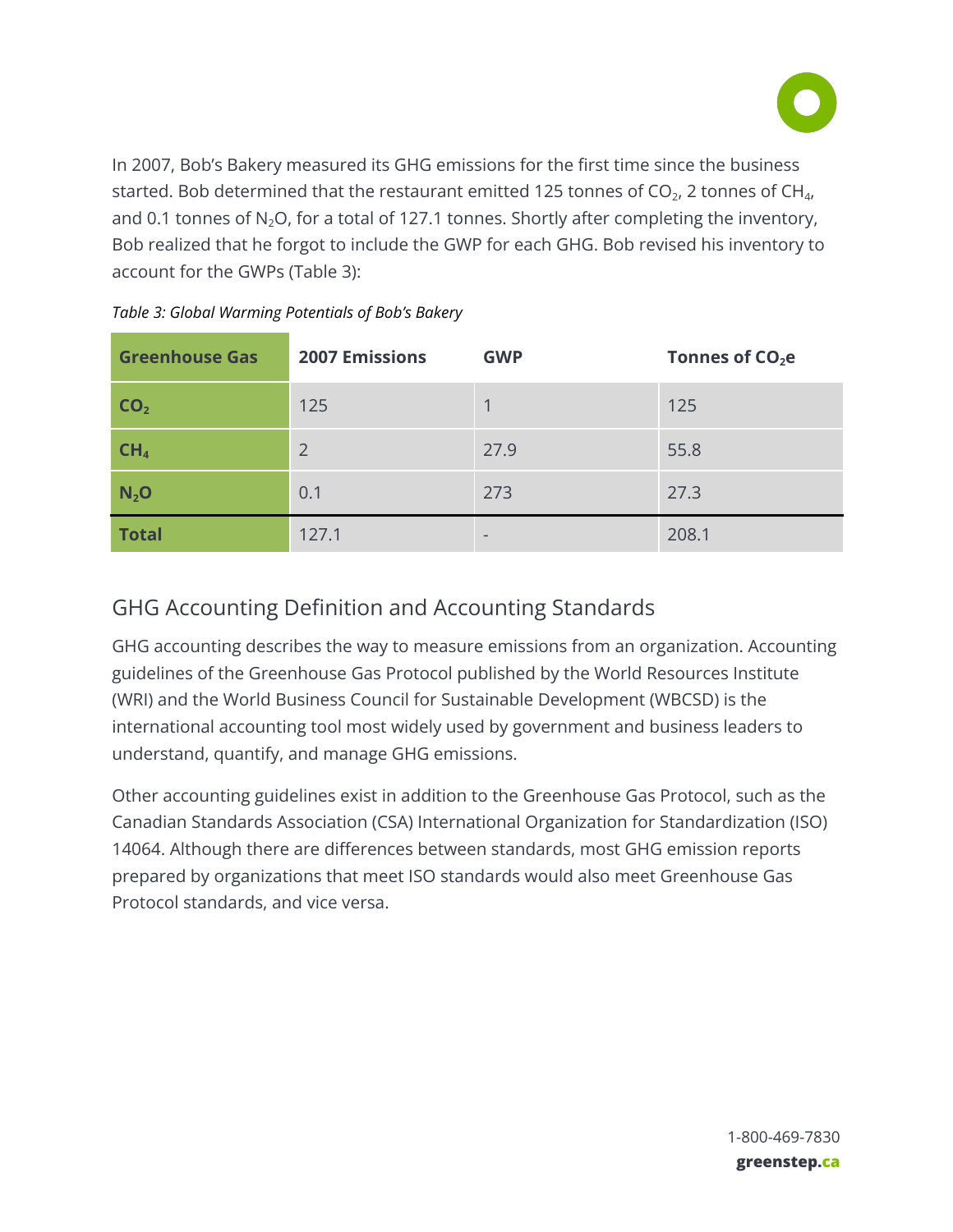

 Table 4 compares the main steps in the accounting guidelines published by the CSA ISO 14064 and WRI/WBCSD Greenhouse Gas Protocol. For further information on GHG accounting principles, see Appendix 1 for a list of resources.

 *Table 4: Comparison of GHG Accounting Guidelines* 

| <b>Major Steps</b>                                    | <b>CSA ISO 14064</b>                                   | <b>WRI/WBCSD GHG Protocol</b>                        |
|-------------------------------------------------------|--------------------------------------------------------|------------------------------------------------------|
| <b>Understanding Uses for</b><br><b>GHG Inventory</b> | Introduction                                           | <b>Business Goals and</b><br><b>Inventory Design</b> |
| <b>GHG Accounting Principles</b>                      | Principles                                             | <b>Accounting and Reporting</b><br>Principles        |
| Parts of Organization to<br>Include                   | Organizational Boundaries                              | <b>Setting Organizational</b><br><b>Boundaries</b>   |
| <b>Activities to Include</b>                          | <b>Operational Boundaries</b>                          | <b>Setting Operational</b><br><b>Boundaries</b>      |
| <b>Emissions Sources to</b><br>Include                | Quantification of GHG<br><b>Emissions and Removals</b> | Identifying and Calculating<br>Emissions             |
| <b>Comparing Performance</b><br><b>Over Time</b>      | <b>Base Year GHG Inventory</b>                         | <b>Tracking Emissions Over</b><br>Time               |
| <b>Quality Management</b><br>System                   | <b>GHG Inventory Quality</b><br>Management             | <b>Managing Inventory Quality</b>                    |
| Reporting                                             | <b>Reporting of GHG</b>                                | Reporting of GHG<br>Emissions                        |
| Verification                                          | Organization's Role in<br>Verification                 | <b>Verification of GHG</b><br>Emissions              |

# <span id="page-8-0"></span> **2.2 Greenhouse Gas Accounting Methods**

 The organizational boundary determines which business entities and facilities will be included in your GHG inventory. If your organization has more than one location, you must decide if you will calculate GHG emissions generated at each location, or only at the main headquarters. Keep in mind that the more entities/facilities included in your organizational boundary, the more chances there will likely be to reduce emissions. In setting the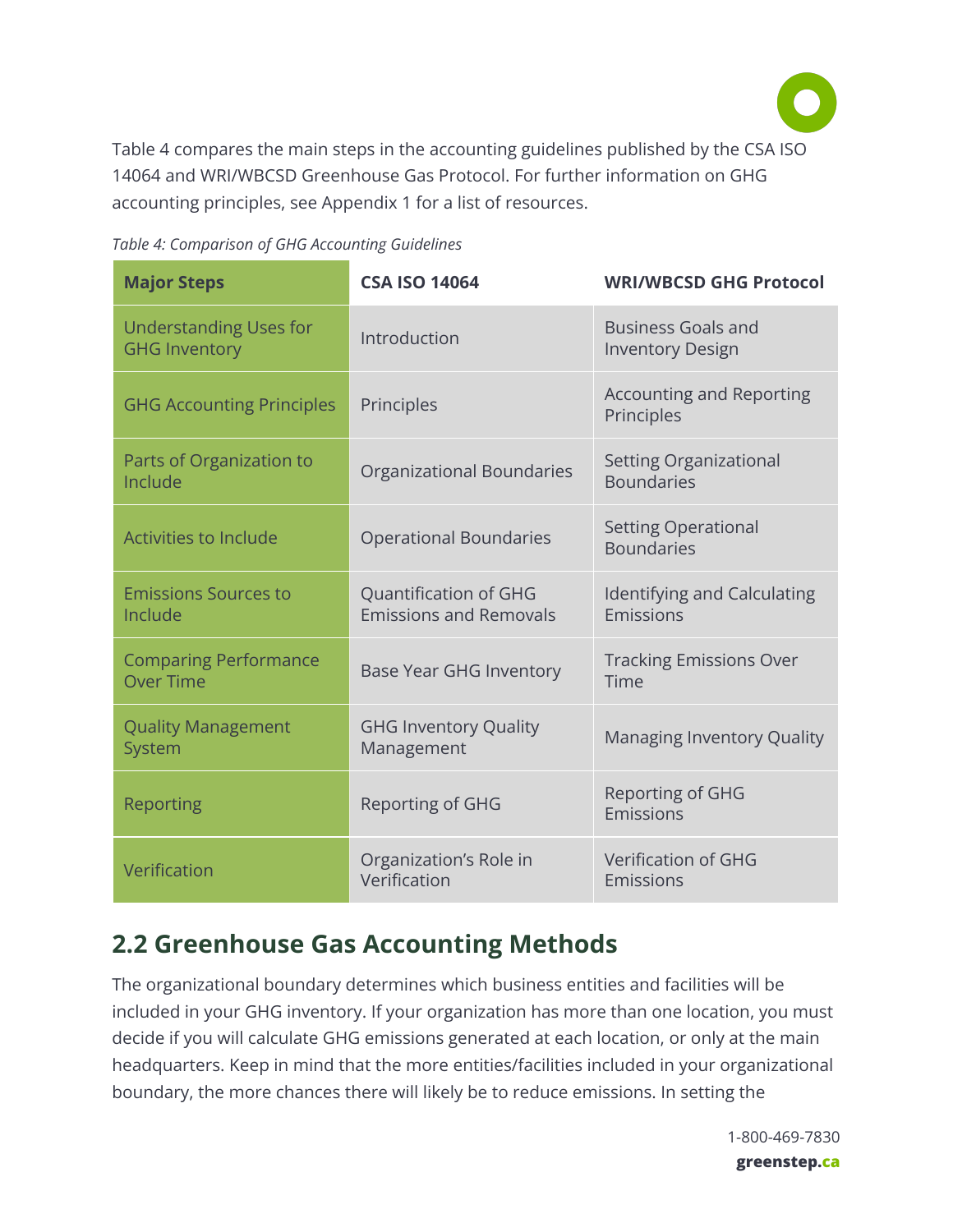

 organizational boundary, 2 consolidation approaches are used to report GHG emissions: control and equity share.

## <span id="page-9-0"></span>The Control Approach

 In the control approach, an organization accounts for 100% of the GHG emissions from operations that it controls. The organization does not account for GHG emissions from operations that it may own an interest in but has no control over. Control is defined as either financial or operational.

**Financial Control:** An organization has financial control of the operation if it can direct financial and operating policies to gain economic benefits from the operation's activities.

### **Example of Financial Control (Control Approach):**

- Delicious Foods Inc. owns 50% of Bob's Bakery
- If Delicious Foods Inc. determines the financial policies (eg. operating budgets, salary structures) of Bob's Bakery and stands to gain economic benefits from its activities, then Delicious Foods Inc. has financial control over Bob's Bakery
- Under the financial control approach, Delicious Foods Inc. should report 100% of GHG emissions for Bob's Bakery
	- Bob's Bakery should not report GHG emissions from the bakery
- If Bob's Bakery is given the ability to set financial policies, then the bakery would have to report 100% of the GHG emissions
- Under this scenario, Delicious Foods Inc. would not report emissions from its operations

 **Operational Control:** An organization has operational control of the operation if it has the authority to implement operating policies at the operation.

### **Example of Operational Control (Control Approach):**

 ● Delicious Foods Inc. owns 50% of Bob's Bakery but allows Bob's Bakery to continue to run day to day operations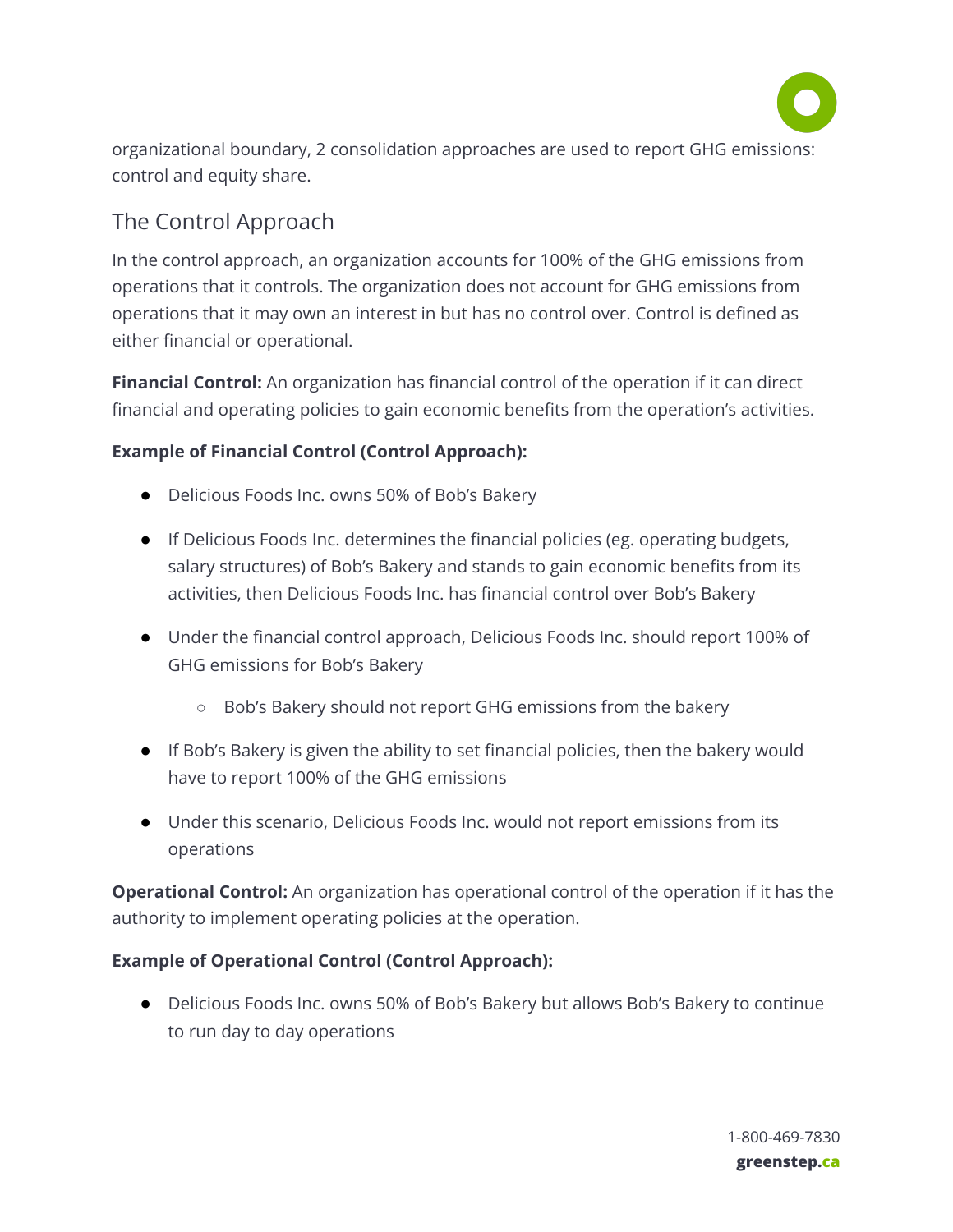

- If Delicious Foods Inc. allows Bob's Bakery to determine operational policies (i.e. hours of operations, types of ingredients used, etc), then Bob's Bakery has operational control
- Under the operational control approach, Bob's Bakery should report 100% of GHG emissions for the bakery
	- Delicious Foods Inc. should not report GHG emissions from Bob's Bakery
- If Delicious Foods Inc. eventually takes control over the operational policies of Bob's Bakery, then Delicious Foods Inc. would have to report 100% of the GHG emissions
	- In this case, Bob's Bakery would not report emissions from its operations

## <span id="page-10-0"></span>Equity Share Approach

 In the equity share approach, an organization accounts for GHG emissions from operations based on its share of equity in the operation. Equity reflects economic interest, which is the extent of rights a company has to the risks and rewards flowing from an operation. The equity share will typically be the same as the percentage of ownership in the operation.

#### **Example of Equity Share Approach:**

- Delicious Foods Inc. owns 50% of Bob's Bakery but does not have financial or operational control
	- Bob's Bakery owns the other 50% of the bakery
- Under the equity approach, Delicious Foods Inc. should report 50% of GHG emissions associated with Bob's Bakery
	- Bob's Bakery should report the remaining 50% of GHG emissions
- Note that, under the operational control approach, Delicious Foods Inc. would not have to report any GHG emissions from Bob's Bakery as it does not have operational control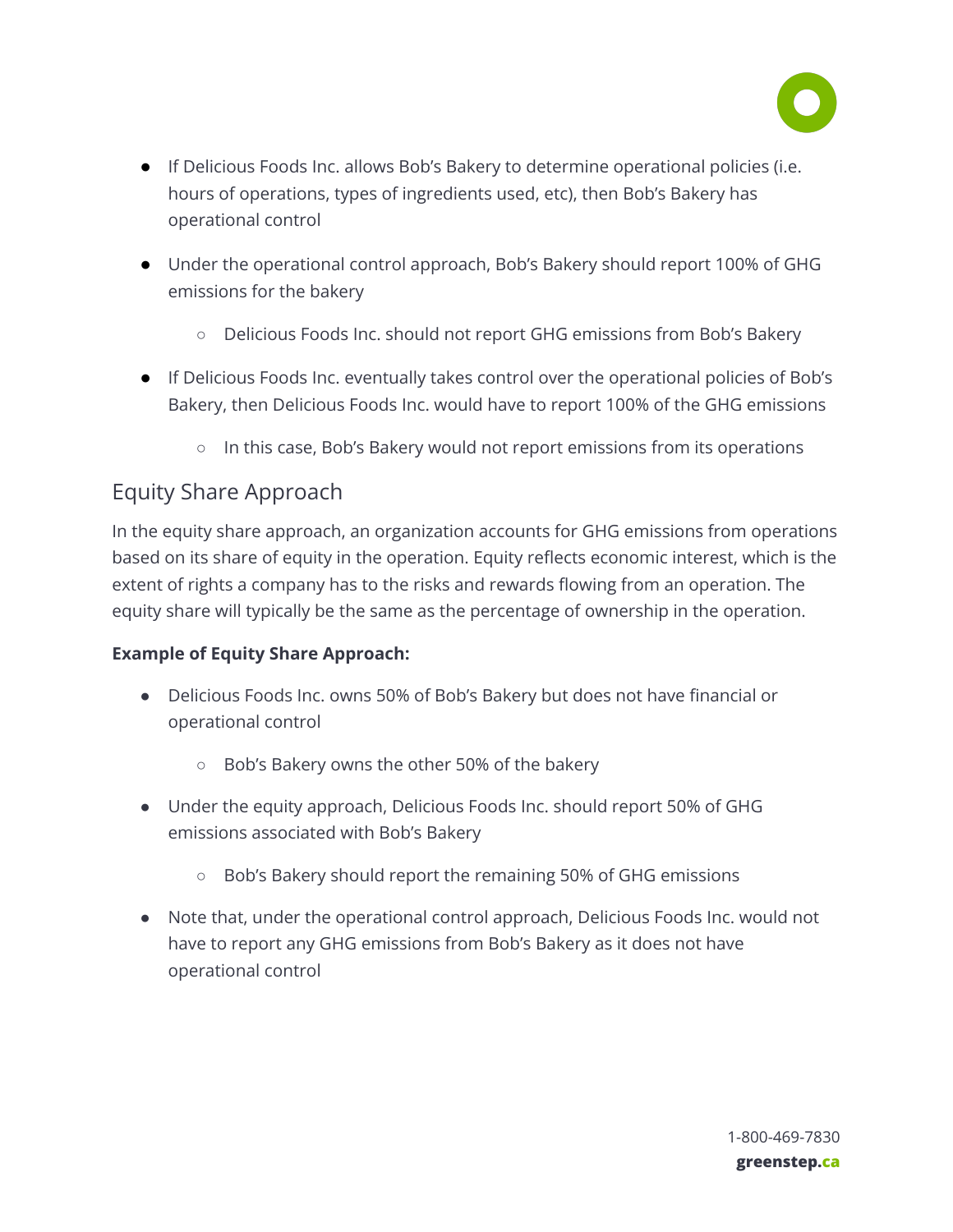

## <span id="page-11-0"></span>Reporting Year and Base Year

 A meaningful comparison of emissions over time requires that your organization select a performance standard against which current emissions can be compared. This is referred to as a base year.

 A base year can be either the calendar year or your organization's fiscal year. No matter which base year is selected, the same dates should be used for future GHG emissions inventories to ensure consistency. The importance of this consistency is highlighted when tracking progress towards a GHG reductions target and comparing it to the base year.

 The base year can be a single year or an average of annual emissions over several consecutive years, the latter of which may smooth out any yearly fluctuations in GHG emissions that would make a single base year unrepresentative of the organization's typical emissions.

 As your organization changes over time, your base year may have to be recalculated. Recalculations should be done to reflect structural changes such as mergers, acquisitions, and outsourcing activities, as well as changes in methodologies used to calculate GHG emissions inventories.

# <span id="page-11-1"></span> **2.3 Selecting Emissions Sources that Apply to Your Organization**

 After setting your organizational boundary, you must set the operational boundary for your business. Note that the operational boundary is different from the organizational boundary, in that you are deciding which emissions sources within the organization that you will track and try to reduce. The easiest way to do this is to consider all the ways that emissions are generated in your organization – i.e. heating, cooling, business travel, employee commuting – before selecting the emissions sources that you will report.

## <span id="page-11-2"></span>Direct versus Indirect Emissions

 GHG emissions are produced by a variety of business activities – from heating and lighting the office to travelling to meetings. As defined by the Greenhouse Gas Protocol, GHGs from a business are categorized into direct and indirect emissions.

 Direct emissions are generated from sources that your organization owns, such as company cars, or a natural gas boiler in the basement. For accounting purposes, direct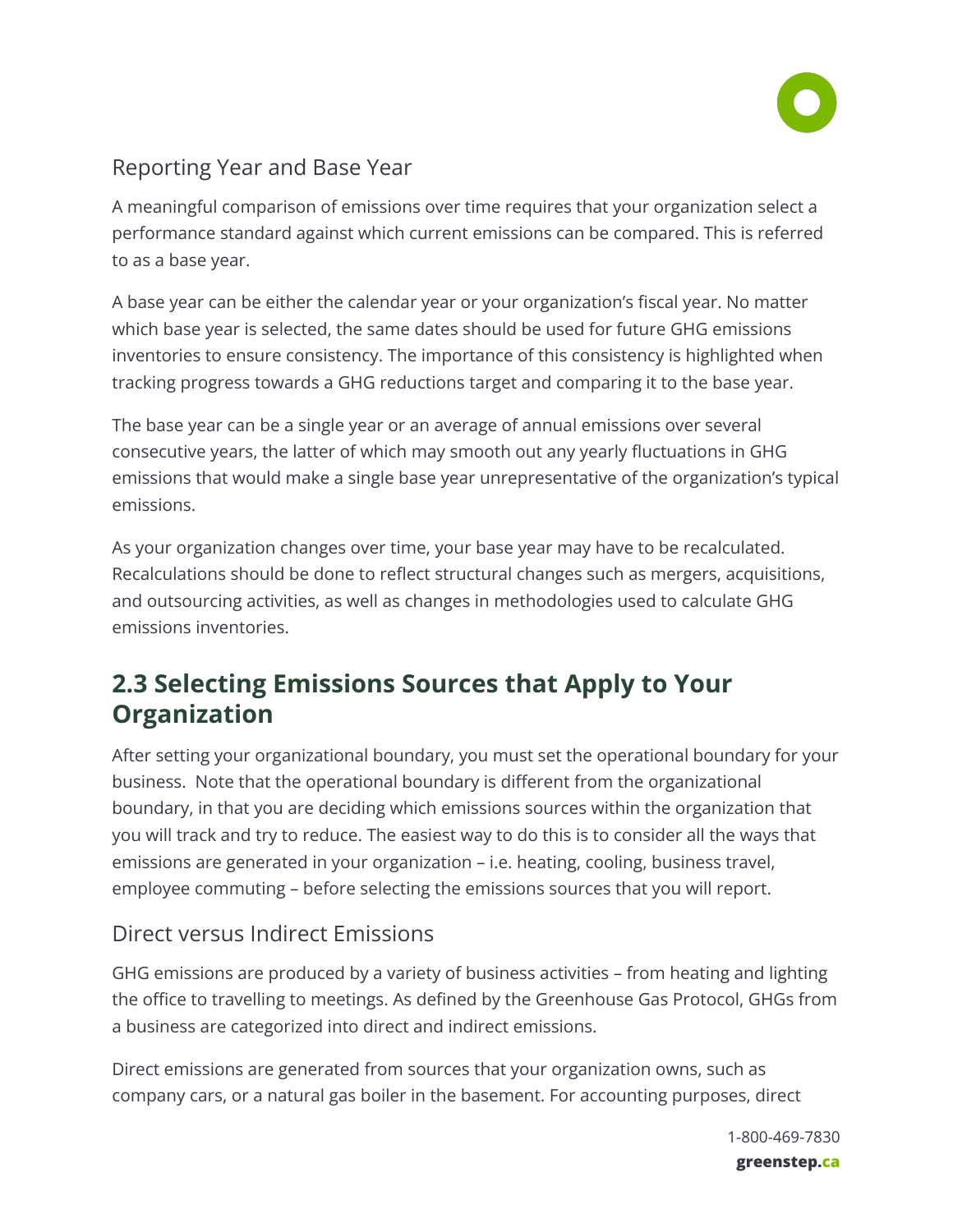

 emissions are called Scope 1 emissions. Accounting for and reporting on direct emissions is typically required for all GHG emissions reporting standards.

 Indirect emissions are emissions that result from your organization's activities but the sources are owned or controlled by a separate organization. For example, your organization may own its computers and photocopiers but the electricity used to power the office equipment is generated by the utility company.

 Indirect emissions are divided into Scope 2 and Scope 3 emissions. Scope 2 emissions are from the use of purchased electricity, steam, or heat. Scope 3 emissions include all other indirect emissions, such as business travel in non-company-owned vehicles, employee commuting, paper usage, waste disposal, and outsourced activities. Accounting for Scope 2 emissions is required under the GHG Protocol, while accounting for Scope 3 emissions is not mandatory but encouraged.

#### **Example of Direct versus Indirect Emissions:**

 Table 5 contains direct and indirect emissions sources for Bob's Bakery. The emissions sources are further broken down into Scopes 1 thru 3.

| <b>Direct Emissions</b>                  | <b>Indirect Emissions</b>    |                                 |  |
|------------------------------------------|------------------------------|---------------------------------|--|
| Scope 1                                  | Scope 2                      | Scope 3                         |  |
| Natural Gas Boiler                       | <b>Purchased Electricity</b> | Office Paper                    |  |
| Propane                                  |                              | Garbage                         |  |
| Gasoline for Leased Car                  |                              | <b>Business Travel - Air</b>    |  |
| Diesel Fuel for Delivery<br><b>Truck</b> |                              | <b>Business Travel - Ground</b> |  |
|                                          | <b>Employee Commuting</b>    |                                 |  |

| Table 5: Direct Versus Indirect Emissions Sources for Bob's Bakery |  |  |  |  |
|--------------------------------------------------------------------|--|--|--|--|
|                                                                    |  |  |  |  |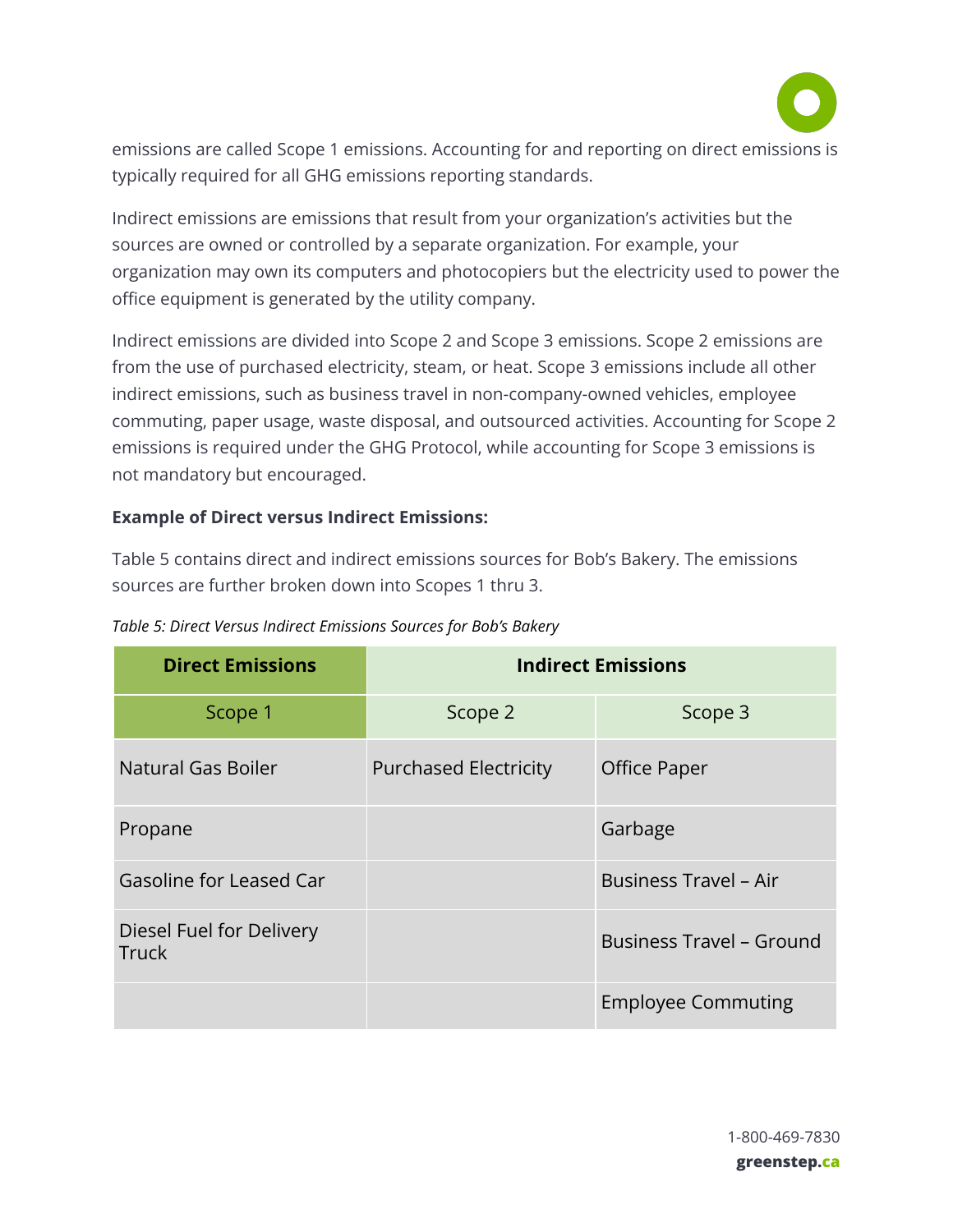

## <span id="page-13-0"></span>Exercise 3

 Take a few minutes to brainstorm emissions sources that apply to your organization. When you have identified the sources, write them down in Table 6:

 *Table 6: Direct Versus Indirect Emissions Sources for Your Organization* 

| <b>Direct Emissions</b> | <b>Indirect Emissions</b> |         |  |  |
|-------------------------|---------------------------|---------|--|--|
| Scope 1                 | Scope 2                   | Scope 3 |  |  |
|                         |                           |         |  |  |
|                         |                           |         |  |  |
|                         |                           |         |  |  |
|                         |                           |         |  |  |
|                         |                           |         |  |  |
|                         |                           |         |  |  |

# <span id="page-13-1"></span> **2.4 Identifying Data You Need to Collect and How to Track it Over Time**

 Two kinds of data will need to be collected in order to calculate your organization's GHG emissions: Activity Data and Emissions Factors.

## <span id="page-13-2"></span>Activity Data

 Activity data quantifies an activity – i.e. electricity consumed, business trips taken, amount of waste produced – in units that will be used to calculate GHG emissions (e.g., kWh, km, kg, etc.). One approach to collecting activity data is to keep the information in a central location, similar to bookkeeping for accounting purposes. The following examples illustrate activities in their corresponding units:

● Litres of gasoline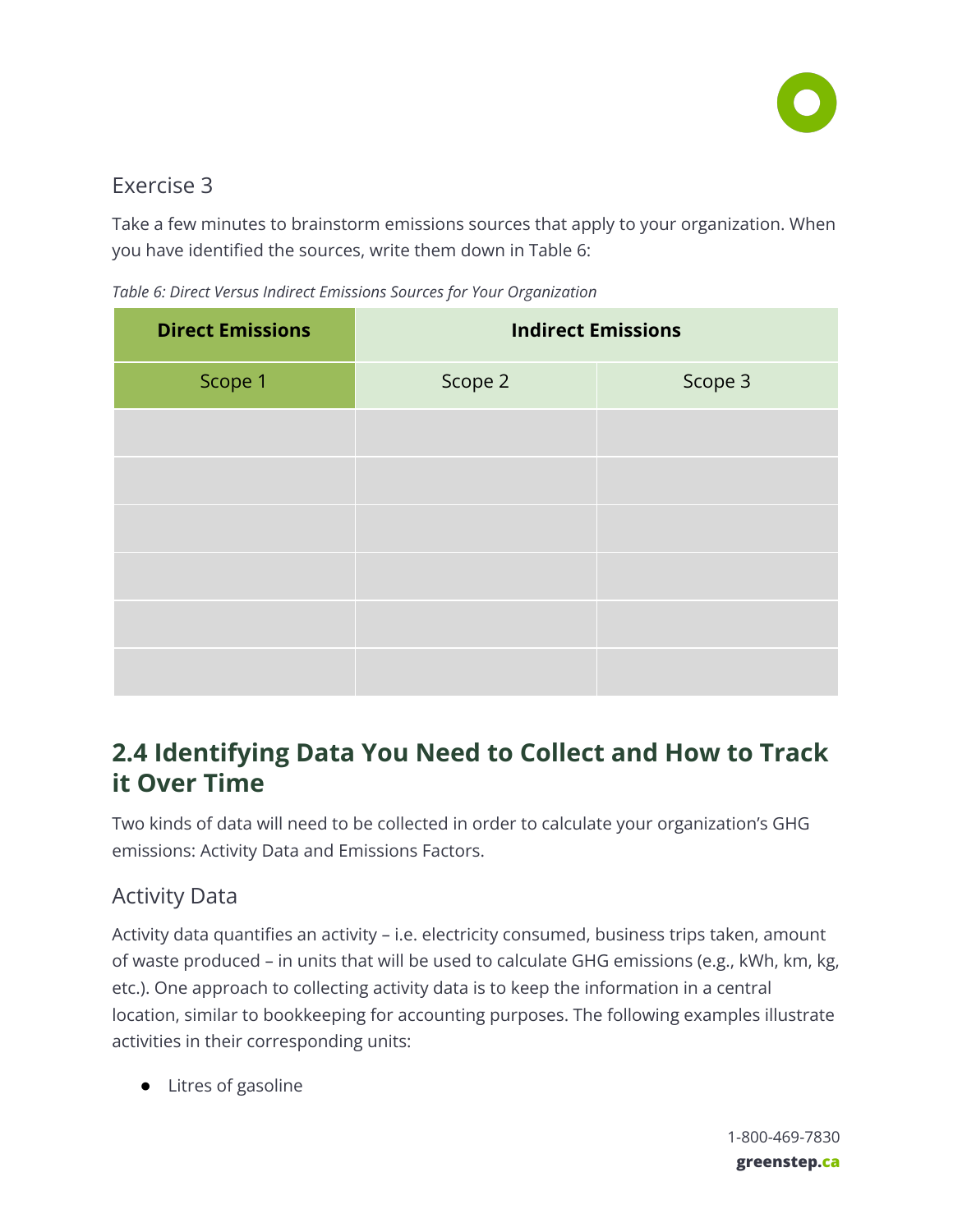

- Kilowatt hours of electricity
- Business air miles/kilometers traveled
- Cubic meters of natural gas

 When collecting activity data, it is important to keep in mind that your organization may not be responsible for all of the emissions from a particular activity. Example 1 illustrates a scenario where office space is shared between 2 companies, which must be accounted for in the calculation. Similarly, example 2 demonstrates that carpooling results in reduced emissions for the activity of employee commuting because there is more than 1 person in the vehicle. Not accounting for these percentages can result in overestimated GHG emissions.

## <span id="page-14-0"></span>Emissions Factors

 Emissions factors are values that convert activity data to GHG emissions. Emissions factors are source-specific, meaning that there will be a specific emissions factor for the particular activity you are trying to convert to GHG emissions. For example, an emissions factor for electricity produced by burning coal will be higher than an emissions factor for electricity produced by a hydro-electric dam. It is important to get the most detailed activity data possible to ensure that the proper emissions factor is used.

 Emissions factors are published by various institutions, including local, provincial/state, and federal governments, and intergovernmental agencies. Emissions factors are frequently updated, so it is important to stay current and use the most recent values. See Appendix 1 for a list or resources that provide emissions factors

## **Equation to Calculate GHG Emissions:**

Activity Data x Emissions Factors = GHG Emissions

## <span id="page-14-1"></span>Examples of GHG Emissions Calculations

## **Example 1: Scope 1 – Natural Gas**

 Bob's Bakery shares an office building in Vancouver with Ace Accountants and uses 60% of the total square footage of the building. In order to calculate the GHG inventory for Bob's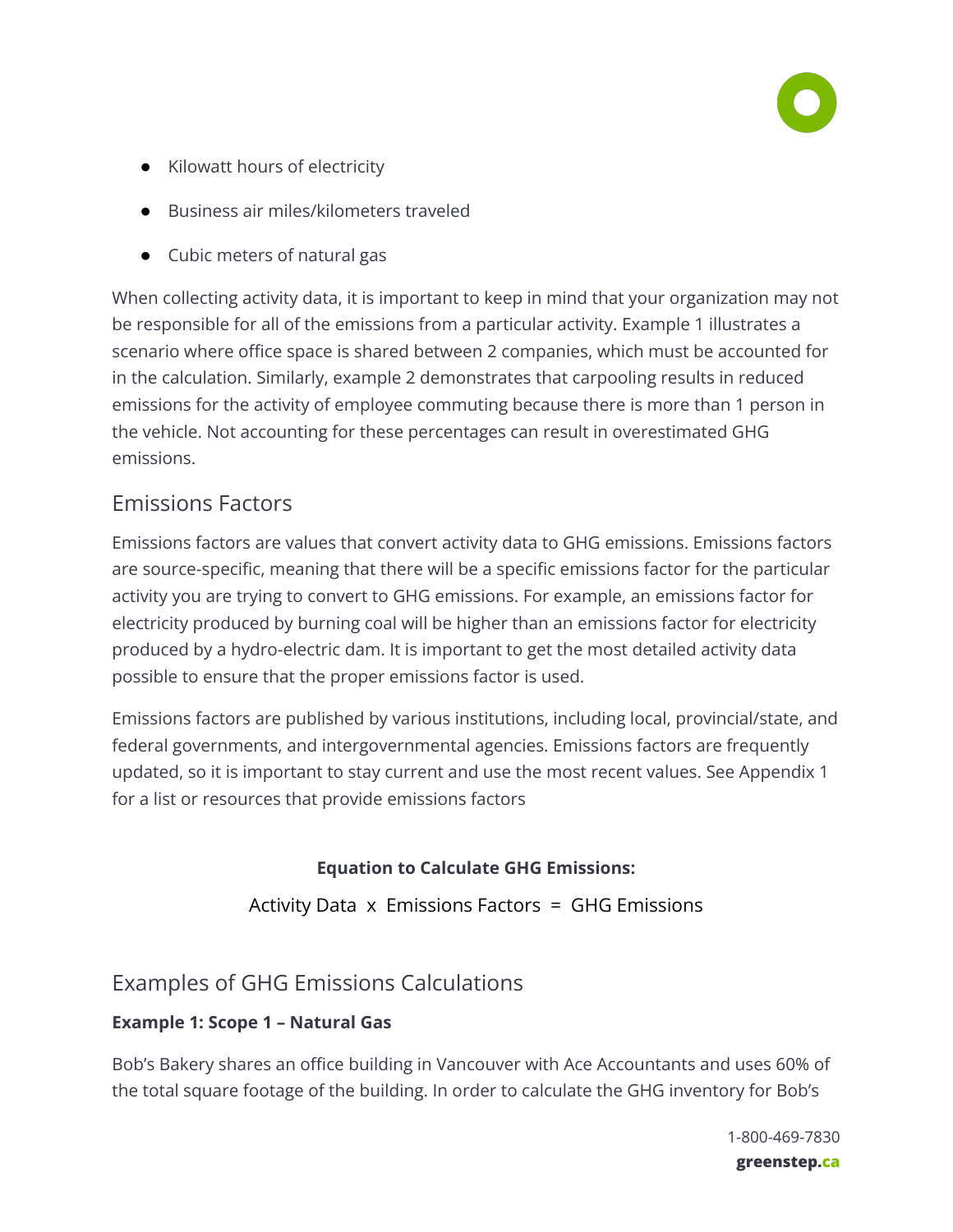

 Bakery, Bob asked the property manager for utility bills for the last 12 months. The property manager provided the utility bills to Bob, but was unable to split up the natural gas used between the bakery and the accounting firm.

 For the calendar year ending December 31, 2010, Bob's Bakery and Ace Accountants consumed a total of 2,400 gigajoules (GJs) of natural gas. Using an emissions factor of 56 kilograms (kg) of  $CO<sub>2</sub>e$  per Gigajoule (GJ) of natural gas obtained from the Intergovernmental Panel on Climate Change (2006), Bob determined that the bakery alone generated the following tonnes of  $CO<sub>2</sub>e$  (tCO<sub>2</sub>e) from natural gas consumption for the 2010 calendar year:

 $2,400 GJ \times 60\% \times \frac{56 kg \ CO_2 e}{GJ} = 80,640 kg \ CO_2 e \times \frac{1 \ metric \ tonne}{1,000 kg} = 80.64 t CO_2 e$ 

#### **Example 2: Scope 3 – Employee Commuting**

 **Tom** 

 It is the end of the 2010 fiscal year and Bob's Bakery is calculating its yearly GHG emissions for the Vancouver store. Bob includes employee commuting in his inventory for the bakery. Bob has a total of 3 employees (including himself) that commute to work 5 days a week in a private vehicle. Tom and Mary operate their own vehicle to and from work for a daily roundtrip total of 20 and 25 kilometres (km), respectively. Bob and his wife, who works across the street from the bakery, commute together in the same vehicle for a roundtrip distance of 30 km every day. All 3 vehicles produce a similar amount of GHGs that result in 0.2 kg of  $CO<sub>2</sub>e$  per km driven (rounded emissions factors obtained from the 2005 GHG Protocol Mobile Guide and 2008 Climate Registry's General Reporting Protocol). Note that all Bob's Bakery employees receive 15 days of vacation a year. The total rounded emissions from employee commuting for the year were:

$$
\frac{20km}{day} \times \frac{245 \text{ business days}}{\text{year}} = 4,900km \times \frac{0.2kg \text{ }CO_2e}{km} \times \frac{1 \text{ metric tonne}}{1,000kg} = 0.980t \text{ }CO_2e
$$
\n**Mary**

\n
$$
\frac{25km}{day} \times \frac{245 \text{ business days}}{\text{year}} = 6,125km \times \frac{0.2kg \text{ }CO_2e}{km} \times \frac{1 \text{ metric tonne}}{1,000kg} = 1.225t \text{ }CO_2e
$$
\n**Bob**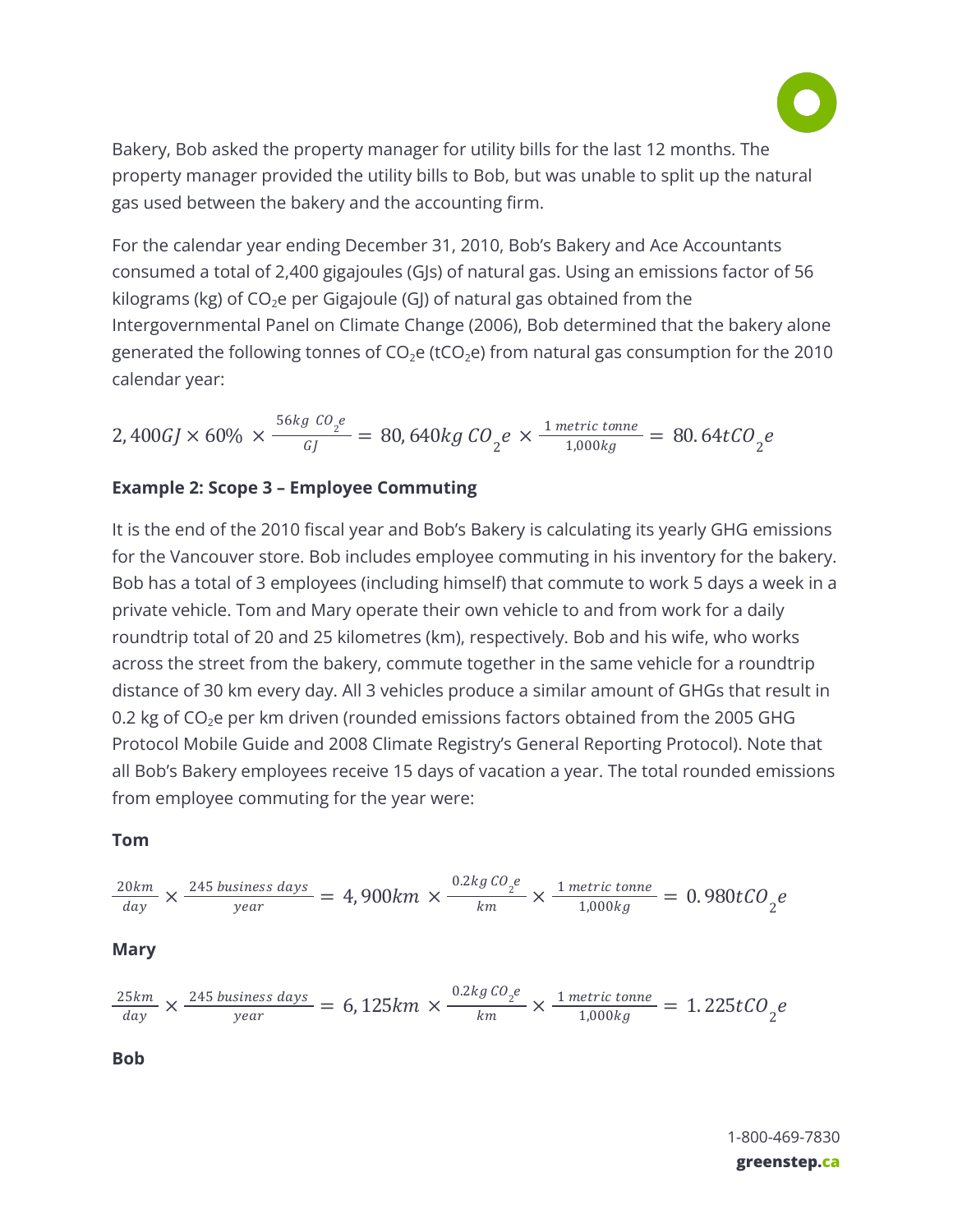$$
\bullet
$$

$$
\frac{30km}{day} \times \frac{245 \text{ business days}}{\text{year}} = 7,350km \times \frac{0.2kg \text{ }CO_2e}{km} \times \frac{1 \text{ metric tonne}}{1,000kg} = 1.47t \text{ }CO_2e
$$
\n
$$
1.47t \text{ }CO_2e \times \frac{1(Bob)}{2(Bob+MsBob)} = 0.735t \text{ }CO_2e
$$

Total GHG Emissions from Employee Commuting to/from Bob's Bakery:

<span id="page-16-0"></span>Tom (0.980) + Mary (1.225) + Bob (0.735) = **2.94 tCO 2 e**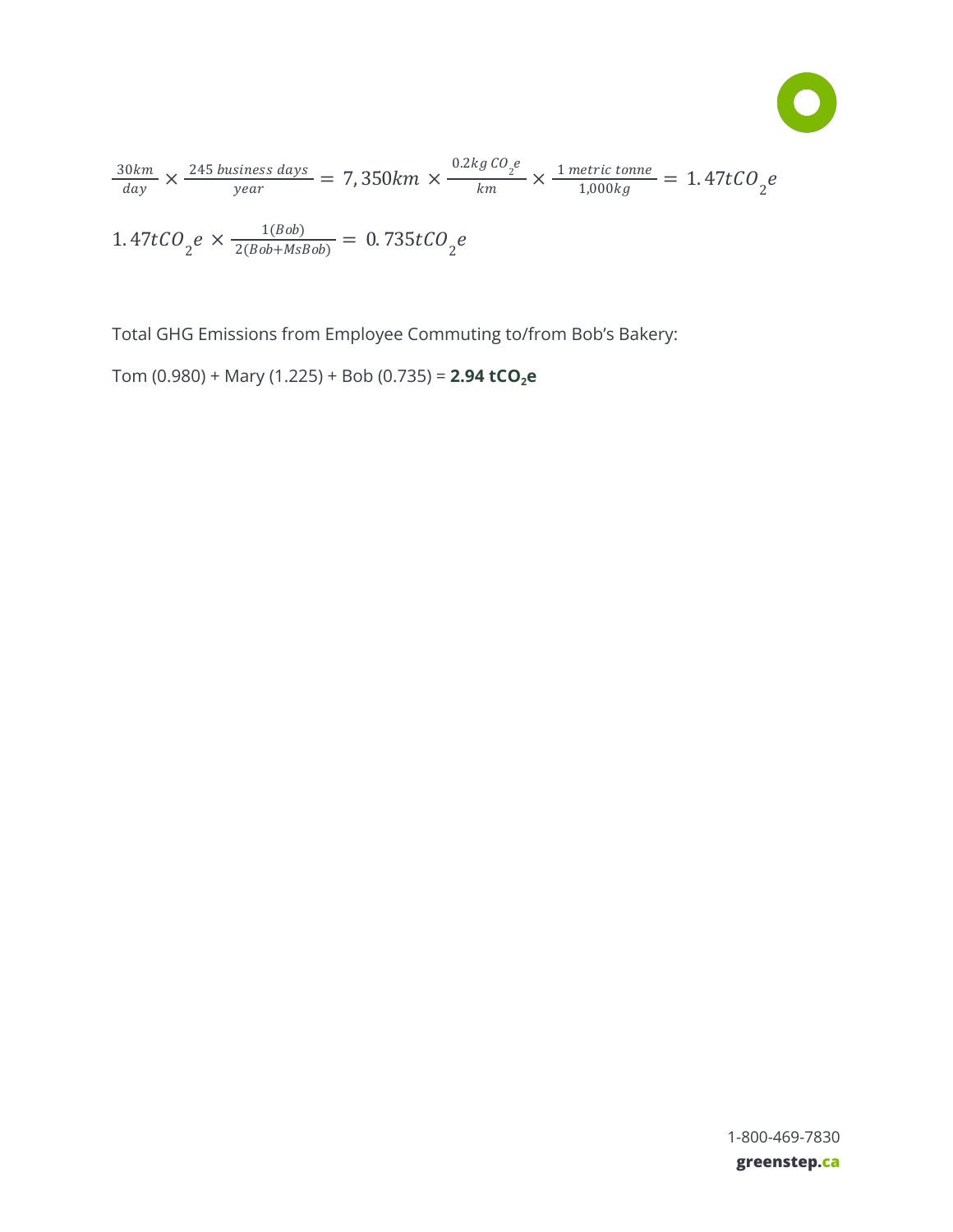

## Exercise 4

 Bob's Bakery has asked you to help calculate the remaining 2010 GHG emissions for his Vancouver store. In addition to natural gas consumption (80.6 tCO<sub>2</sub>e, see Example 1) and employee commuting (2.9 tCO<sub>2</sub>e, see Example 2), Bob would like you to calculate emissions from the missing sources in the following table. Keep in mind that, similar to natural gas, a single total for purchased electricity is reported for both Bob's Bakery and Ace Accountants and the 60% of square footage used by Bob's Bakery also applies to electricity.

**Tip:** Remember that GHG emissions are reported in tonnes and must be converted from kg to tonnes of  $CO<sub>2</sub>e$ 

| <b>Emissions Source</b>      | <b>Activity Data</b>                                 | <b>Emissions Factor</b><br>tCO <sub>2</sub> e |       |
|------------------------------|------------------------------------------------------|-----------------------------------------------|-------|
| Scope 1                      |                                                      |                                               |       |
| <b>Natural Gas</b>           | $2,400$ GJs                                          | 56 kg of $CO2e$ per GJ <sup>1</sup>           | 80.64 |
| Diesel for Delivery Truck    | 1,800 L of Diesel                                    | 2.7 kg of $CO2e$ per $L2$                     |       |
| Scope 2                      |                                                      |                                               |       |
| <b>Purchased Electricity</b> | 0.02 kg $CO2e$ per kWh <sup>2</sup><br>1,900,000 kWh |                                               |       |
| Scope 3                      |                                                      |                                               |       |
| <b>Employee Commuting</b>    | 14,700 km                                            | 0.2 kg of $CO2e$ per km <sup>3</sup>          | 2.94  |
| <b>Business Air Travel</b>   | 4,000 pkm on short-haul<br>flights                   | 0.1 kg of $CO2e$ per pkm <sup>4</sup>         |       |
| <b>Office Paper</b>          | 80 reams (0% recycled)                               | 6.5 kg of $CO2e$ per ream <sup>5</sup>        |       |
| <b>Total GHG Emissions</b>   |                                                      |                                               |       |

 *Table 7: GHG Emissions Calculations for Bob's Bakery* 

<sup>&</sup>lt;sup>1</sup>- 2006 Intergovernmental Panel on Climate Change

 $2-$  1990 – 2008 Environment Canada National Inventory Report

<sup>&</sup>lt;sup>3</sup>- 2005 GHG Protocol Mobile Guide and 2008 Climate Registry's General Reporting Protocol

<sup>4</sup>- 2009 Guidelines to Department for Environment, Food and Rural Affairs (DEFRA)/Department of Energy and

Climate Change (DECC)'s GHG Conversion Factors for Company Reporting

<sup>5</sup>- Environmental Defence Paper Task Force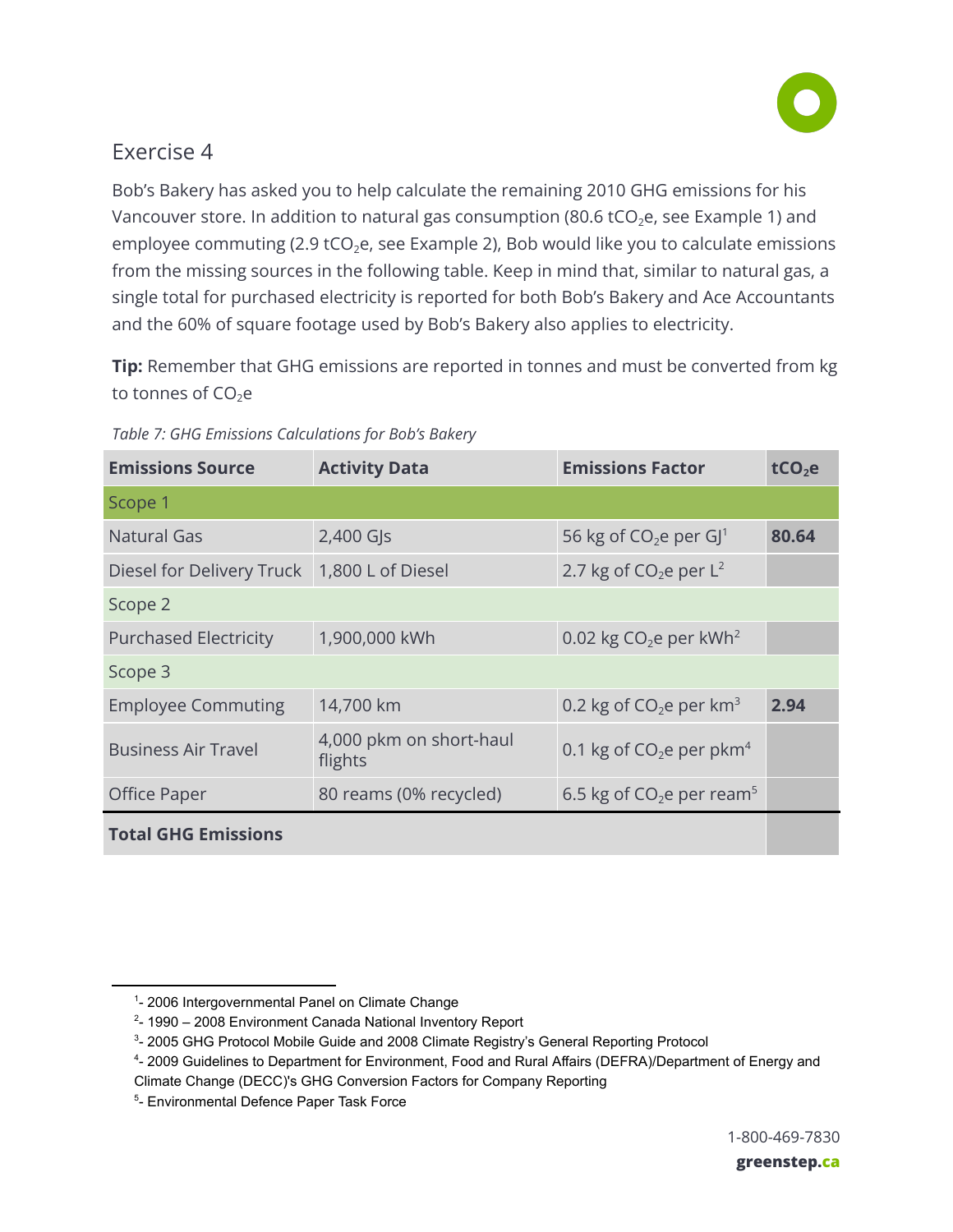

# <span id="page-18-0"></span> **2.5 Standards for Reporting Emissions**

 It is important to share your GHG emissions, as well as the progress you've made in reducing emissions, internally and externally by preparing a GHG emissions report. A credible report presents information that is accurate, complete, consistent, and transparent. Although various reporting standards exist, an emissions report in accordance with the GHG Protocol requires the following information:

- **● Description of the Organizational and Inventory Boundary**
	- Outline of the organizational boundary
		- Control versus equity share approach
	- Outline of operational boundaries
		- Direct and indirect emissions
		- Activities classified under Scopes 1, 2, 3
	- Reporting Period
- **● Information on Emissions**
	- Total Scope 1 and Scope 2 emissions in tonnes
		- Scope 3 is optional
	- Separate emissions data for each Scope
	- $\circ$  Separate emissions data for all GHGs in both tonnes and in tonnes of CO<sub>2</sub>e
	- Base year and emissions performance over time
	- Information about base year emissions recalculations
	- Methodologies used to calculate GHG emissions
		- Reference or link to calculation tools used
	- Specific exclusions of sources not included in the inventory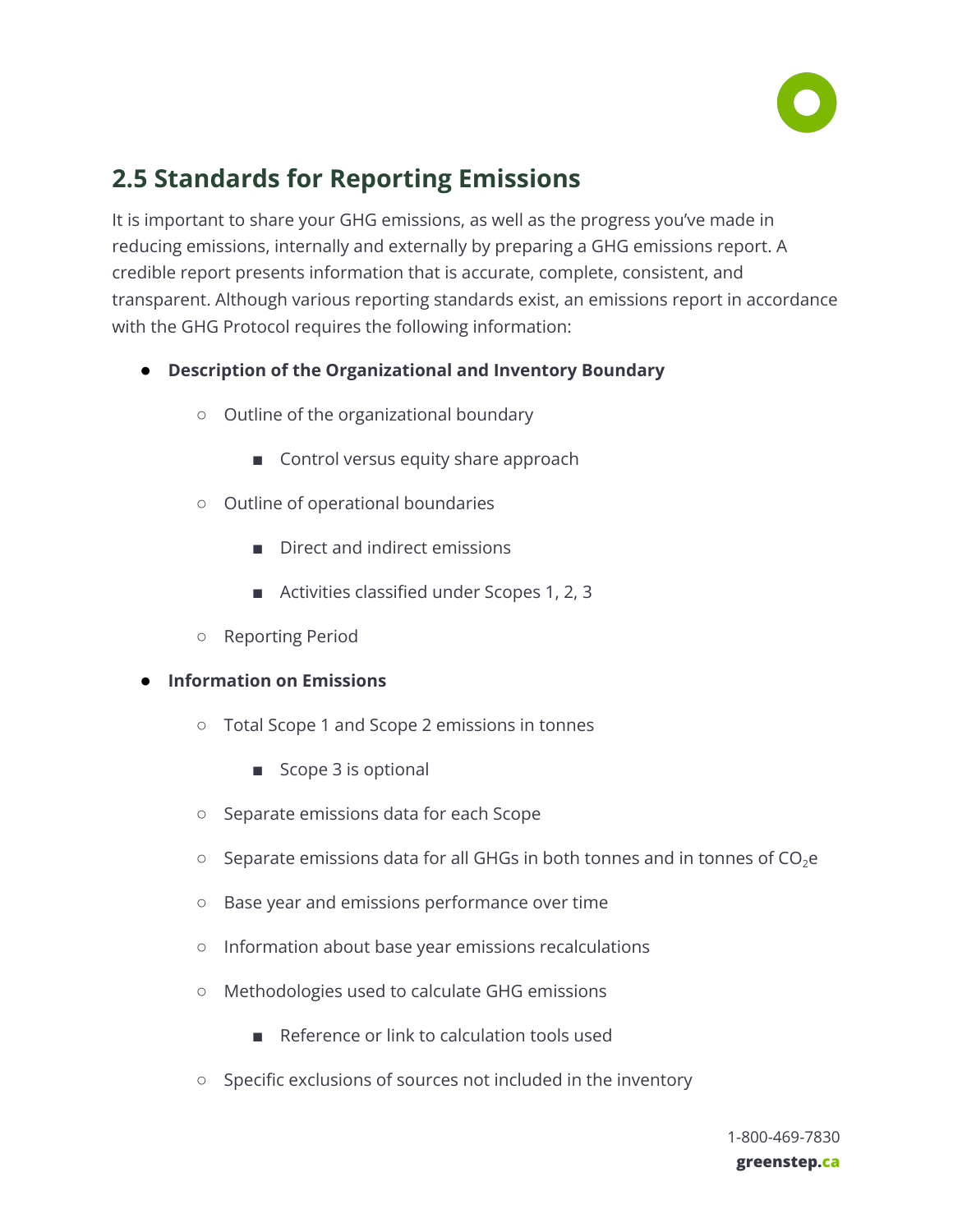

It is important to note that GHG emissions are reported in tonnes of  $CO<sub>2</sub>e$ . Conversion factors may be required to convert any other units – i.e. kilograms, short tons, etc. – to tonnes.

 In compliance with GHG Protocol reporting standards, a publicly released GHG emissions report may include additional information. This information is available in Chapter 9 of the GHG Protocol.

# <span id="page-19-0"></span> **2.6 Verification of the Process**

 Verification, or auditing, is an independent evaluation of the degree to which the information reported by your organization is accurate and complete, and how the information conforms to pre-established GHG accounting and reporting principles. Verification can occur internally, by an employee that is independent of the GHG accounting and reporting process, or externally by a third-party verifier that is likely to add credibility to your GHG emissions inventory.

 Materiality is important to verification. A material error results in a reported quantity that is significantly different from its true value and information is considered material if its inclusion or exclusion influences decisions or actions. Although materiality is a value judgement, a rule of thumb suggests that an error is materially misleading if its value is greater than 5% of the total GHG inventory. However, the rule of thumb is likely to vary among external verifiers.

### **Example of Materiality using Bob's Bakery:**

- In 2010, Bob's Bakery calculated its GHG emissions to be 112.16 tCO2e and released a report to stakeholders
- After releasing the report, Bob asked his wife to do an independent verification of the bakery's inventory
	- The information in the report is used for business planning and Bob wanted to ensure that the information was accurate and complete
- While auditing the utility bills used by Bob to calculate how much natural gas was consumed in 2010, Bob's wife noticed that Bob made a summation error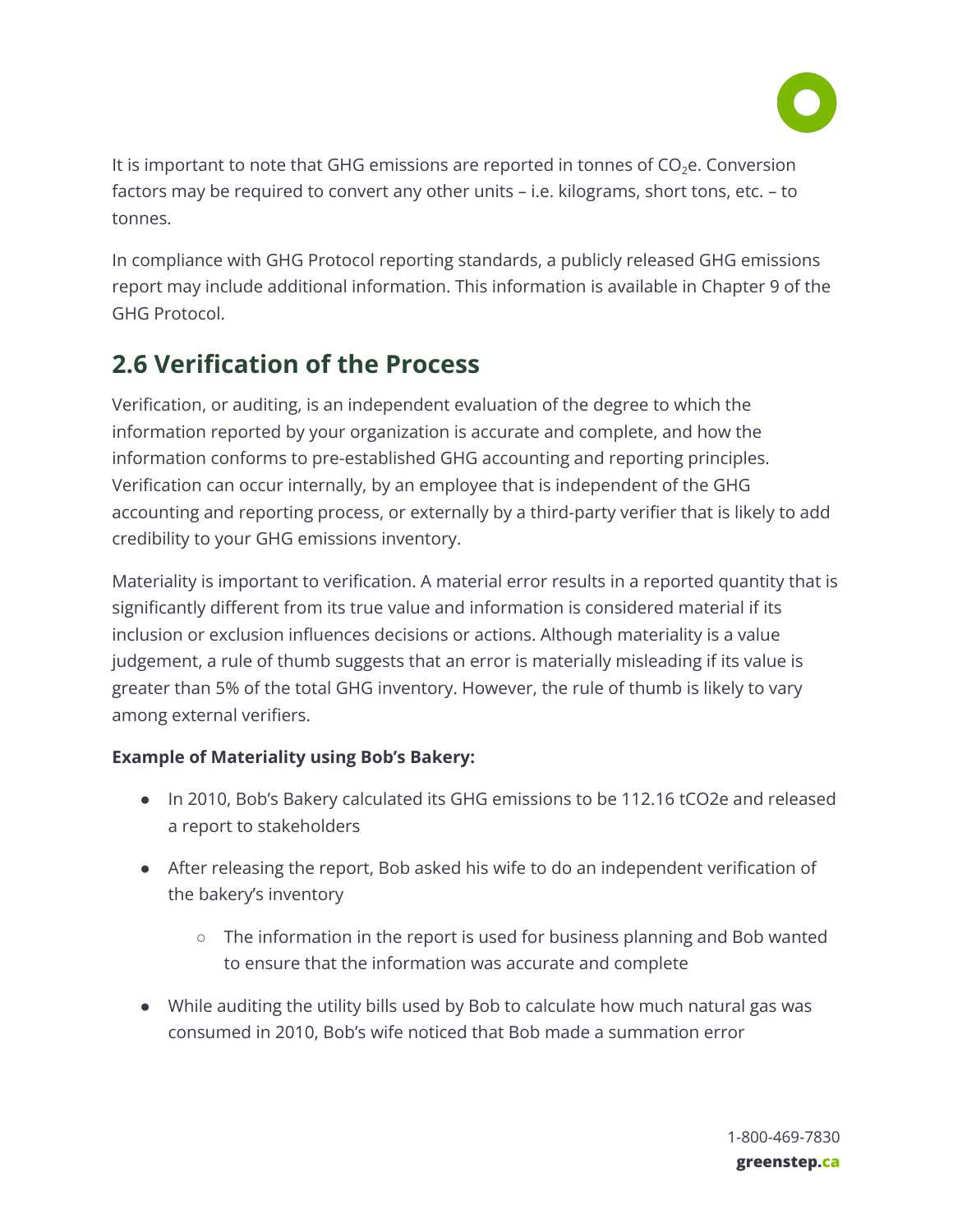

- The actual total natural gas consumed by Bob's Bakery and Ace Accountants was 1,900 GJs, not 2,400 GJs
- Thus, natural gas used only by Bob's Bakery was 1,140 GJs (1,900 GJs x 60%) not 1,440 GJs as originally calculated by Bob
	- This error resulted in a revised footprint for the 2010 fiscal year that was 17.6% lower than originally calculated (95.36 tCO<sub>2</sub>e compared to 112.16  $tCO<sub>2</sub>e$ , respectively)
- Since the error was greater than 5%, and considered materially misleading (remember that Bob uses the information in the report to make planning decisions for his business), Bob's Bakery revised its 2010 GHG inventory with the correct information and released a revised report.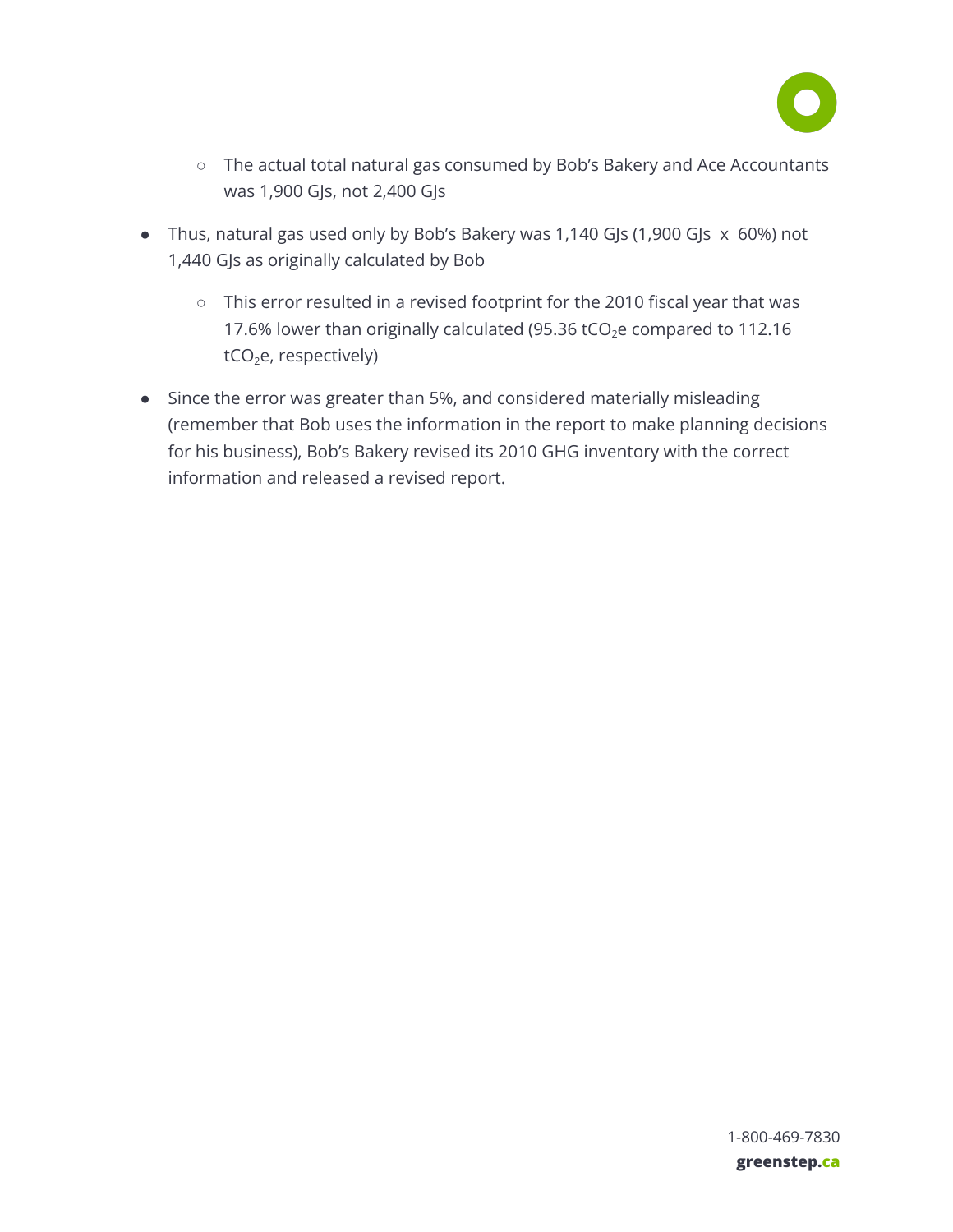

# <span id="page-21-0"></span> **3. Planning the Future**

# <span id="page-21-1"></span> **3.1 Setting GHG Reduction Targets**

 Once a GHG footprint has been developed for your organization, you can establish reduction targets to reduce emissions. Setting a GHG reduction target identifies an amount of emissions your organization commits to eliminating from its inventory. In setting your GHG reduction targets, 3 pieces of information must be identified:

- **● Establish a base year**
	- The base year acts as a benchmark against which to compare current emissions
	- Base years are described in further detail in Section 2.2
	- i.e. Bob's Bakery began calculating GHG emissions in 2007 and uses this as its base year

#### **● Determine a target year**

- A target year is the year by which your organization will achieve the GHG reductions
- The target year sets an achievable goal with a defined date
- i.e. Bob's Bakery aspires to reduce GHG emissions by 2025
- **● Set a reduction target**
	- The reduction target is the amount of GHG emissions that your organization commits to reducing
	- i.e. Bob's Bakery set a reduction target of 20% below 2007 emissions by 2010

 Your organization has the option of establishing 2 types of emissions reductions targets: absolute and intensity.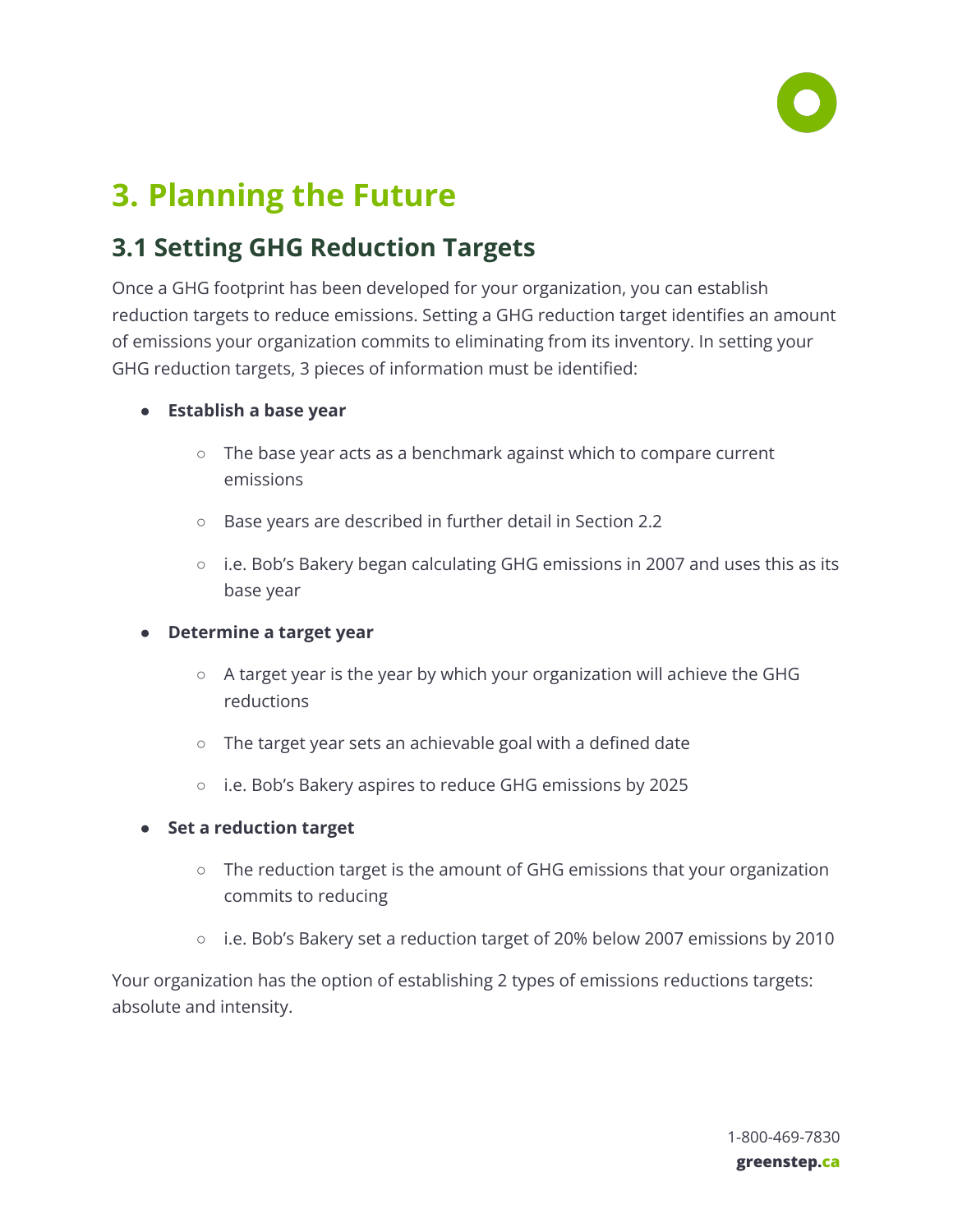

## <span id="page-22-0"></span>Absolute Targets

 Absolute emissions reductions targets are concrete goals to eliminate emissions. The targets do not take factors such as organizational growth into consideration.

 Advantages of absolute targets include specific reductions in GHGs emitted to the atmosphere and a commitment to reduce GHGs by a specified amount. Disadvantages of absolute targets is that they do not allow comparisons of GHG intensity, may be difficult to achieve if an organization grows, and often require potentially complex recalculations for the base year.

### **Example of Absolute Target:**

- For its 2007 base year, Bob's Bakery reported total emissions of 1,400 tCO<sub>2</sub>e
- Bob's Bakery committed to an absolute emissions reduction target of 20% below its 2007 base year emissions by 2010
- In 2010, Bob's Bakery calculated yearly emissions of 1,040 tCO<sub>2</sub>e
- Bob's Bakery reduced emissions by nearly 26% between 2007 and 2010 (1,400 tCO<sub>2</sub>e  $- 1,040$  tCO<sub>2</sub> ÷ 1,400 tCO<sub>2</sub>e)
- Thus, Bob's Bakery successfully achieved, and surpassed its absolute emissions reduction target of 20% between 2007 and 2010

## <span id="page-22-1"></span>Intensity Targets

 Intensity targets are linked to a performance metric of the organization. The targets reduce the ratio of emissions relative to a business metric.

 Intensity targets are desirable because they reflect GHG performance independent of organizational growth/decline and usually do not require base year recalculations. However, disadvantages of intensity targets include a potential increase in GHG emissions to the atmosphere and difficulties identifying a common business metric.

### **Example of Intensity Target:**

- Bob's Bakery also set an intensity target to reduce GHG emissions per customer
- $\bullet$  In its 2007 base year, Bob's Bakery emitted 1,400 tCO<sub>2</sub>e and had 2,000 customers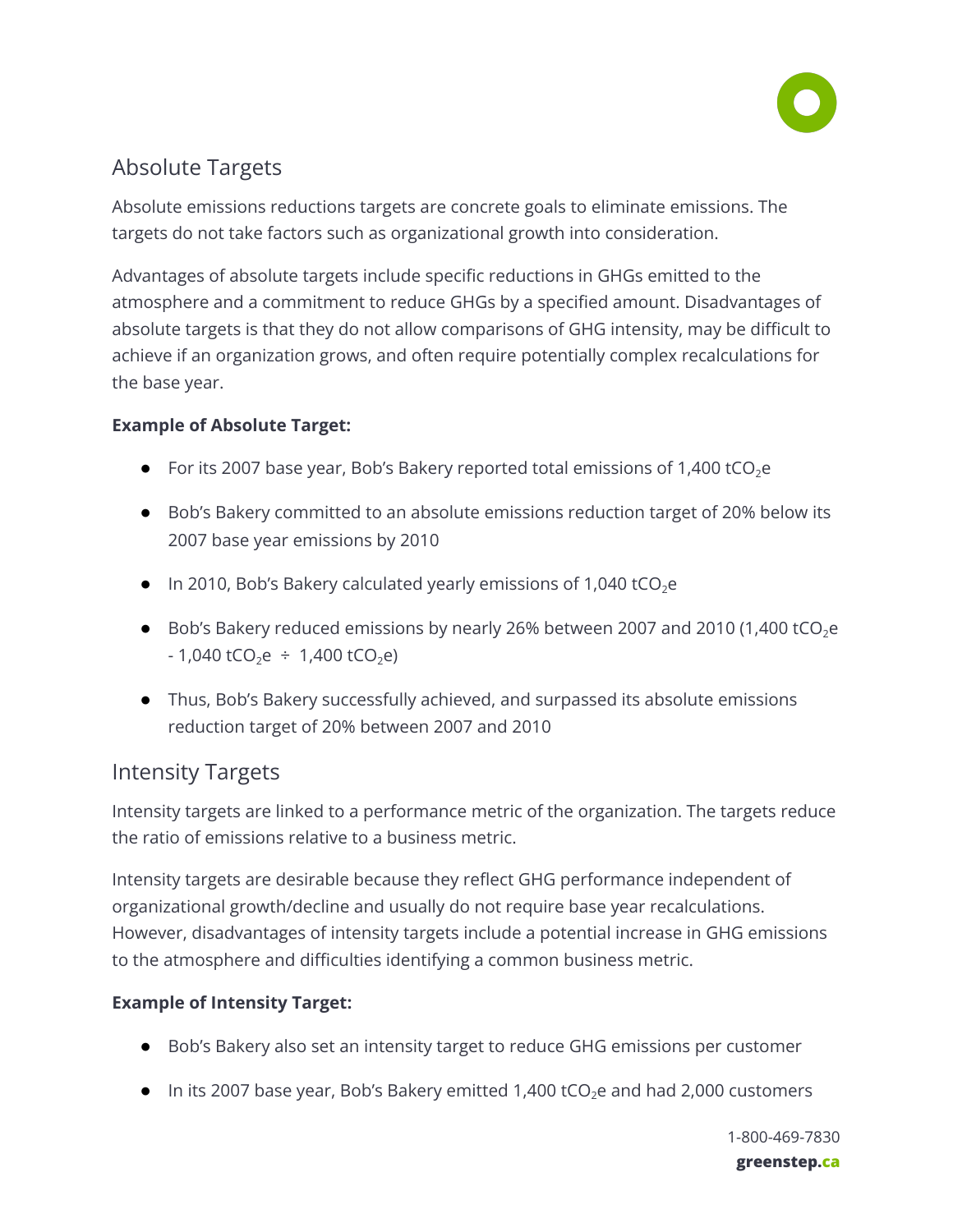

- $\circ$  This generated 0.7 tCO<sub>2</sub>e per customer (1,400 tCO<sub>2</sub>e ÷ 2,000 customers)
- $\bullet$  In 2010, Bob's Bakery generated a total of 1,040 tCO<sub>2</sub>e, but only had 1,300 customers
	- $\circ$  This resulted in 0.8 tCO<sub>2</sub> e per customer (1,040 tCO<sub>2</sub> e  $\div$  1,300 customers)
- So, even though Bob's Bakery reduced absolute emissions from 1,400 tCO<sub>2</sub>e in 2007 to 1,040 tCO<sub>2</sub>e in 2010, the intensity target increased from 0.7 tCO<sub>2</sub>e in 2007 to 0.8 tCO<sub>2</sub>e in 2010

## <span id="page-23-0"></span>Exercise 5

 North Shore Heliskiing began calculating its yearly GHG emissions inventory in 1990 and uses that year as its base year. In an effort to reduce its emissions over the long-term, North Shore Heliskiing set both absolute and intensity targets to be achieved by 2000 and 2010:

- Absolute Targets
	- Reduce absolute emissions by 10% between 1990 and 2000
	- Reduce absolute emissions by 15% between 1990 and 2010
- Intensity Targets
	- Reduce emissions per skier between 1990 and 2000
	- Reduce emissions per skier between 1990 and 2010

 Using the information in Table 8, determine whether North Shore Heliskiing achieved both its absolute and intensity emissions reduction targets for 2000 and 2010. You can use the last two columns in the table for your calculations

 *Table 8: Operational Information for North Shore Heliskiing* 

| Year | <b>GHG</b><br><b>Emissions</b><br>(tCO <sub>2</sub> e) | <b>Yearly Skiers</b> | % Change in<br><b>Absolute</b><br><b>Emissions</b> | <b>GHG Intensity</b><br>per Skier |
|------|--------------------------------------------------------|----------------------|----------------------------------------------------|-----------------------------------|
| 1990 | 2,400                                                  | 1,800                | -                                                  |                                   |
| 2000 | 2,200                                                  | 1,900                |                                                    |                                   |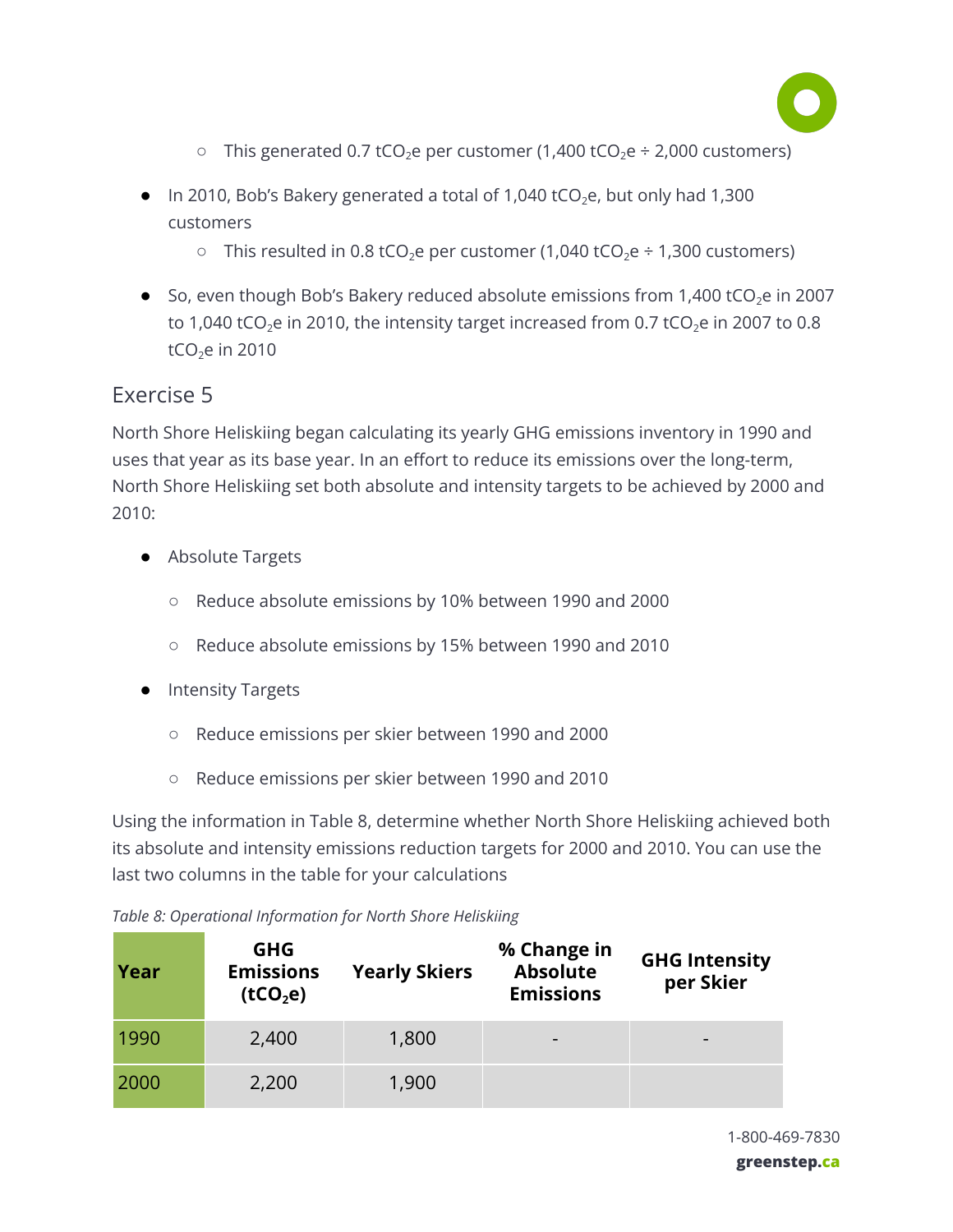

# <span id="page-24-0"></span> **3.2 Developing a Strategy for Meeting Targets**

 The next step is to plan and implement strategies to reduce your footprint and monitor performance over time. There are typically two strategies to meeting your GHG reduction targets: internal reductions and carbon offsetting. Carbon offsetting is discussed in **Section 3.3** .

 Internal reduction strategies can range from simple tasks such as powering down computers and electronics at night to more elaborate initiatives like purchasing high efficiency HVAC technologies. It is often easiest to begin by identifying emissions reduction actions that will provide the most emissions savings at the lowest cost. Yet, no matter the size and scope of the strategy, every effort helps to achieve your company's GHG reduction targets. A complete list of reduction strategies is available in Appendix 2.

## <span id="page-24-1"></span>Exercise 6

 In the table below, identify any GHG reduction strategies that have been implemented by your organization. Compare with the list of possible strategies in Appendix 2. Now, update your current list with any strategies that could be implemented by your organization over the next  $1 - 3$  years.

| <b>Office &amp; Building Space</b><br>(HVAC) | <b>Fleet Vehicles &amp; Heavy</b><br><b>Equipment</b> | <b>Lighting &amp; Electricity</b><br>Consumption |
|----------------------------------------------|-------------------------------------------------------|--------------------------------------------------|
| 1.                                           | 1.                                                    | 1.                                               |
| 2.                                           | 2.                                                    | 2.                                               |
| 3.                                           | 3.                                                    | 3.                                               |
| 4.                                           | 4.                                                    | 4.                                               |
| Computers                                    | Paper Usage                                           | <b>Recycling &amp; Waste</b>                     |
| 1.                                           | 1.                                                    | 1.                                               |

#### *Table 9: GHG Reduction Strategies for Your Organization*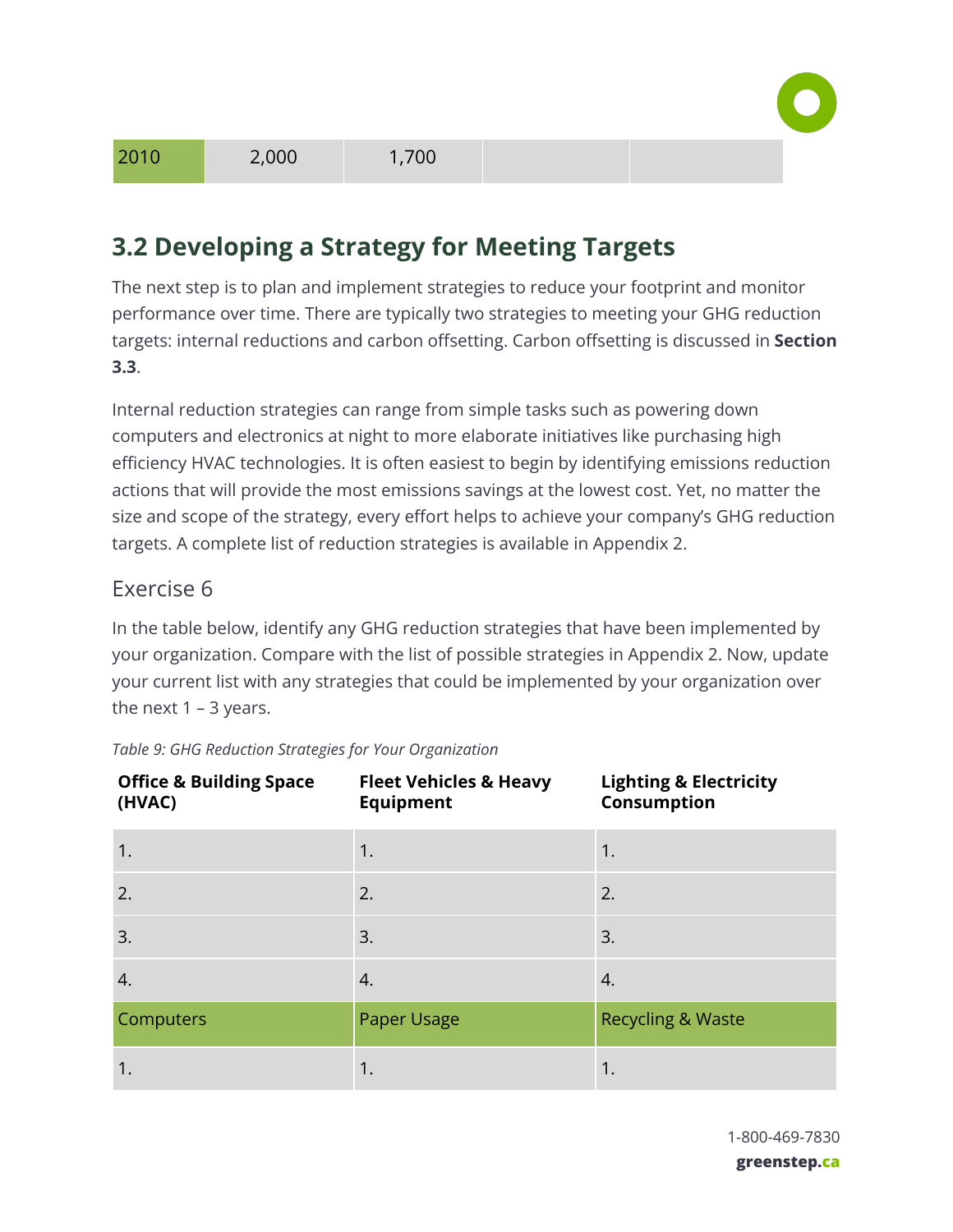

| 2.                            | 2.                               | 2.                     |
|-------------------------------|----------------------------------|------------------------|
| 3.                            | 3.                               | 3.                     |
| 4.                            | 4.                               | 4.                     |
| <b>Business Ground Travel</b> | <b>Business Air Travel</b>       | <b>Staff Commuting</b> |
| 1.                            | 1.                               | 1.                     |
| 2.                            | 2.                               | 2.                     |
| 3.                            | 3.                               | 3.                     |
| 4.                            | 4.                               | 4.                     |
| Couriers                      | <b>Suppliers and Contractors</b> | General                |
| 1.                            | 1.                               | 1.                     |
| 2.                            | 2.                               | 2.                     |
| 3.                            | 3.                               | 3.                     |
| 4.                            | 4.                               | 4.                     |

# <span id="page-25-0"></span> **3.3 Carbon Offsetting and Going Carbon Neutral**

## <span id="page-25-1"></span>What is Carbon Offsetting?

 A carbon offset is an emissions reduction credit you can purchase to compensate for GHG emissions. Since you are buying the credit from an independent party, the removal of emissions occurs outside your organization's operations. Purchasing carbon offsets should supplement internal reductions to meet your organization's reduction targets.

 Carbon offsets are purchased through certified carbon offset retailers. One tonne of carbon offset equals one tonne of GHGs reduced from high-quality projects like energy efficiency programs or fuel switching systems. For example, an energy efficiency carbon reduction project can be used to balance your emissions from another source, such as a plane trip. The bottom line is that your organization can buy offsets to counteract GHGs that it cannot avoid emitting.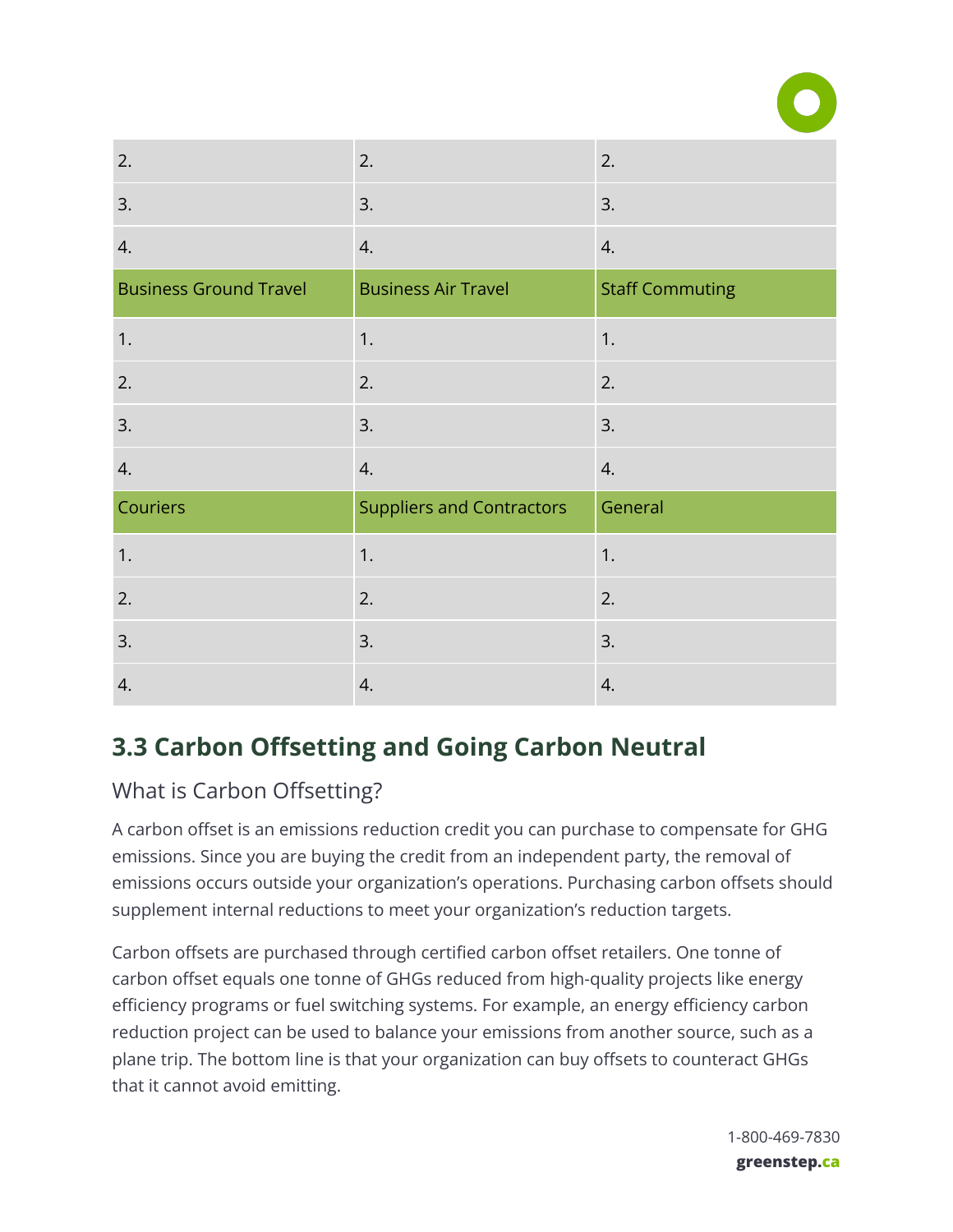

## <span id="page-26-0"></span>Carbon Neutral

 Purchasing carbon offsets allows you to compensate for GHG emissions that cannot be feasibly avoided. Since internal GHG reductions cannot eliminate all of the emissions generated by your organization, carbon offsets are required to further reduce your footprint. By offsetting its entire footprint with carbon credits, your organization can become fully carbon neutral and achieve a net zero carbon footprint.

### **Example:**

- In 2009, Bob's Bakery used internal reduction strategies to reduce emissions
	- $\circ$  The strategies resulted in a decrease in GHG emissions from 1,200 tCO<sub>2</sub>e in 2009 to 1,040 tCO<sub>2</sub>e in 2010
- After reducing emissions internally, Bob's Bakery decided to offset the remaining emissions and be carbon neutral in 2010
	- Bob contacted Carbon Offset Experts, a local offsetting firm that specializes in credible, local emissions offsets generated from energy efficiency and fuel switching projects
- Carbon Offset Experts charges \$20 per tonne of carbon offset
	- At this price, Bob's Bakery spent \$20,800 (1,040 tCO<sub>2</sub>e  $\times$  \$20 per tonne) to be carbon neutral in 2010
	- $\circ$  Note that, had Bob not reduced emissions from 1,200 tCO<sub>2</sub>e in 2009 to 1,040 tCO<sub>2</sub>e in 2010, it would have cost the restaurant \$24,000 to be carbon neutral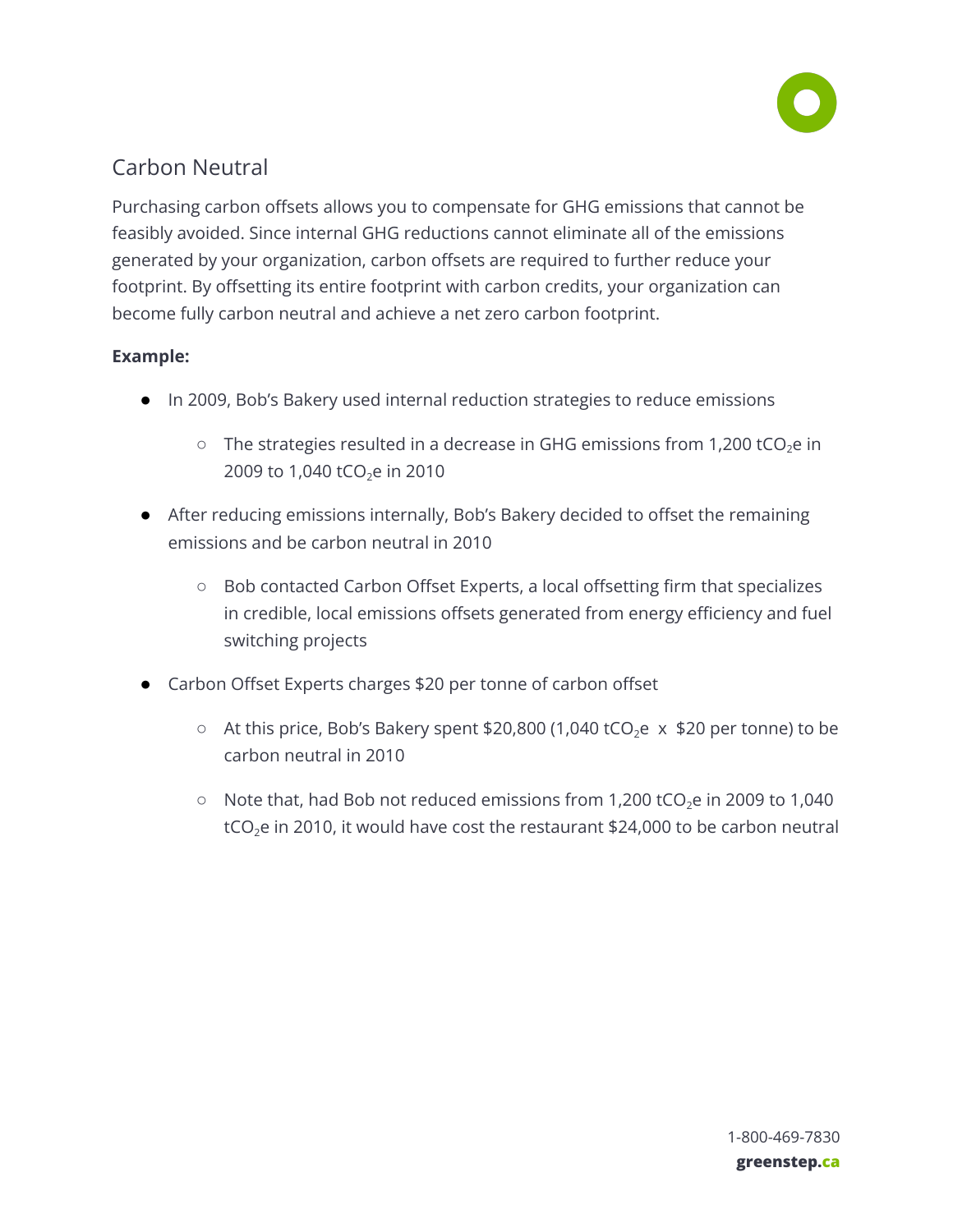

# <span id="page-27-0"></span> **4. Maximizing the ROI of Reducing your Footprint**

 Once you have your strategy in place and are striving to reach those targets, you will immediately start to see some of the benefits of reducing your GHG footprint. Besides incurring savings on your energy bills and reducing other operational costs, a large return on your investment (ROI) will come in the added value it brings to your brand.

# <span id="page-27-1"></span> **4.1 Doing the Right Thing**

 It's more important than ever for you to be doing the right thing with your business. Doing the right thing doesn't just mean it's good for your business. It means it's right for your customers, right for your community, right for the environment, right for your own sense of integrity and of course your financial wellbeing.

 Consumers are changing. The increasing awareness and concern for the planet is everywhere, but the problems are too big and complex - people struggle to know what to do. Most consumers care, or at least want to know that they are not doing harm. They want to be doing the right thing.

 Consumers are paying much more attention to whom they buy from, where their products come from and how much carbon is emitted in the whole process. If you can show that you are making good efforts to reduce your footprint, whether it's changing your light bulbs, buying locally, refusing to use plastic bags, or cycling to work – your customers will appreciate it. You and your competition will be judged on their environmental track record and consumers will vote with their wallets by purchasing from the company with a clear plan to reduce GHG emissions and well-defined measures to minimize the environmental impact of their activities.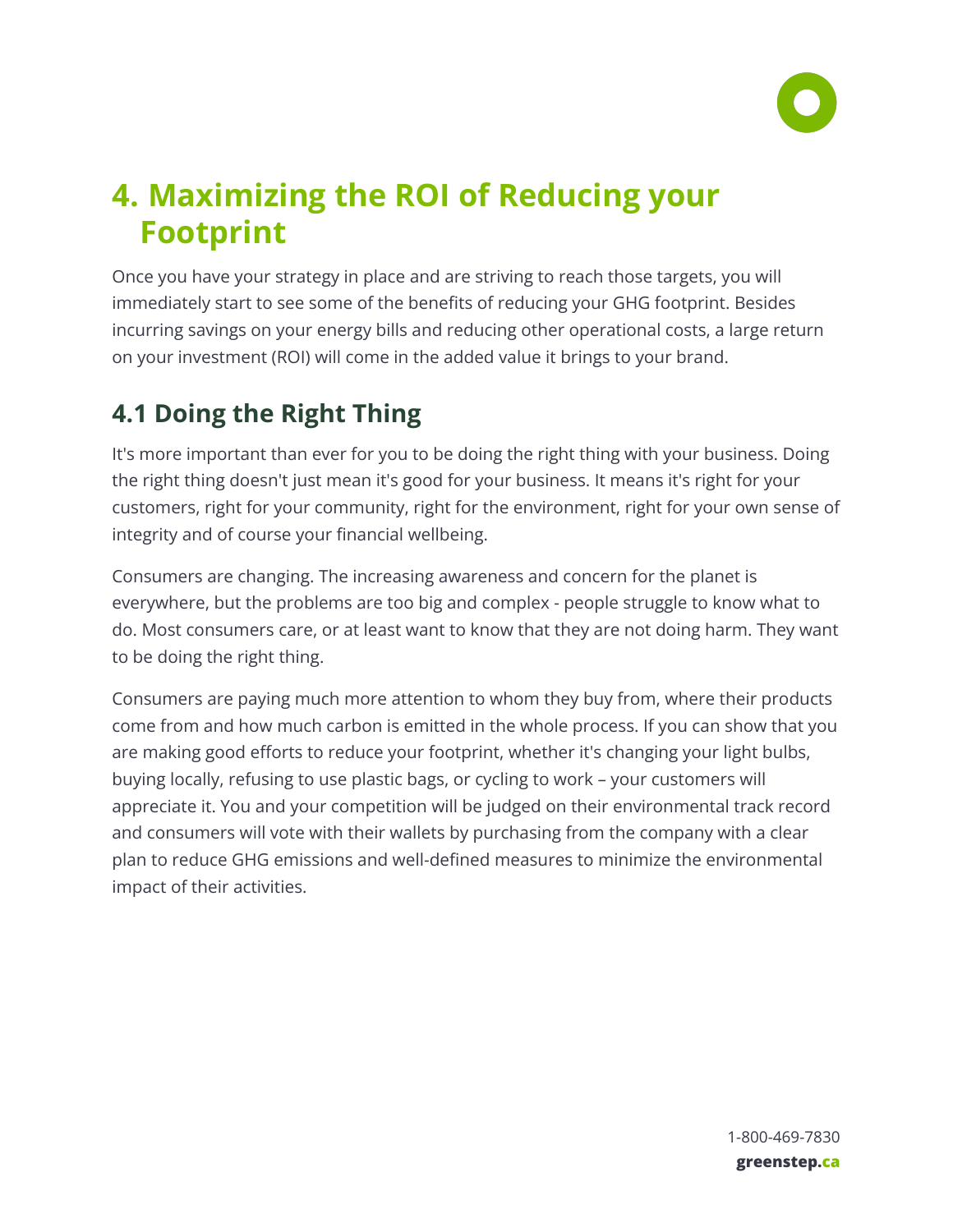

 **Q: As a consumer, what are the things you care about as it relates to your purchasing decisions?** 

\_\_\_\_\_\_\_\_\_\_\_\_\_\_\_\_\_\_\_\_\_\_\_\_\_\_\_\_\_\_\_\_\_\_\_\_\_\_\_\_\_\_\_\_\_\_\_\_\_\_\_\_\_\_\_\_\_\_\_\_\_\_\_\_\_\_\_\_\_\_\_\_\_\_\_\_\_\_\_\_\_\_\_\_\_\_\_\_\_\_\_\_\_\_\_\_\_

\_\_\_\_\_\_\_\_\_\_\_\_\_\_\_\_\_\_\_\_\_\_\_\_\_\_\_\_\_\_\_\_\_\_\_\_\_\_\_\_\_\_\_\_\_\_\_\_\_\_\_\_\_\_\_\_\_\_\_\_\_\_\_\_\_\_\_\_\_\_\_\_\_\_\_\_\_\_\_\_\_\_\_\_\_\_\_\_\_\_\_\_\_\_\_\_\_

\_\_\_\_\_\_\_\_\_\_\_\_\_\_\_\_\_\_\_\_\_\_\_\_\_\_\_\_\_\_\_\_\_\_\_\_\_\_\_\_\_\_\_\_\_\_\_\_\_\_\_\_\_\_\_\_\_\_\_\_\_\_\_\_\_\_\_\_\_\_\_\_\_\_\_\_\_\_\_\_\_\_\_\_\_\_\_\_\_\_\_\_\_\_\_\_\_

\_\_\_\_\_\_\_\_\_\_\_\_\_\_\_\_\_\_\_\_\_\_\_\_\_\_\_\_\_\_\_\_\_\_\_\_\_\_\_\_\_\_\_\_\_\_\_\_\_\_\_\_\_\_\_\_\_\_\_\_\_\_\_\_\_\_\_\_\_\_\_\_\_\_\_\_\_\_\_\_\_\_\_\_\_\_\_\_\_\_\_\_\_\_\_\_\_

 **Q: What do you think your community wants from a business? What would doing the right thing look like to your community?** 

\_\_\_\_\_\_\_\_\_\_\_\_\_\_\_\_\_\_\_\_\_\_\_\_\_\_\_\_\_\_\_\_\_\_\_\_\_\_\_\_\_\_\_\_\_\_\_\_\_\_\_\_\_\_\_\_\_\_\_\_\_\_\_\_\_\_\_\_\_\_\_\_\_\_\_\_\_\_\_\_\_\_\_\_\_\_\_\_\_\_\_\_\_\_\_\_\_

\_\_\_\_\_\_\_\_\_\_\_\_\_\_\_\_\_\_\_\_\_\_\_\_\_\_\_\_\_\_\_\_\_\_\_\_\_\_\_\_\_\_\_\_\_\_\_\_\_\_\_\_\_\_\_\_\_\_\_\_\_\_\_\_\_\_\_\_\_\_\_\_\_\_\_\_\_\_\_\_\_\_\_\_\_\_\_\_\_\_\_\_\_\_\_\_\_

\_\_\_\_\_\_\_\_\_\_\_\_\_\_\_\_\_\_\_\_\_\_\_\_\_\_\_\_\_\_\_\_\_\_\_\_\_\_\_\_\_\_\_\_\_\_\_\_\_\_\_\_\_\_\_\_\_\_\_\_\_\_\_\_\_\_\_\_\_\_\_\_\_\_\_\_\_\_\_\_\_\_\_\_\_\_\_\_\_\_\_\_\_\_\_\_\_

\_\_\_\_\_\_\_\_\_\_\_\_\_\_\_\_\_\_\_\_\_\_\_\_\_\_\_\_\_\_\_\_\_\_\_\_\_\_\_\_\_\_\_\_\_\_\_\_\_\_\_\_\_\_\_\_\_\_\_\_\_\_\_\_\_\_\_\_\_\_\_\_\_\_\_\_\_\_\_\_\_\_\_\_\_\_\_\_\_\_\_\_\_\_\_\_\_

# <span id="page-28-0"></span> **4.2 Telling the Story – Keeping it Real**

 A good marketing strategy today is to tell your customers and prospects who you are and what you are doing in an authentic way. Consumers want to know who you are – really. They don't want a sales pitch or catchy marketing slogan telling them about how "eco" and "green" you are. They want to know the kind of people they're dealing with, what values lie at the core of your business, and what efforts you are making to protect the environment. They want to know what you are doing. They want to know your story.

 Once you're on the path to reducing your GHG footprint, you will have begun your story. The story actually starts before then – consumers want to know that you have recognized the need for change and for taking responsibility for your business activities. So tell them the truth. Tell them how bad it is (or was). Tell them where you started and where you're headed. Then tell them your progress, including the hiccups along the way. Show them what your GHG footprint is (or was) and describe what actions you intend to take to reduce it and over what period of time. But whatever you do, don't do any "greenwashing" – always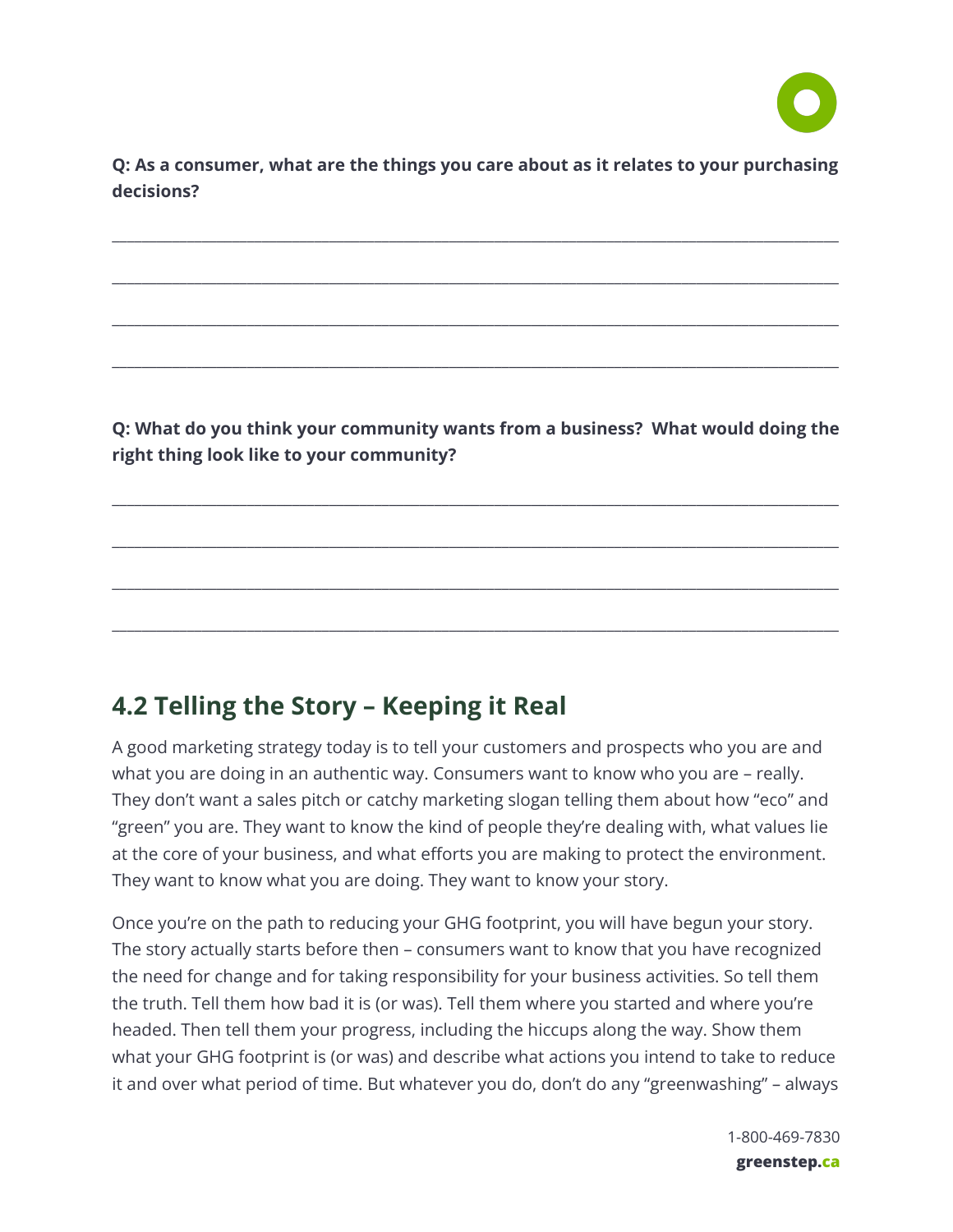

 be authentic. If you exaggerate or misrepresent any of your actions, your customers will feel deceived and will not want to deal with a company that is engaged in what they consider "greenwashing" – whether it's intentional or otherwise. Your brand value may be greatly diminished and your customers will likely go elsewhere.

## **Q: What do you want to know about a business or company that you are buying from?**



# <span id="page-29-0"></span> **4.3 Different Strokes for Different Folks**

 There are different types of consumers out there – each responds differently to varying marketing messages and media. Look carefully at your current customers as well as your ideal target market, to determine what motivates them in their purchasing behaviour, and ensure that you communicate to them in a way that they can relate to and be drawn by. Know who your customers are and tell the story accordingly.

- ● **Ethical Seekers:** These people actively seek green products and services as a continuation of their lifestyle. There are few of them, but they are vocal and loyal. They want to know all about your business and what you do.
	- Rational, international, interrogative, willing to pay more
- **● Switch Off:** This group of people just want to switch off they don't want to take responsibility and are unlikely to value your efforts. Your GHG emissions reduction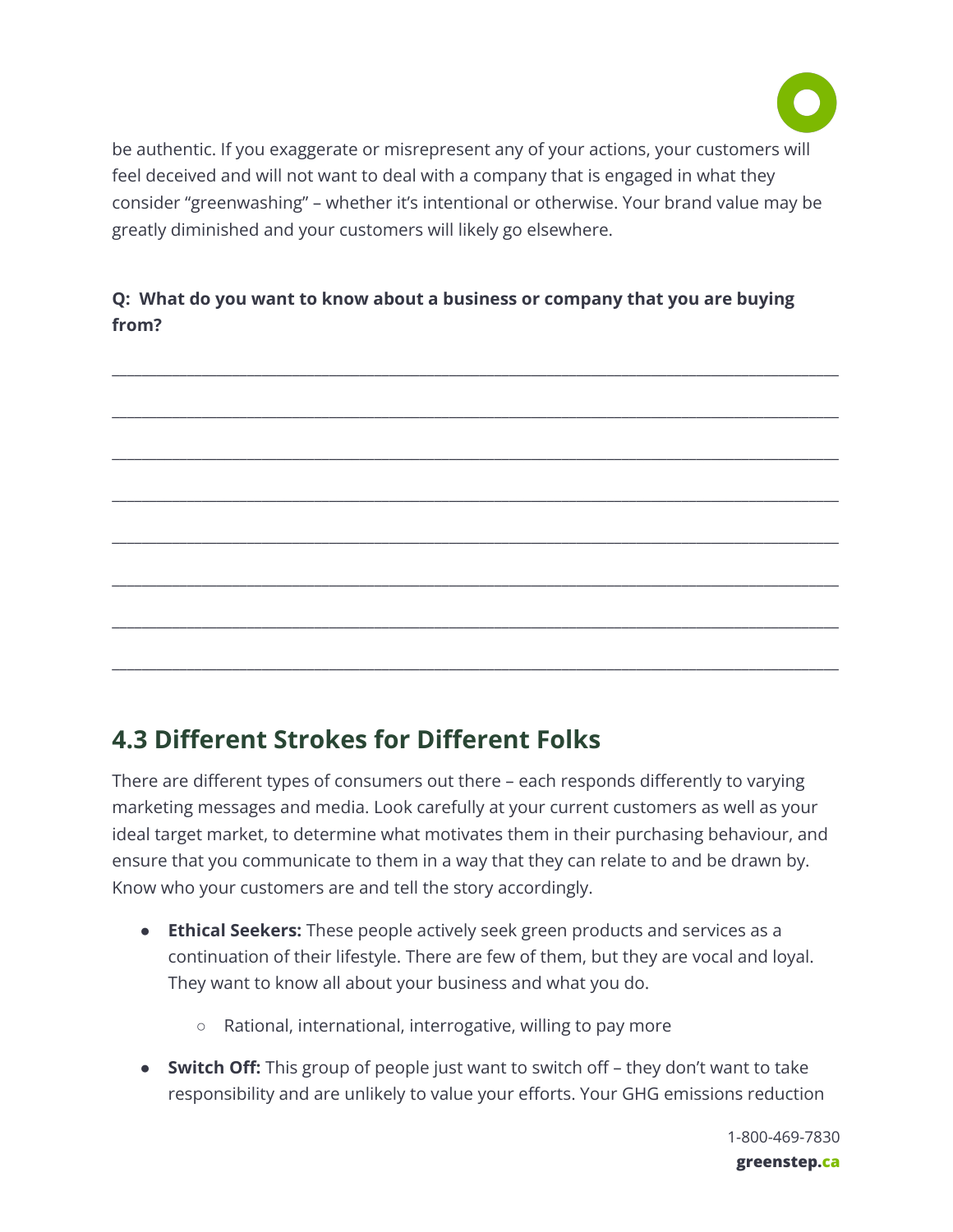

 actions will need to happen behind the scenes and your communication should focus on how it improves their experience of your product or service without costing them an extra cent.

- Irrelevant, local, cynical, won't pay more
- **Feel Good Factor**: This group is the majority they are aware of the issues but don't go out of their way to act. They won't seek information, but will respond well to messages that show where they can get a better product or service that happens to be provided by an environmentally conscious company.
	- Emotional, local, simplified, unlikely to pay more

## <span id="page-30-0"></span>Exercise 7

 Do you know your customers? Take a few minutes to brainstorm the characteristics of your major customers and of those who you would like to attract more of. Think about what motivates them in their purchasing behaviour as it relates to the environment or climate change. Using the three types of customers above, write down what you think their emotional drivers are.

|  |  | Table 10: Who are your customers? |
|--|--|-----------------------------------|
|  |  |                                   |

| <b>Your customer</b> | <b>Type of Customer</b>                                                        | <b>Emotional Drivers</b> |
|----------------------|--------------------------------------------------------------------------------|--------------------------|
|                      |                                                                                |                          |
|                      |                                                                                |                          |
|                      |                                                                                |                          |
|                      |                                                                                |                          |
|                      | If different from above, describe the type of customers you would like to have |                          |
|                      |                                                                                |                          |
|                      |                                                                                |                          |
|                      |                                                                                |                          |

 1-800-469-7830  **greenstep.ca**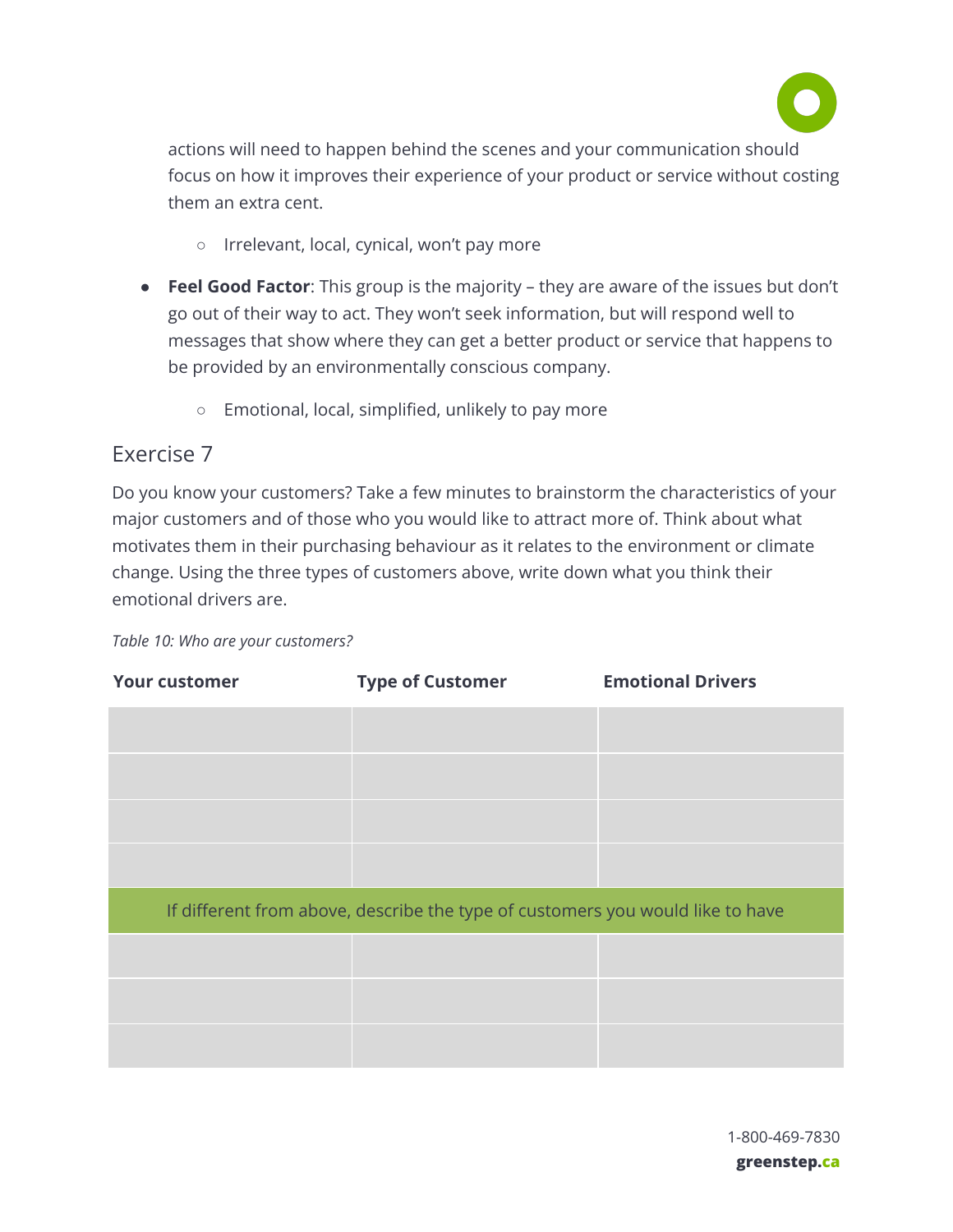

| <u> 1999 - Johann Barnett, fransk politiker (</u> |  |
|---------------------------------------------------|--|
|                                                   |  |
|                                                   |  |
|                                                   |  |
|                                                   |  |
|                                                   |  |
|                                                   |  |
|                                                   |  |
|                                                   |  |
|                                                   |  |
|                                                   |  |
|                                                   |  |

# <span id="page-31-0"></span> **4.4 Keep the story simple**

 Whichever group you are telling, make sure your story is clear and simple. There are too many vague messages out there. You can't do everything right away, so be specific about what you are doing and clearly tell your customers what response or change you are hoping for from them. Don't tell them to "be green". For example: "We have added bike racks to the front of our store which our staff and many customers use – parking is not an issue!"

- Help your customers to feel good provide options that are "good" choices with positive impacts. For example, if you are a restaurant, explain where you get your food from, how committed that supplier is to good environmental management, or offer "Ocean Wise" menu options.
- Raise awareness and help your customers to do things differently and therefore multiply the positive difference you are making through reducing your own footprint.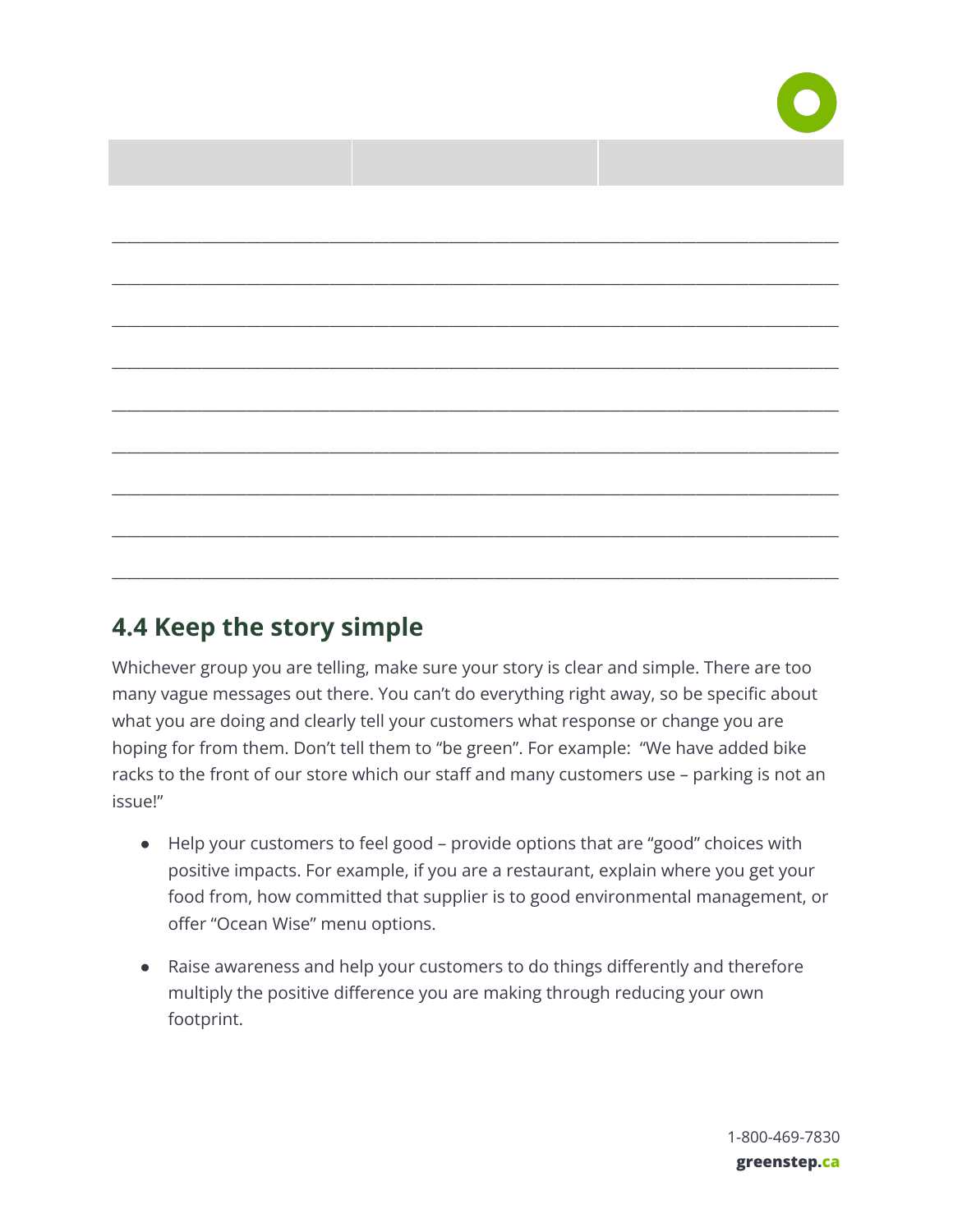

#### **Q: What is the simple message you would want to give your ideal customers**

# \_\_\_\_\_\_\_\_\_\_\_\_\_\_\_\_\_\_\_\_\_\_\_\_\_\_\_\_\_\_\_\_\_\_\_\_\_\_\_\_\_\_\_\_\_\_\_\_\_\_\_\_\_\_\_\_\_\_\_\_\_\_\_\_\_\_\_\_\_\_\_\_\_\_\_\_\_\_\_\_\_\_\_\_\_\_\_\_\_\_\_\_\_\_\_\_\_ \_\_\_\_\_\_\_\_\_\_\_\_\_\_\_\_\_\_\_\_\_\_\_\_\_\_\_\_\_\_\_\_\_\_\_\_\_\_\_\_\_\_\_\_\_\_\_\_\_\_\_\_\_\_\_\_\_\_\_\_\_\_\_\_\_\_\_\_\_\_\_\_\_\_\_\_\_\_\_\_\_\_\_\_\_\_\_\_\_\_\_\_\_\_\_\_\_ \_\_\_\_\_\_\_\_\_\_\_\_\_\_\_\_\_\_\_\_\_\_\_\_\_\_\_\_\_\_\_\_\_\_\_\_\_\_\_\_\_\_\_\_\_\_\_\_\_\_\_\_\_\_\_\_\_\_\_\_\_\_\_\_\_\_\_\_\_\_\_\_\_\_\_\_\_\_\_\_\_\_\_\_\_\_\_\_\_\_\_\_\_\_\_\_\_ \_\_\_\_\_\_\_\_\_\_\_\_\_\_\_\_\_\_\_\_\_\_\_\_\_\_\_\_\_\_\_\_\_\_\_\_\_\_\_\_\_\_\_\_\_\_\_\_\_\_\_\_\_\_\_\_\_\_\_\_\_\_\_\_\_\_\_\_\_\_\_\_\_\_\_\_\_\_\_\_\_\_\_\_\_\_\_\_\_\_\_\_\_\_\_\_\_ \_\_\_\_\_\_\_\_\_\_\_\_\_\_\_\_\_\_\_\_\_\_\_\_\_\_\_\_\_\_\_\_\_\_\_\_\_\_\_\_\_\_\_\_\_\_\_\_\_\_\_\_\_\_\_\_\_\_\_\_\_\_\_\_\_\_\_\_\_\_\_\_\_\_\_\_\_\_\_\_\_\_\_\_\_\_\_\_\_\_\_\_\_\_\_\_\_ \_\_\_\_\_\_\_\_\_\_\_\_\_\_\_\_\_\_\_\_\_\_\_\_\_\_\_\_\_\_\_\_\_\_\_\_\_\_\_\_\_\_\_\_\_\_\_\_\_\_\_\_\_\_\_\_\_\_\_\_\_\_\_\_\_\_\_\_\_\_\_\_\_\_\_\_\_\_\_\_\_\_\_\_\_\_\_\_\_\_\_\_\_\_\_\_\_ \_\_\_\_\_\_\_\_\_\_\_\_\_\_\_\_\_\_\_\_\_\_\_\_\_\_\_\_\_\_\_\_\_\_\_\_\_\_\_\_\_\_\_\_\_\_\_\_\_\_\_\_\_\_\_\_\_\_\_\_\_\_\_\_\_\_\_\_\_\_\_\_\_\_\_\_\_\_\_\_\_\_\_\_\_\_\_\_\_\_\_\_\_\_\_\_\_

## <span id="page-32-0"></span> **4.5 Why are you telling a story**

 Faced with a similar product and price, your GHG credentials can give you the edge – with both existing and prospective customers. Your story will assure them that because you care about the environment and society, you also care about your customers and their experience of your business. The work that you are doing will make your current customers feel good about their experience with you and they may tell others who are similarly motivated by environmentally conscious companies and products.

- Reducing GHG emissions doesn't have to be boring! Help your customers to enjoy themselves and to experience hands-on what makes you unique. Get them to participate in some way – doing is more fun than observing.
- Make them feel special. Put your customer at the centre of the experience what's in it for them? Word your information thinking about how you want your customers to feel, instead of listing your product features and attributes. And remember which type of customer you're telling. If it's the "feel good factor" then talk about sustainability as pampering, as having something unique, about looking after your customer. For example: "Fresh, unadulterated, honest food that will make your stay here even more memorable" is more likely to sell than talking "food miles" and "supporting the local economy".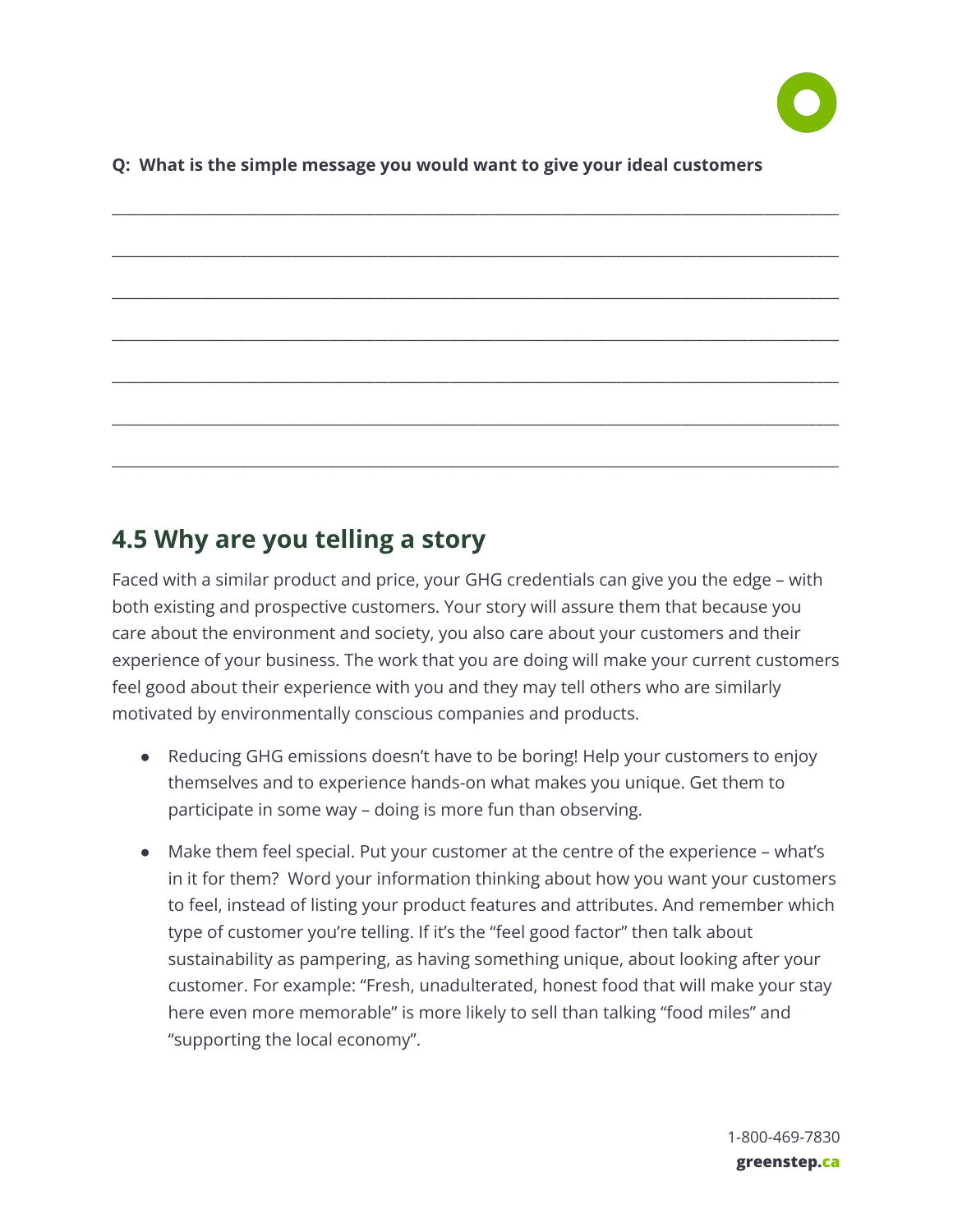

 ● Show a personal connection – not a bland corporate directive. Write in the first person. Add a photo of yourself.

 **Q: As a consumer, if a company tells you what they've been doing to protect the environment or what actions they're taking to reduce their carbon footprint, what does that mean to you? How does it make you feel?** 

\_\_\_\_\_\_\_\_\_\_\_\_\_\_\_\_\_\_\_\_\_\_\_\_\_\_\_\_\_\_\_\_\_\_\_\_\_\_\_\_\_\_\_\_\_\_\_\_\_\_\_\_\_\_\_\_\_\_\_\_\_\_\_\_\_\_\_\_\_\_\_\_\_\_\_\_\_\_\_\_\_\_\_\_\_\_\_\_\_\_\_\_\_\_\_\_\_

\_\_\_\_\_\_\_\_\_\_\_\_\_\_\_\_\_\_\_\_\_\_\_\_\_\_\_\_\_\_\_\_\_\_\_\_\_\_\_\_\_\_\_\_\_\_\_\_\_\_\_\_\_\_\_\_\_\_\_\_\_\_\_\_\_\_\_\_\_\_\_\_\_\_\_\_\_\_\_\_\_\_\_\_\_\_\_\_\_\_\_\_\_\_\_\_\_

\_\_\_\_\_\_\_\_\_\_\_\_\_\_\_\_\_\_\_\_\_\_\_\_\_\_\_\_\_\_\_\_\_\_\_\_\_\_\_\_\_\_\_\_\_\_\_\_\_\_\_\_\_\_\_\_\_\_\_\_\_\_\_\_\_\_\_\_\_\_\_\_\_\_\_\_\_\_\_\_\_\_\_\_\_\_\_\_\_\_\_\_\_\_\_\_\_

\_\_\_\_\_\_\_\_\_\_\_\_\_\_\_\_\_\_\_\_\_\_\_\_\_\_\_\_\_\_\_\_\_\_\_\_\_\_\_\_\_\_\_\_\_\_\_\_\_\_\_\_\_\_\_\_\_\_\_\_\_\_\_\_\_\_\_\_\_\_\_\_\_\_\_\_\_\_\_\_\_\_\_\_\_\_\_\_\_\_\_\_\_\_\_\_\_

\_\_\_\_\_\_\_\_\_\_\_\_\_\_\_\_\_\_\_\_\_\_\_\_\_\_\_\_\_\_\_\_\_\_\_\_\_\_\_\_\_\_\_\_\_\_\_\_\_\_\_\_\_\_\_\_\_\_\_\_\_\_\_\_\_\_\_\_\_\_\_\_\_\_\_\_\_\_\_\_\_\_\_\_\_\_\_\_\_\_\_\_\_\_\_\_\_

# <span id="page-33-0"></span> **4.6 Where to Tell the Story**

 You're actually marketing your business all the time. Wherever you touch your customers and prospects, you have the opportunity to tell your story. It doesn't have to be the whole story, but make sure you tell them what's good about what you do and that you mean it – all the time. Keep the story alive – keep your messages up to date. Don't just tell them about what you did last year, but what actions you took last week, and yesterday.

 An obvious place to tell your story is on your website. While it's great to have your environmental policy and green guidelines posted on one of your webpages, it's even better to incorporate your story throughout your site. Use images of before-and-after situations (e.g. volume of garbage behind the store), or pictures of staff in action (e.g. running a community event).

 Tell your story on Twitter, Facebook and other social networks to tell others what you are doing. Invite feedback and suggestions. Engage your "friends" and participate in community blogs.

 The look and feel of your business, whether retail or corporate, sends a message about whether or not you really care. If you have numbers of walk-in customers, display a page saying "What we have done to reduce our carbon footprint" to show this is an ongoing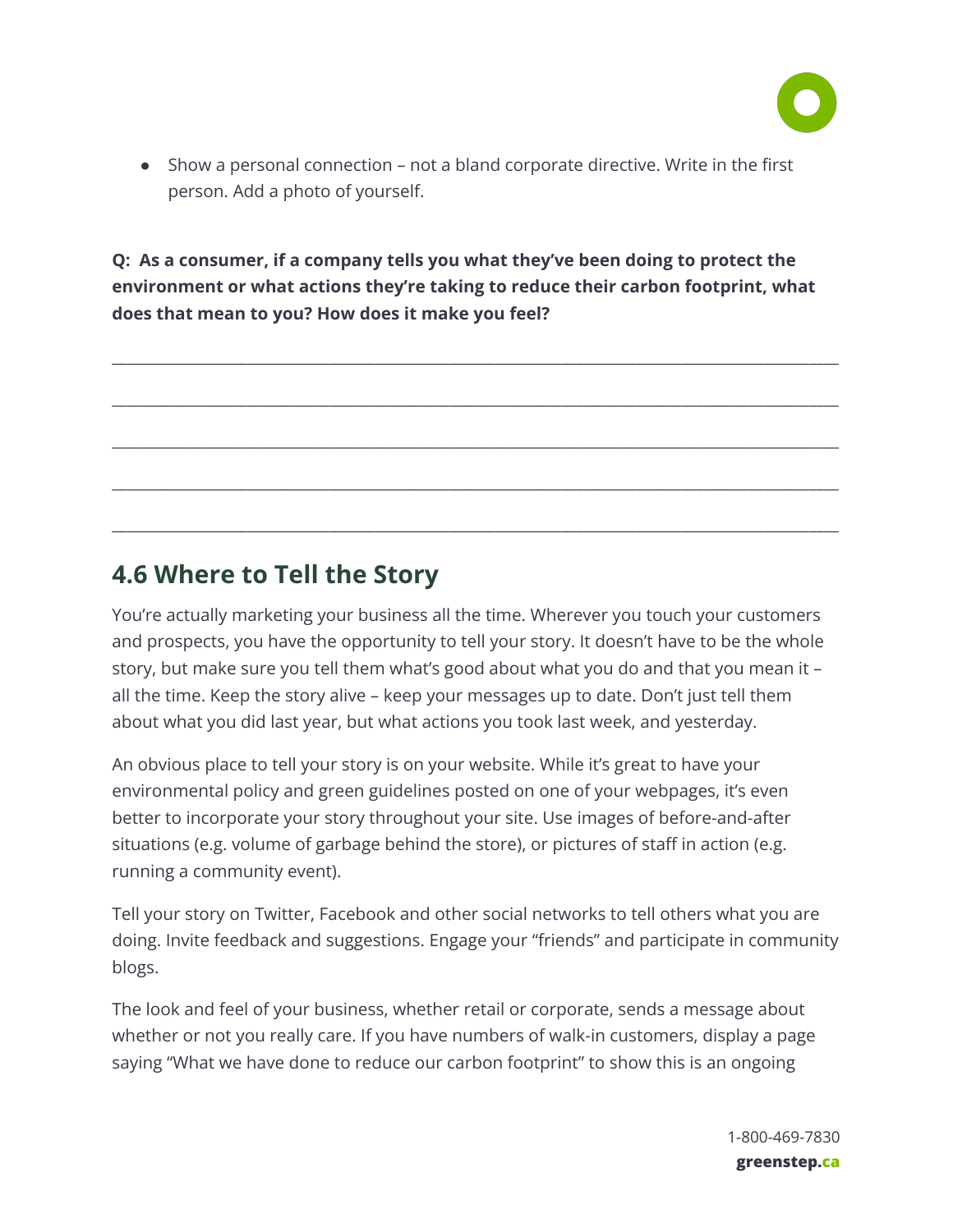

 day-to-day policy. Have staff/employees talk about your GHG emissions reduction activities on a regular basis.

\_\_\_\_\_\_\_\_\_\_\_\_\_\_\_\_\_\_\_\_\_\_\_\_\_\_\_\_\_\_\_\_\_\_\_\_\_\_\_\_\_\_\_\_\_\_\_\_\_\_\_\_\_\_\_\_\_\_\_\_\_\_\_\_\_\_\_\_\_\_\_\_\_\_\_\_\_\_\_\_\_\_\_\_\_\_\_\_\_\_\_\_\_\_\_\_\_

\_\_\_\_\_\_\_\_\_\_\_\_\_\_\_\_\_\_\_\_\_\_\_\_\_\_\_\_\_\_\_\_\_\_\_\_\_\_\_\_\_\_\_\_\_\_\_\_\_\_\_\_\_\_\_\_\_\_\_\_\_\_\_\_\_\_\_\_\_\_\_\_\_\_\_\_\_\_\_\_\_\_\_\_\_\_\_\_\_\_\_\_\_\_\_\_\_

\_\_\_\_\_\_\_\_\_\_\_\_\_\_\_\_\_\_\_\_\_\_\_\_\_\_\_\_\_\_\_\_\_\_\_\_\_\_\_\_\_\_\_\_\_\_\_\_\_\_\_\_\_\_\_\_\_\_\_\_\_\_\_\_\_\_\_\_\_\_\_\_\_\_\_\_\_\_\_\_\_\_\_\_\_\_\_\_\_\_\_\_\_\_\_\_\_

\_\_\_\_\_\_\_\_\_\_\_\_\_\_\_\_\_\_\_\_\_\_\_\_\_\_\_\_\_\_\_\_\_\_\_\_\_\_\_\_\_\_\_\_\_\_\_\_\_\_\_\_\_\_\_\_\_\_\_\_\_\_\_\_\_\_\_\_\_\_\_\_\_\_\_\_\_\_\_\_\_\_\_\_\_\_\_\_\_\_\_\_\_\_\_\_\_

\_\_\_\_\_\_\_\_\_\_\_\_\_\_\_\_\_\_\_\_\_\_\_\_\_\_\_\_\_\_\_\_\_\_\_\_\_\_\_\_\_\_\_\_\_\_\_\_\_\_\_\_\_\_\_\_\_\_\_\_\_\_\_\_\_\_\_\_\_\_\_\_\_\_\_\_\_\_\_\_\_\_\_\_\_\_\_\_\_\_\_\_\_\_\_\_\_

## **Q: As a consumer, where would you look to find out more about the product or service, or about the business you're buying from?**

# <span id="page-34-0"></span> **4.6 Not all Stories have to End!**

 Your story has a beginning and middle, but hopefully it will never end. Your GHG emissions reduction strategy is like a journey – not a destination – and should be ongoing, your targets evolving over time.

 Stay in touch with customers – speaking about your latest environmental activity will be more welcomed than a direct marketing message saying "buy from us again". If your customers know you planted trees, tell them how they are growing. If you had pictures from a local school, tell customers how you are now speaking there and how those children are learning from what you have done.

 Everything you do along the way is worthy of telling your customers – no matter how small. If you and your business are committed to making a difference and to reducing your GHG footprint, you will find ways to continue to do so, bringing positive change to your staff, customers, friends and neighbours. So we can all live happily ever after!

## <span id="page-34-1"></span>Exercise 8: Take-away Assignment

 What kind of story do you have to tell? Who are you and what are you doing in your business? If you haven't yet started along your GHG emissions reduction journey, where do you think you would go from here? What are the things that are most important to you in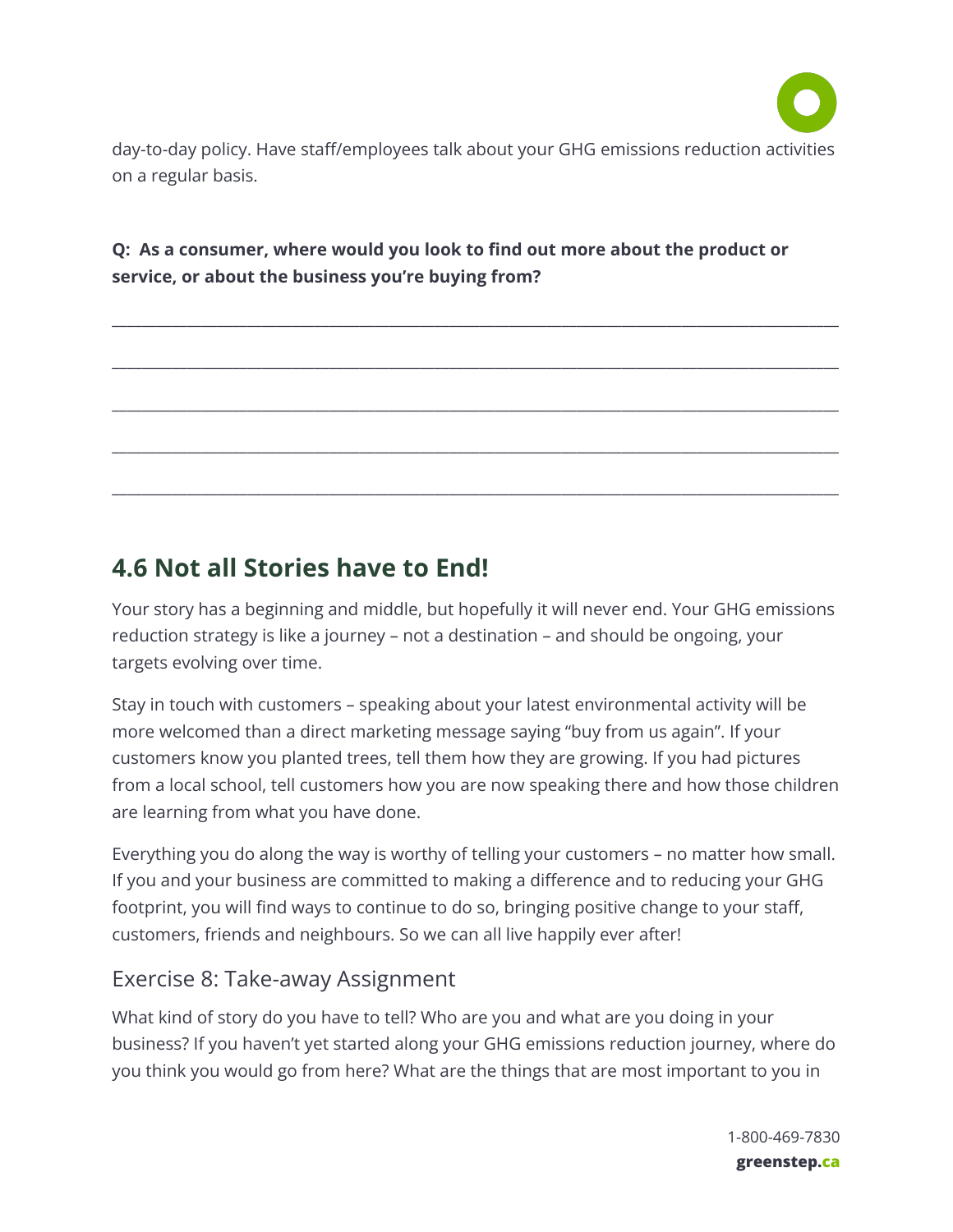

 your business around environmental issues? What kind of actions do you want to take and how would you tell your customers?

 *Table 11: What is your story?* 

| What is really important to you?                                                      |
|---------------------------------------------------------------------------------------|
|                                                                                       |
|                                                                                       |
|                                                                                       |
|                                                                                       |
|                                                                                       |
| What kind of business do you want to be known to be?                                  |
|                                                                                       |
|                                                                                       |
|                                                                                       |
|                                                                                       |
| What actions are you already taking?                                                  |
|                                                                                       |
|                                                                                       |
|                                                                                       |
|                                                                                       |
|                                                                                       |
|                                                                                       |
| What do you want to do? What will you start doing differently after this<br>workshop? |
|                                                                                       |
|                                                                                       |
|                                                                                       |

 1-800-469-7830  **greenstep.ca**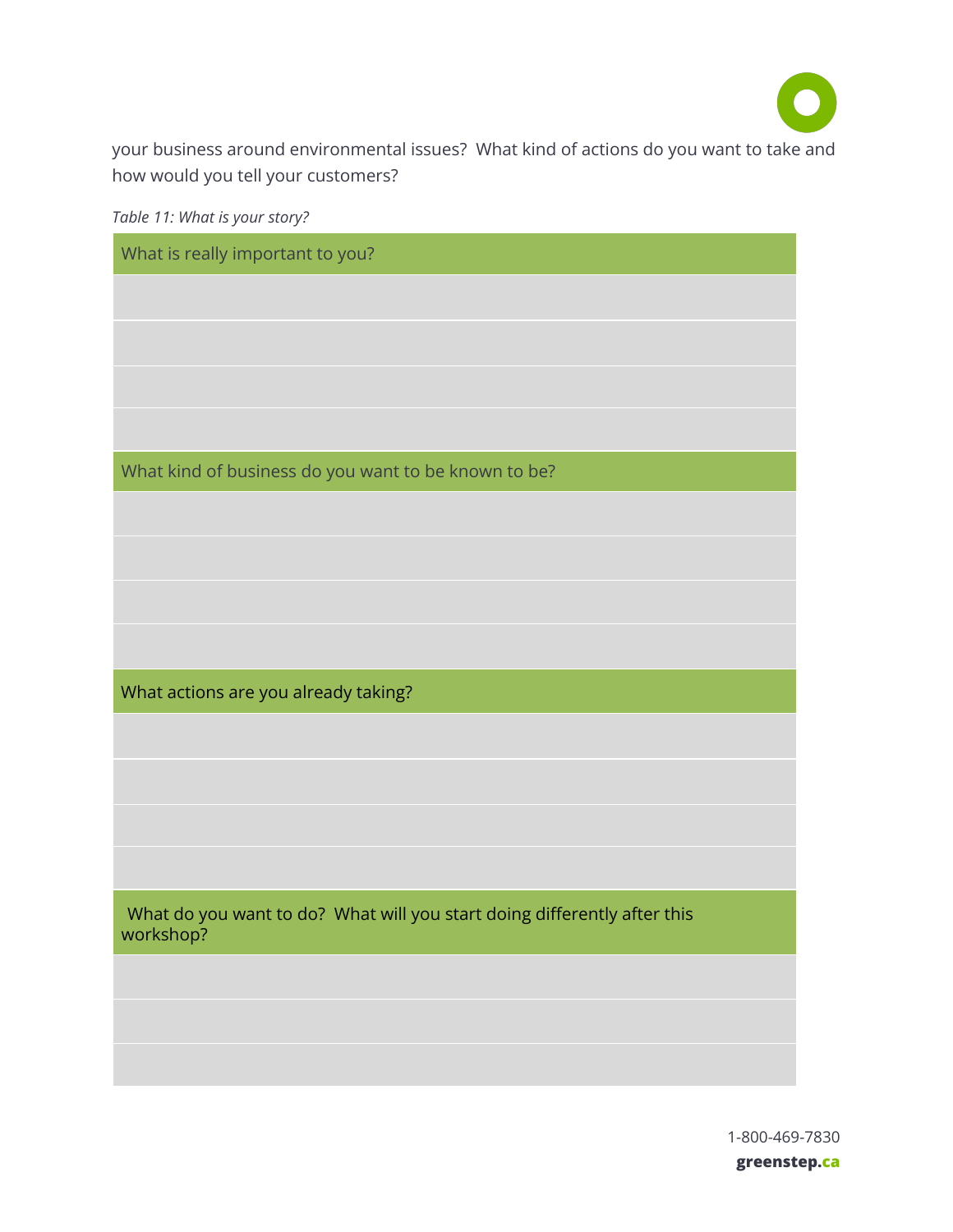What do you think you need to achieve it?

Where are you going to tell your story? Be specific

1-800-469-7830

 **greenstep.ca**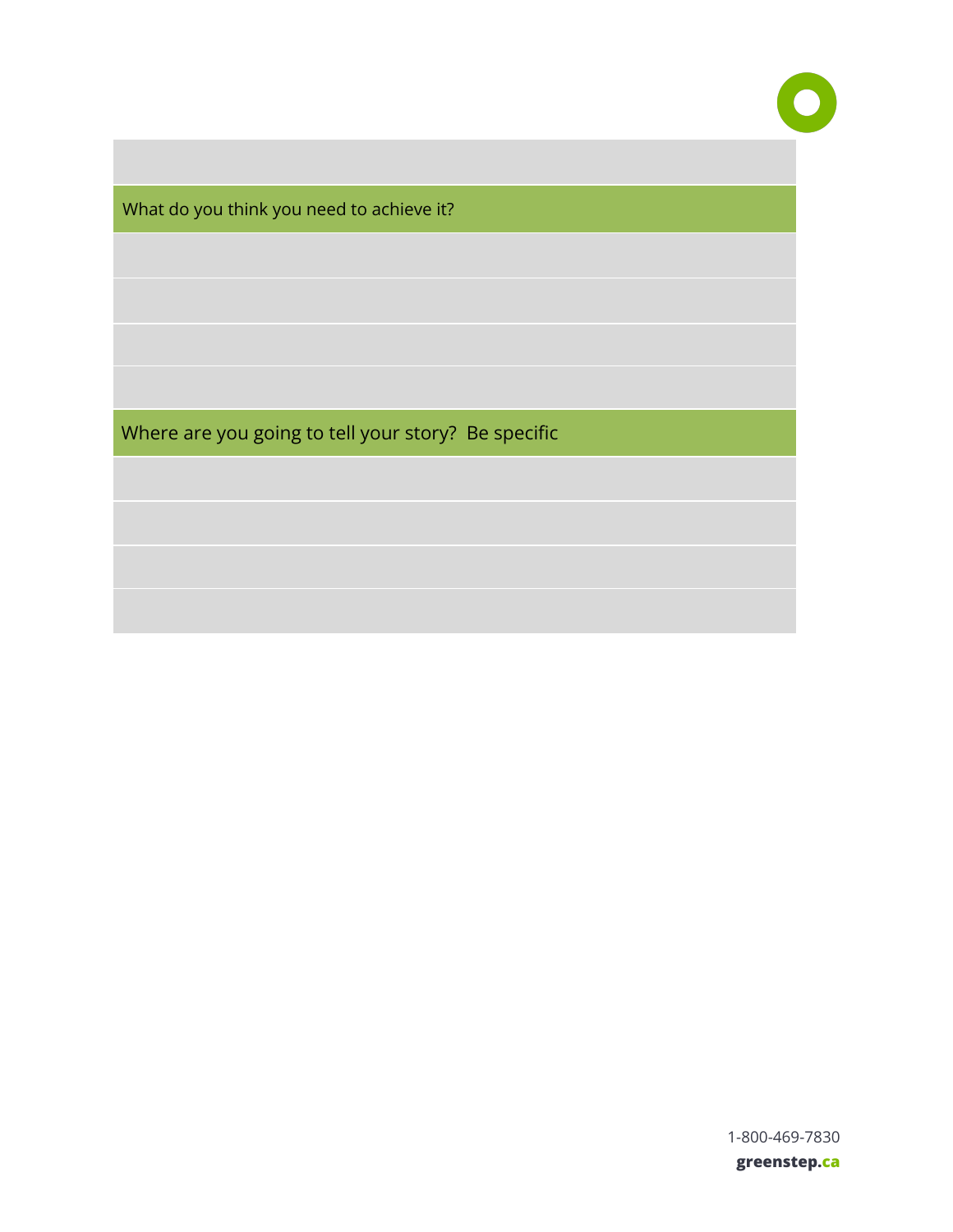

# <span id="page-37-0"></span>**5. Appendix**

# <span id="page-37-1"></span>**Appendix 1 – Resources for GHG Accounting**

## **Guidance for Organizations**

 General guides on the emissions sources to include in a GHG inventory and how to report GHG emissions

| <b>Title</b>                                                                                      | Organization                                                        | <b>Source</b> |
|---------------------------------------------------------------------------------------------------|---------------------------------------------------------------------|---------------|
| Climate Registry General Report Protocol Version 3.0                                              | The Climate Registry                                                | Link          |
| Working 9 to 5 on Climate Change: An Office Guide                                                 | World Resources Institute<br>(WRI)                                  | Link          |
| Canadian GHG Challenge Registry Guide to Entity &<br>Facility-Based Reporting Version 6.0         | Canadian Standards<br>Association and GHG<br>Registries             | Link          |
| Small Business User Guide: Guidance on How to<br>Measure and Report Your Greenhouse Gas Emissions | UK Department of<br>Environment, Food, and Rural<br>Affairs (DEFRA) | Link          |
| Guidance on How to Measure and Report Your<br>Greenhouse Gas Emissions                            | UK Department of<br>Environment, Food, and Rural<br>Affairs (DEFRA) | Link          |

#### **Emission Factors**

 Information on emissions factors, conversion factors and methodologies required in calculating GHG emissions

| <b>Title</b>                                                                         | Organization                                                        | <b>Source</b> |
|--------------------------------------------------------------------------------------|---------------------------------------------------------------------|---------------|
| 2006 IPCC Guidelines for National Greenhouse Gas<br>Inventories                      | Intergovernmental Panel on<br>Climate Change (IPCC)                 | Link          |
| National Inventory Report 1990-2019: Greenhouse<br>Gas Sources and Sinks in Canada   | <b>Environment Canada</b>                                           | Link          |
| Inventory of U.S. Greenhouse Gas Emissions and<br>Sinks: 1990-2019                   | United States Environmental<br>Protection Agency (EPA)              | Link          |
| Direct Emissions from Mobile Combustion Sources                                      | United States Environmental<br>Protection Agency (EPA)              | Link          |
| 2021 Government Greenhouse Gas Conversion<br>Factors for Company Reporting June 2021 | UK Department of<br>Environment, Food, and Rural<br>Affairs (DEFRA) | Link          |

1-800-469-7830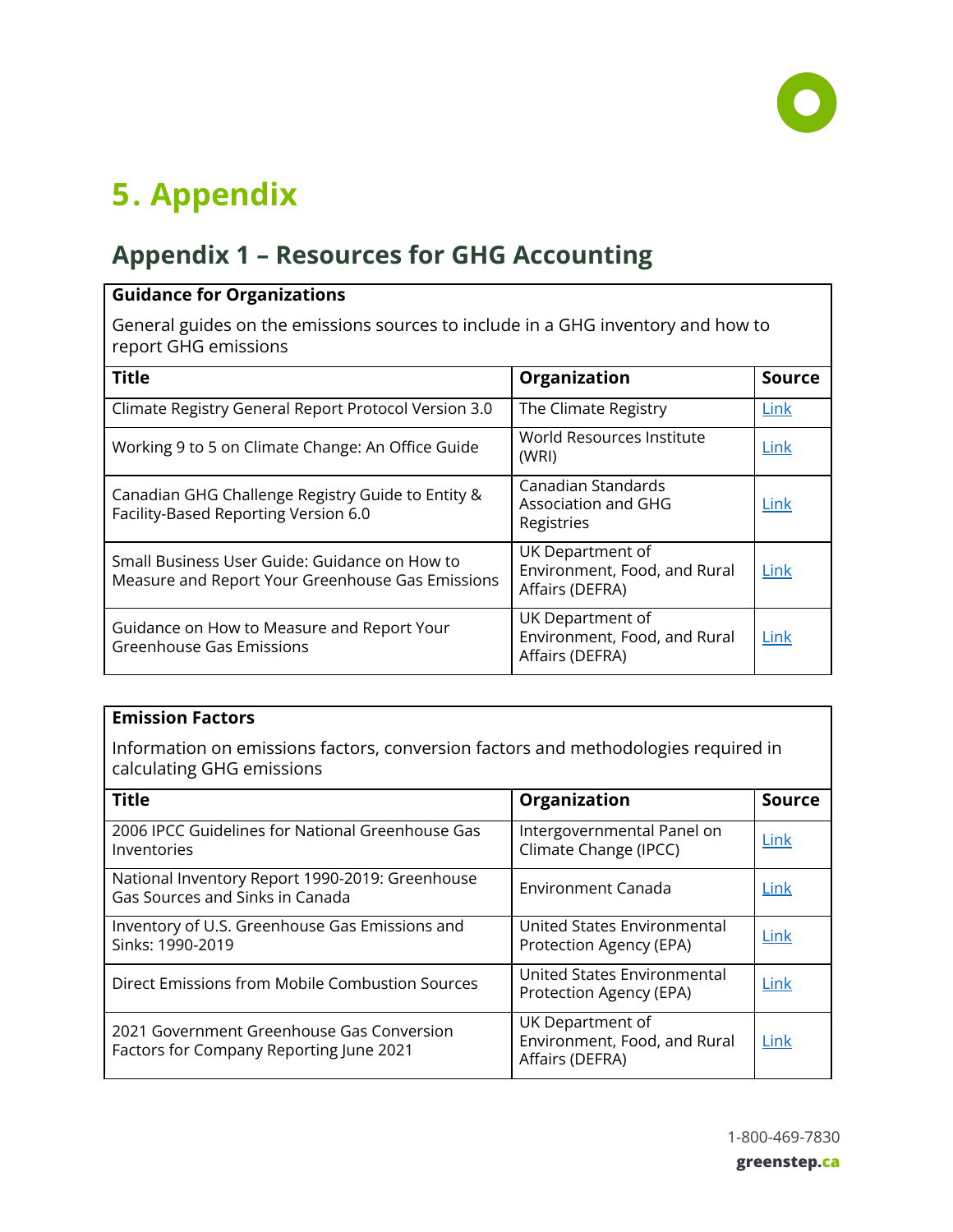

## **National Inventories**

 Overview of emission trends, sources and sectors for Canada, the United States, and the United Kingdom

<span id="page-38-0"></span>

| <b>Title</b>                                                                                 | Organization                                           | <b>Source</b> |
|----------------------------------------------------------------------------------------------|--------------------------------------------------------|---------------|
| National Inventory Report 1990-2019: Greenhouse<br>Gas Sources and Sinks in Canada           | <b>Environment Canada</b>                              | Link          |
| Inventory of U.S. Greenhouse Gas Emissions and<br>Sinks: 1990-2019                           | United States Environmental<br>Protection Agency (EPA) | Link          |
| Greenhouse Gas Inventories for England, Scotland,<br>Wales and Northern Ireland: 1990 - 2015 | National Atmospheric<br><b>Emissions Inventory</b>     | Link          |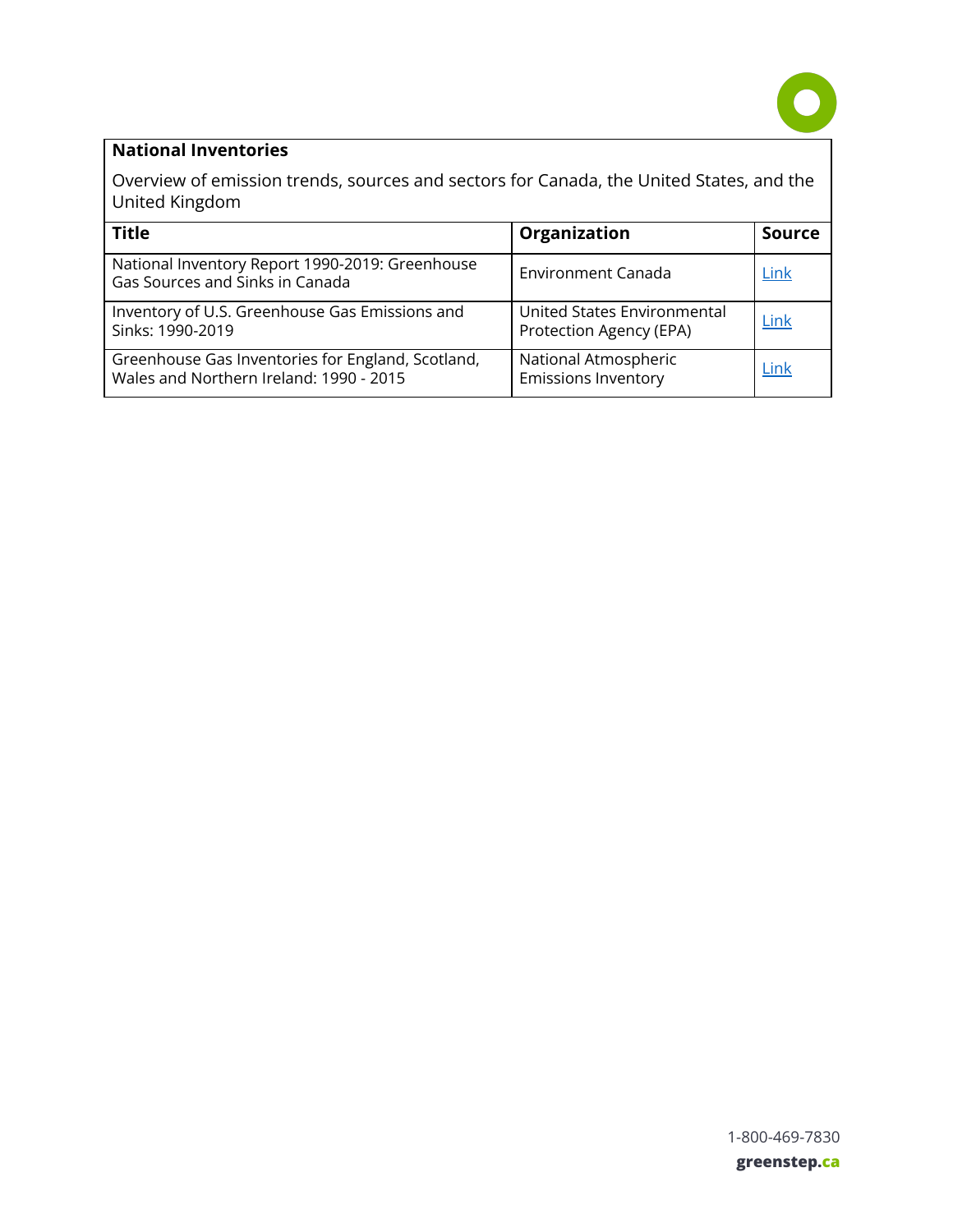

# **Appendix 2 – Reduction Strategies**

### **Office & Building Space (HVAC)**

- Lower thermostat/temperature when office and building space is vacant.
- Control office environment with an energy management system.
- Use a third party to examine all energy systems, building management controls and heat recovery, and make recommendations for renovations.
- Install occupancy sensors in washrooms to control exhaust fans.
- Share fuel and electricity data with employees to educate them on energy use and to encourage energy conservation.
- Turn off any equipment at night and at times of low occupancy.

### **Fleet Vehicles and Heavy Equipment**

- Replace fleet vehicles with hybrid equivalents or smaller, more fuel efficient models (if possible).
- Enforce an anti-idling policy in and around the facility.
- Develop an environmental policy for equipment procurement and ensure vehicle purchases meet environmental criteria.
- Conduct regular vehicle maintenance and ensure tires are properly inflated.

## **Lighting and Electricity Consumption**

- Install occupancy sensors in restrooms and common areas.
- Use a third party to examine lighting systems and make recommendations.
- Request that all employees, suppliers, and contractors turn off lights prior to exiting the facility.
- Strategically place stickers on light switches reminding staff to turn off lights when not needed.
- Develop a procurement policy that mandates EnergyStar office equipment.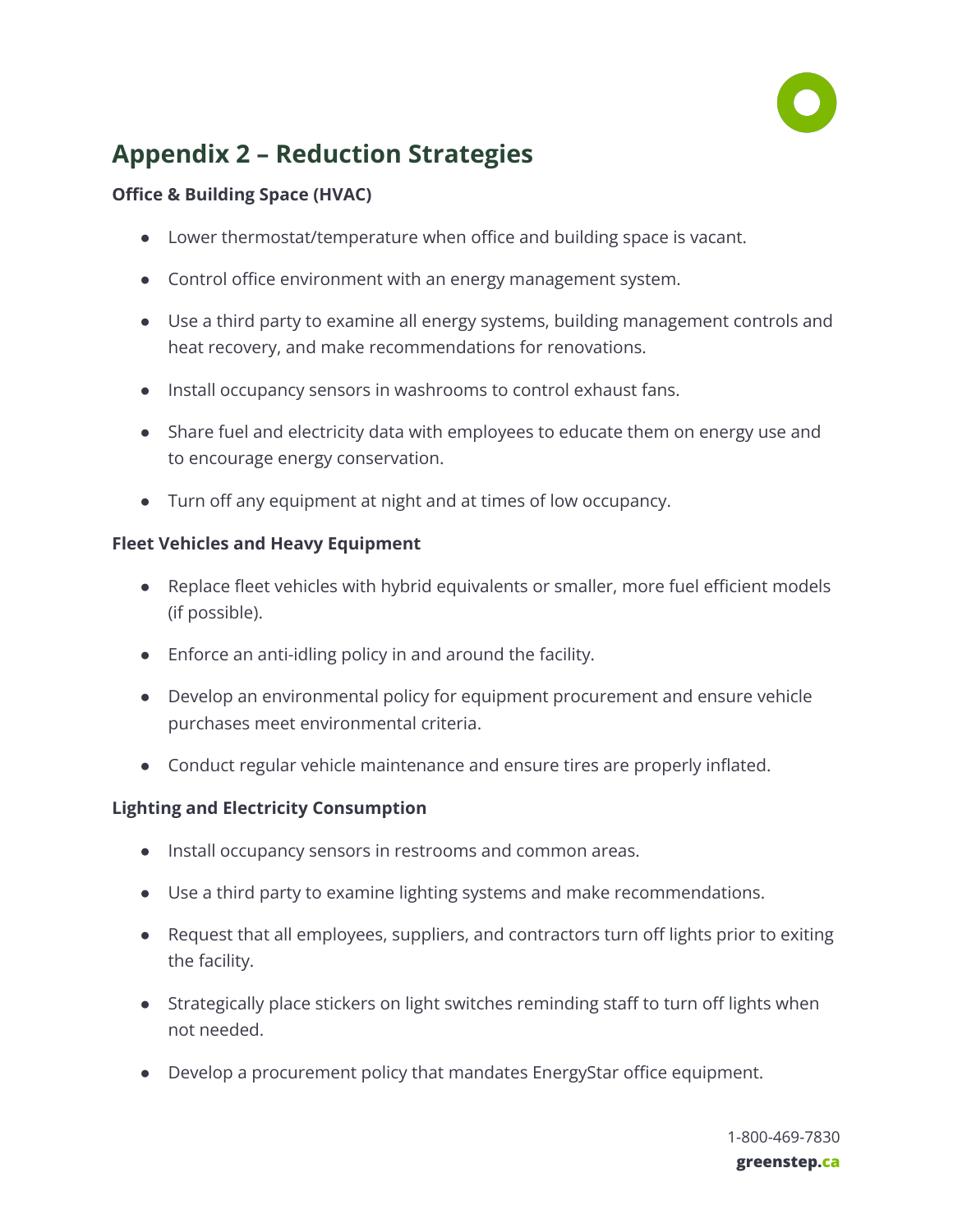

● Purchase 'Green Power' electricity which uses low-impact renewable sources.

#### **Computers**

- Create a policy to ensure computers and printers are turned off at night.
- Replace old monitors with LCD monitors.
- Put a policy in place to ensure that all computer and printing equipment purchases are EnergyStar rated.
- Install stickers on monitors reminding staff to turn off monitors, computers and power bars when not in use.
- Where possible, give preference to laptop computers rather than desktop computers, as laptops typically consume less energy.

#### **Paper Usage**

- Purchase 100% recycled paper.
- Set printers and computers to default double-sided printing.
- Use an email signature that reads "Please do not print this email" and append it to employee email signatures.
- Look for more opportunities in everyday workload to scan instead of printing or faxing
- Convert internal documentation such as financial statements to Adobe .pdf format instead of printing.
- Ensure all public documents are available online and in Adobe .pdf format.

#### **Recycling & Waste**

- Expand the existing recycling program to include more items that typically end up in landfills.
- Compost all organic waste.
- Avoid use of disposable utensils and dishes in favour of re-usable items.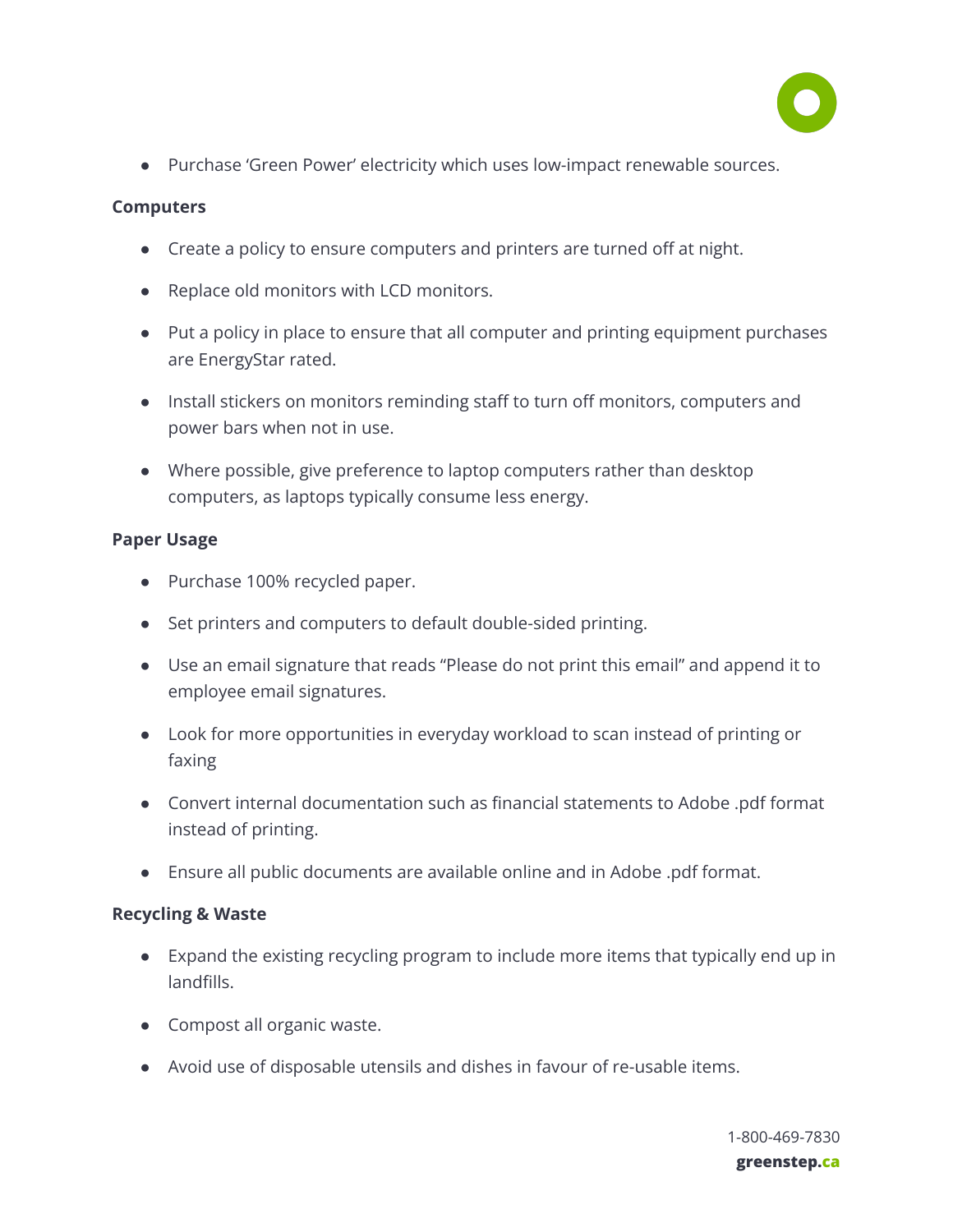

- Provide mugs to employees to limit use of cardboard coffee cups.
- Reduce wastebasket size and increase the number of recycling bins to encourage more recycling/reusing and less waste.

#### **Business Ground Travel**

- Consider implementing a program to allow employees to share taxis.
- Encourage mass transit such as bus or train over personal vehicle usage.
- Encourage employees to request hybrid rental cars where possible.

#### **Business Air Travel**

- Permit only critical, unavoidable air travel.
- Purchase carbon offsets for all air travel.
- Combine trips that require air travel.
- Increase the usage of video conferencing as an alternative to air travel.

#### **Staff Commuting**

- Make it easy for staff to purchase transit passes, such as including payroll deductions to cover payment and photo ID on site.
- Offer staff incentives to purchase transit passes, such as discounted pricing.
- Investigate building/expanding bike lockers and showers for employees.
- Promote biking to work.
- Post rideshare notices on employee bulletin boards to facilitate car pooling.
- Allocate a number of parking stalls exclusively for car pooling or hybrid vehicles.

#### **Couriers**

- Avoid couriers by scanning and emailing documents rather than sending hard copies.
- Use green couriers where possible.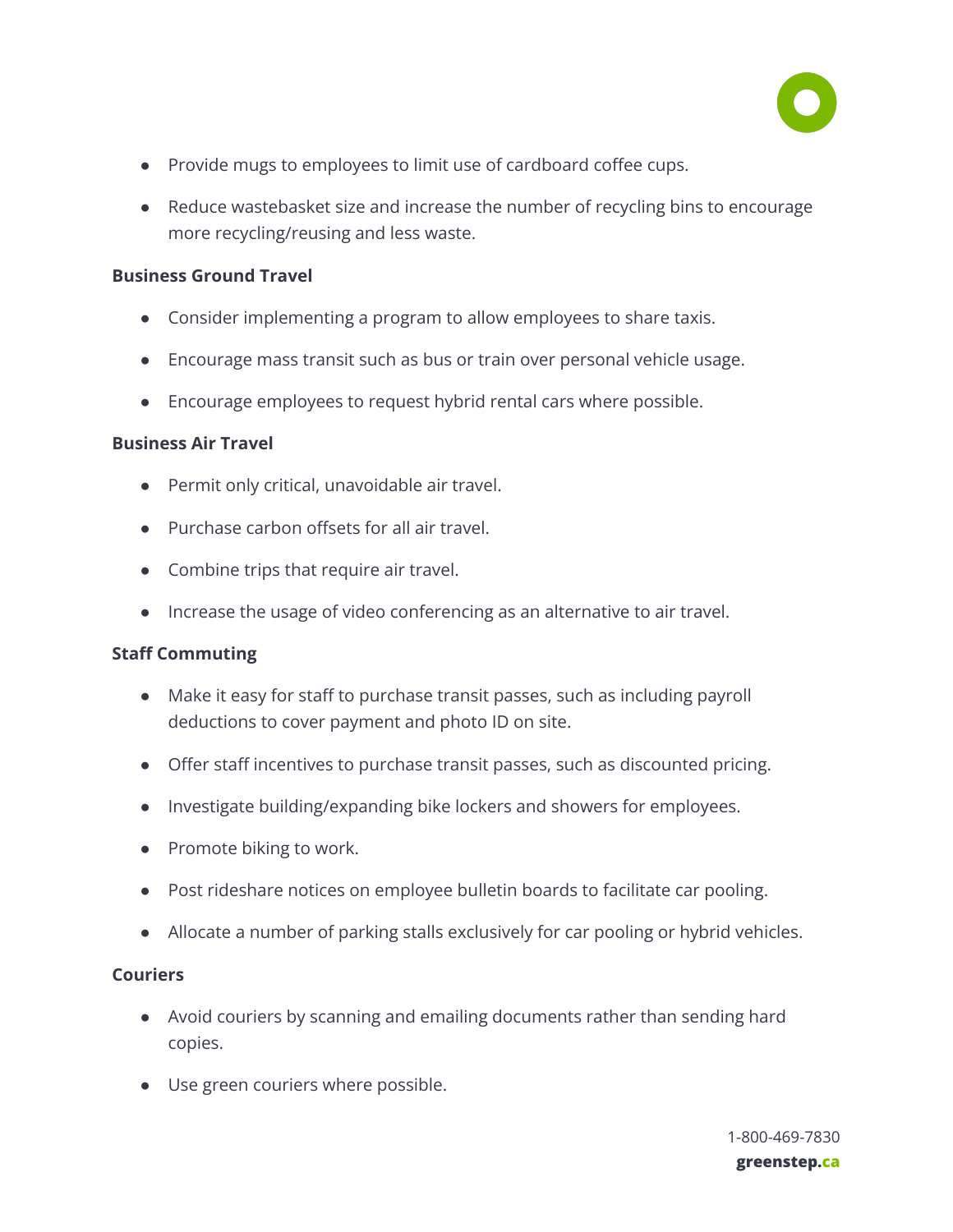

### **Suppliers and Contractors**

- Develop environmental provisions in supplier contracts.
- Use local suppliers to reduce the environmental impact of supplies.
- Encourage suppliers and contractors to eliminate all non-reusable containers brought onsite.

#### **General**

<span id="page-42-0"></span> ● Create an environmental committee to generate more ideas regarding energy reduction strategies.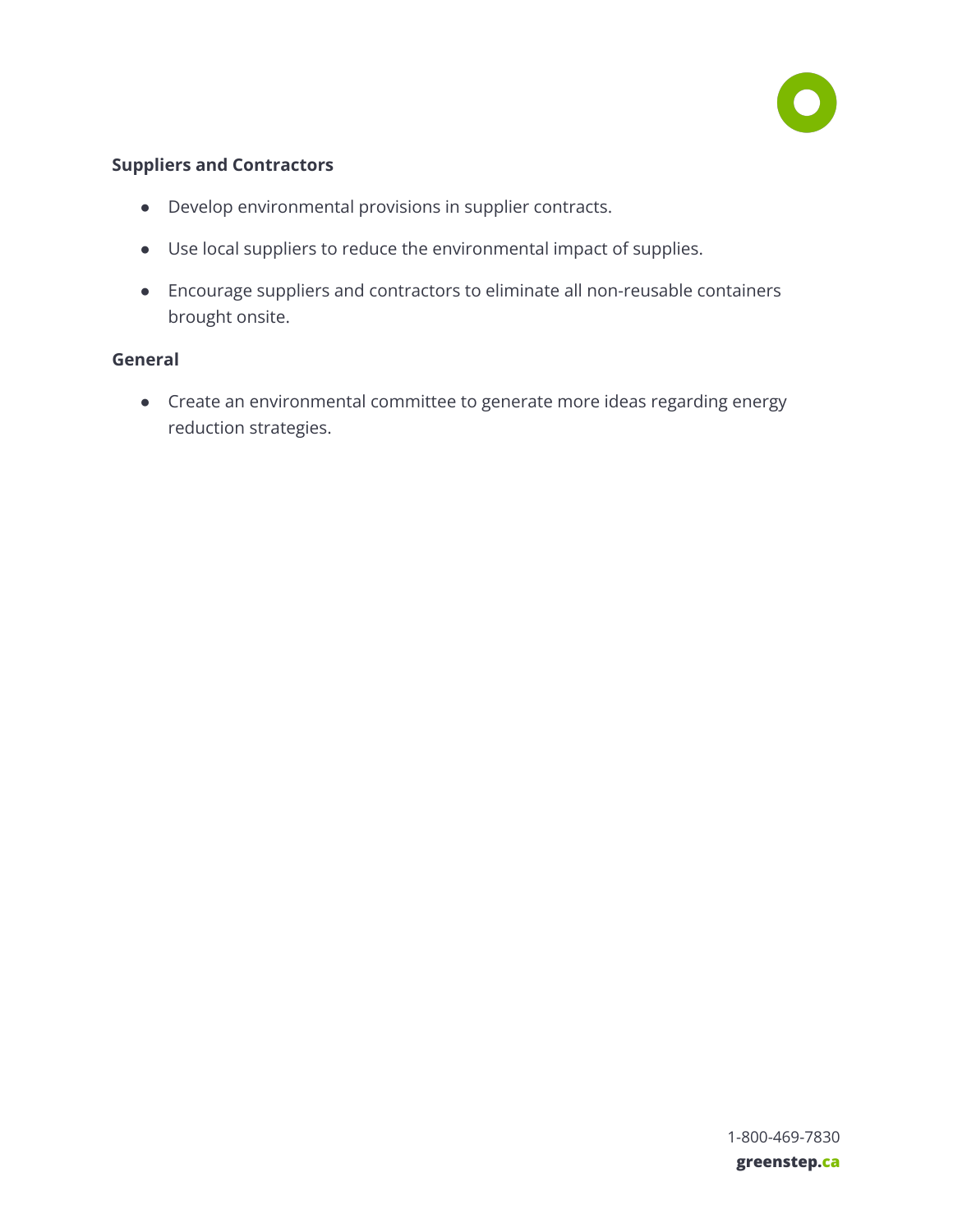

# **Appendix 3 – Answers to Exercises**

## <span id="page-43-0"></span>Answer to the Exercise 4

Bob's Bakery has emitted 4.86 t CO2e from Diesel for Deliver Truck:

1,800  $L \times \frac{2.7 \, kgofCO_{2}e}{L} = 4,860 \, kgofCO_{2}e \times \frac{1 \, m \, e \, trictonne}{1,000 \, kg} = 4.86 \, tCO_{2}e$ 

GHG emissions from Purchased Electricity: 22.80 tCO2e

1, 900, 000 kWh×60%  $\times \frac{^{0.02\,kgofCO}e}{^{kWh}} = 22,800\,kgofCO_{2}e \times \frac{1\,metrictonne}{1,000kg} = 22.80\,tCO_{2}e$ 

GHG emissions from Business Air Travel: 0.40 tCO2e

4,000 pkm  $\times \frac{0.1 \, kgofCO_{2}e}{pkm} = 400 \, kgofCO_{2}e \times \frac{1\, metrictonne}{1,000kg} = 0.40 \, tCO_{2}e$ 

GHG emissions from Office Paper: 0.52 tCO2e

80 reams  $\times \frac{6.5 \text{ kgofCO}_{2}e}{\text{ream}} = 520 \text{ kgofCO}_{2}e \times \frac{1\text{metrictonne}}{1,000 \text{ kg}} = 0.52 \text{ tCO}_{2}e$ 

 *Table 7: GHG Emissions Calculations for Bob's Bakery* 

| <b>Emissions Source</b>      | <b>Activity Data</b>            | <b>Emissions Factor</b>  | tCO <sub>2</sub> e |
|------------------------------|---------------------------------|--------------------------|--------------------|
| Scope 1                      |                                 |                          |                    |
| <b>Natural Gas</b>           | $2,400$ GJs                     | 56 kg of $CO2e$ per GJ   | 80.64              |
| Diesel for Delivery Truck    | 1,800 L of Diesel               | 2.7 kg of $CO2e$ per L   | 4.86               |
| Scope 2                      |                                 |                          |                    |
| <b>Purchased Electricity</b> | 1,900,000 kWh                   | 0.02 kg $CO2e$ per kWh   | 22.80              |
| Scope 3                      |                                 |                          |                    |
| <b>Employee Commuting</b>    | 14,700 km                       | 0.2 kg of $CO2e$ per km  | 2.94               |
| <b>Business Air Travel</b>   | 4,000 pkm on short-haul flights | 0.1 kg of $CO2e$ per pkm | 0.40               |

 1-800-469-7830  **greenstep.ca**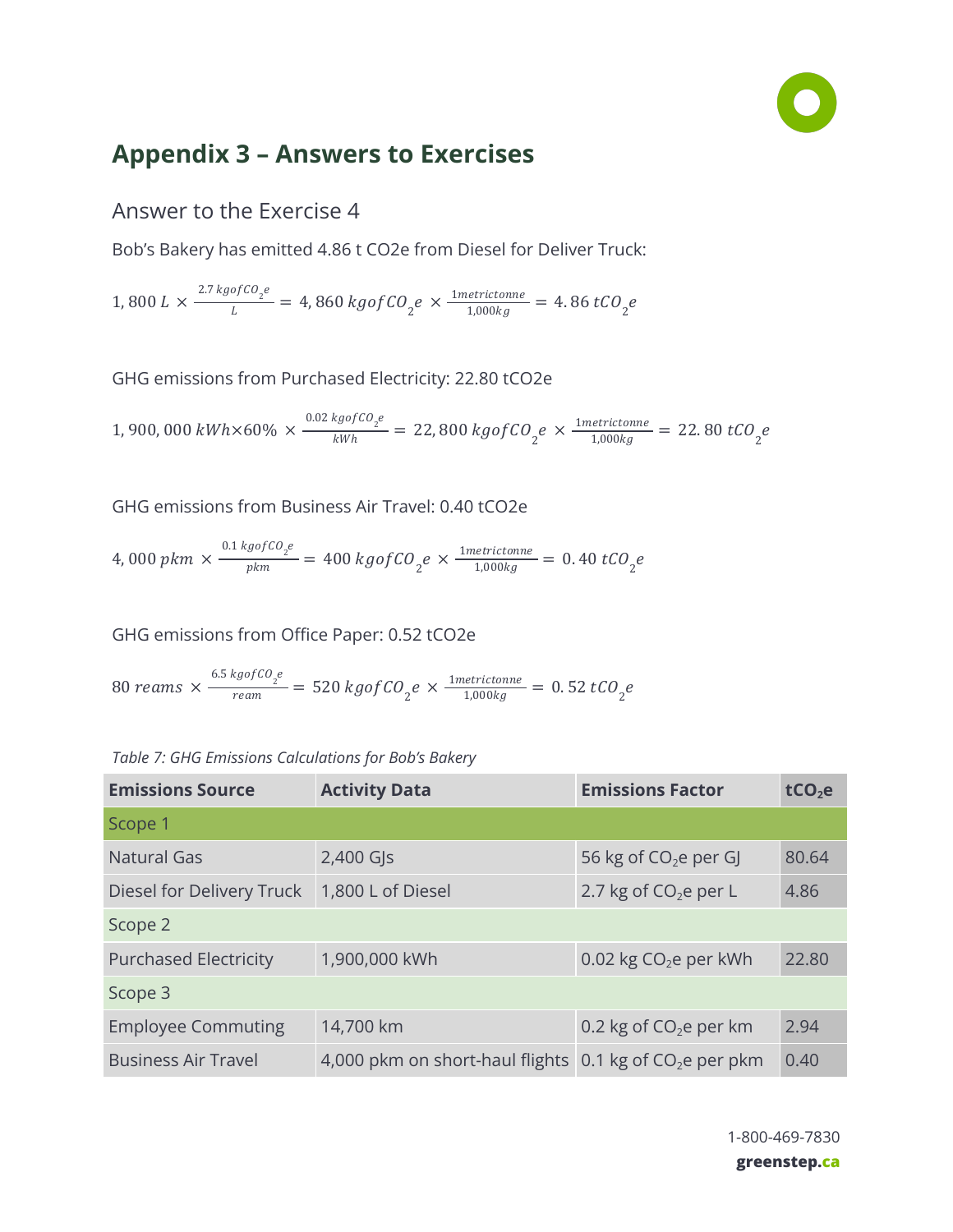<span id="page-44-0"></span>

| Office Paper                       | 80 reams (0% recycled) | 6.5 kg of $CO2e$ per ream $\vert 0.52 \rangle$ |        |
|------------------------------------|------------------------|------------------------------------------------|--------|
| <b>Total GHG Emissions (tCO2e)</b> |                        |                                                | 112.16 |

 1-800-469-7830  **greenstep.ca**